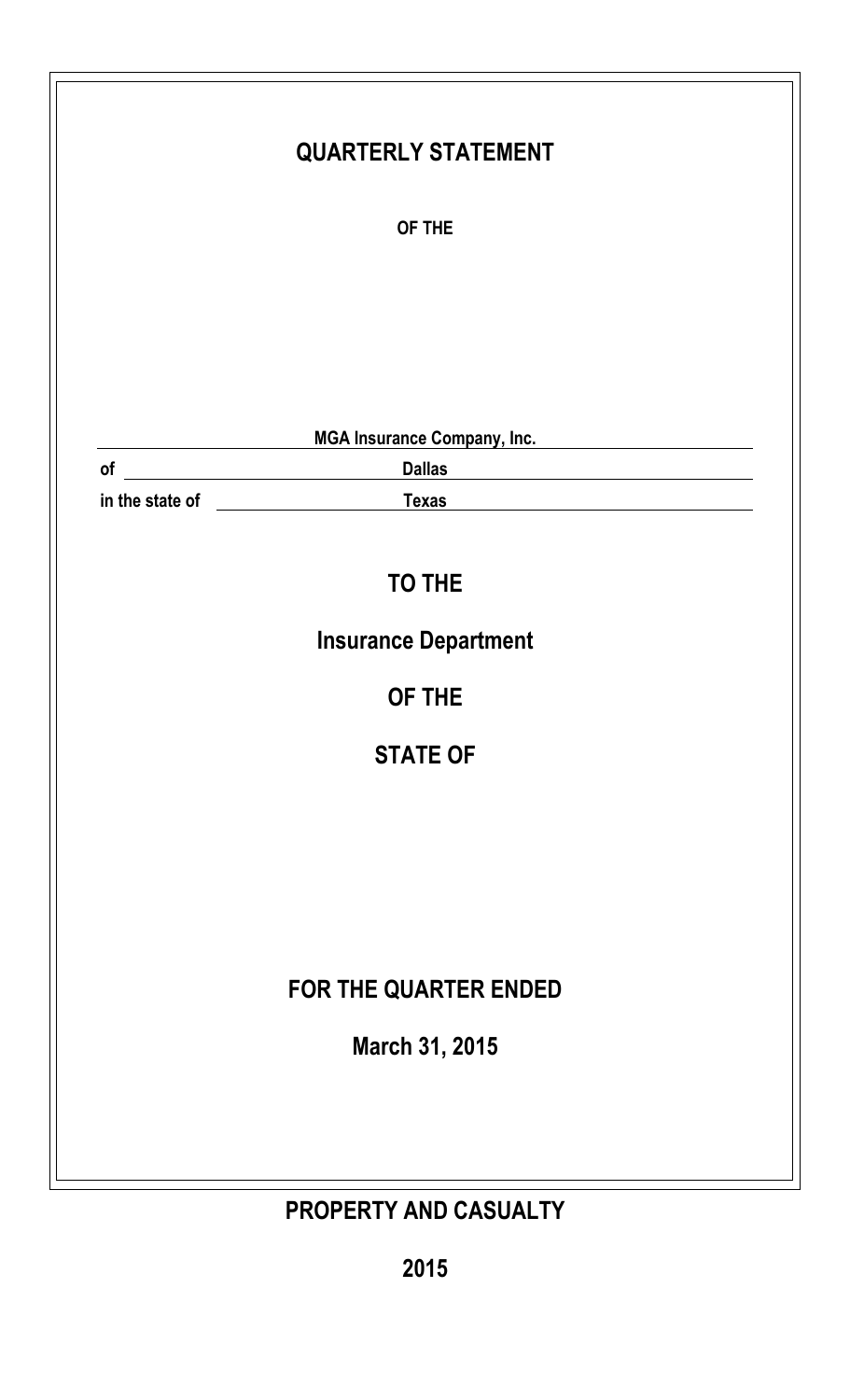

40150201520100101

# **QUARTERLY STATEMENT**

**AS OF MARCH 31, 2015** OF THE CONDITION AND AFFAIRS OF THE

| <b>NAIC Group Code</b>                | 0000                          | 0000                            | <b>MGA Insurance Company, Inc.</b><br><b>NAIC Company Code</b> | 40150                                       | <b>Employer's ID Number</b><br>75-1767545   |
|---------------------------------------|-------------------------------|---------------------------------|----------------------------------------------------------------|---------------------------------------------|---------------------------------------------|
|                                       | (Current Period)              | (Prior Period)                  |                                                                |                                             |                                             |
| Organized under the Laws of           | Texas                         |                                 |                                                                | <b>State of Domicile or Port of Entry</b>   | Texas                                       |
| <b>Country of Domicile</b>            | United States of America      |                                 |                                                                |                                             |                                             |
| Incorporated/Organized                |                               | May 22, 1981                    |                                                                | <b>Commenced Business</b>                   | August 13, 1981                             |
| <b>Statutory Home Office</b>          |                               | 3333 Lee Parkway Suite 1200     |                                                                | Dallas, TX<br>US                            | 75219                                       |
|                                       |                               |                                 | (Street and Number)                                            |                                             | (City or Town, State, Country and Zip Code) |
| <b>Main Administrative Office</b>     |                               | 3333 Lee Parkway Suite 1200     |                                                                |                                             |                                             |
|                                       | Dallas, TX                    | US<br>75219                     |                                                                | (Street and Number)<br>972-629-4301         |                                             |
|                                       |                               |                                 | (City or Town, State, Country and Zip Code)                    | (Area Code)                                 | (Telephone Number)                          |
| <b>Mail Address</b>                   | Post Office Box 199023        |                                 |                                                                | US<br>Dallas, TX                            | 75219-9023                                  |
|                                       |                               | (Street and Number or P.O. Box) |                                                                |                                             | (City or Town, State, Country and Zip Code) |
| Primary Location of Books and Records |                               |                                 | 3333 Lee Parkway Suite 1200                                    | Dallas, TX US<br>75219                      | 972-629-4301                                |
|                                       |                               |                                 | (Street and Number)                                            | (City or Town, State, Country and Zip Code) | (Area Code) (Telephone Number)              |
| <b>Internet Website Address</b>       | www.gainsco.com               |                                 |                                                                |                                             |                                             |
| <b>Statutory Statement Contact</b>    |                               | Donald Alan Baker               |                                                                | 972-629-4379                                |                                             |
|                                       |                               |                                 | (Name)                                                         | (Area Code)                                 | (Telephone Number)<br>(Extension)           |
|                                       |                               | don.baker@gainsco.com           |                                                                |                                             | 972-629-4339                                |
|                                       |                               |                                 | (E-Mail Address)                                               |                                             | (Fax Number)                                |
|                                       |                               |                                 | <b>OFFICERS</b>                                                |                                             |                                             |
|                                       |                               | Name                            |                                                                | Title                                       |                                             |
| 1.                                    | Glenn Walden Anderson         |                                 |                                                                | President                                   |                                             |
| 2.                                    | <b>Richard Millard Buxton</b> |                                 |                                                                | Secretary                                   |                                             |
| 3.                                    | Daniel Jay Coots              |                                 |                                                                | Treasurer                                   |                                             |
|                                       |                               |                                 |                                                                |                                             |                                             |
|                                       |                               |                                 | <b>VICE-PRESIDENTS</b>                                         |                                             |                                             |
| Name                                  |                               |                                 | <b>Title</b>                                                   | <b>Name</b>                                 | Title                                       |
| <b>Richard Millard Buxton</b>         |                               | Senior Vice President           |                                                                | Gregory Alan Castleman                      | Senior Vice President                       |
| Daniel Jay Coots                      |                               | Senior Vice President           |                                                                | Terence James Lynch                         | Senior Vice President                       |
| <b>Brian Christopher Dosser</b>       |                               | Senior Vice President           |                                                                | Phillip John West                           | Senior Vice President                       |
| Danny Ray Earnest                     |                               | <b>Vice President</b>           |                                                                | Donald Alan Baker                           | <b>Vice President</b>                       |
|                                       |                               |                                 |                                                                |                                             |                                             |
| Jin Liu                               |                               | Vice President                  |                                                                | Scott David Harris                          | Vice President                              |
|                                       |                               |                                 |                                                                |                                             |                                             |
|                                       |                               |                                 |                                                                |                                             |                                             |
|                                       |                               |                                 | <b>DIRECTORS OR TRUSTEES</b>                                   |                                             |                                             |
| Robert William Stallings              |                               | Glenn Walden Anderson           |                                                                | Gregory Alan Castleman                      | Daniel Jay Coots                            |
| <b>Richard Millard Buxton</b>         |                               | Jin Liu                         |                                                                | Phillip John West                           |                                             |
|                                       |                               |                                 |                                                                |                                             |                                             |
|                                       |                               |                                 |                                                                |                                             |                                             |
|                                       |                               |                                 |                                                                |                                             |                                             |
|                                       |                               |                                 |                                                                |                                             |                                             |
| State of<br>Texas                     |                               |                                 |                                                                |                                             |                                             |

The officers of this reporting entity being duly sworn, each depose and say that they are the described officers of said reporting entity, and that on the reporting period stated above, all of the herein described assets were the absolute property of the said reporting entity, free and clear from any liens or claims thereon, except as herein stated, and that this statement, together with related exhibits, schedules and explanations therein contained, annexed or referred to, is a full and true statement of all the assets and liabilities and of the condition and affairs of the said reporting entity as of the reporting period stated above, and of its income and deductions therefrom for the period ended, and have been completed in accordance with the NAIC Annual Statement Instructions and Accounting Practices and Procedures manual except to the extent that: (1) state law may differ; or, (2) that state rules or regulations require differences in reporting not related to accounting practices and procedures, according to the best of their information, knowledge and belief, respectively. Furthermore, the scope of this attestation by the described officers also includes the related corresponding electronic filing with the NAIC, when required, that is an exact copy (except for formatting differences due to electronic filing) of the enclosed statement. The electronic filing may be requested by various regulators in lieu of or in addition to the enclosed statement.

| (Signature)<br>Glenn Walden Anderson                                  | (Signature)<br><b>Richard Millard Buxton</b> | (Signature)<br>Daniel Jay Coots                                                                                                                                                                                   |  |  |
|-----------------------------------------------------------------------|----------------------------------------------|-------------------------------------------------------------------------------------------------------------------------------------------------------------------------------------------------------------------|--|--|
| (Printed Name)<br>. .                                                 | (Printed Name)<br>2.                         | (Printed Name)<br>3.                                                                                                                                                                                              |  |  |
| President                                                             | Secretary                                    | Treasurer                                                                                                                                                                                                         |  |  |
| (Title)                                                               | (Title)                                      | (Title)                                                                                                                                                                                                           |  |  |
| Subscribed and sworn to before me this<br>2015<br>May<br>day of<br>11 |                                              | a. Is this an original filing?<br>[X]Yes [ ]No<br>1. State the amendment number<br>b. If no:<br>and the second control of<br>2. Date filed<br>design and contract to the con-<br>3. Number of pages attached<br>. |  |  |

Susan Morrison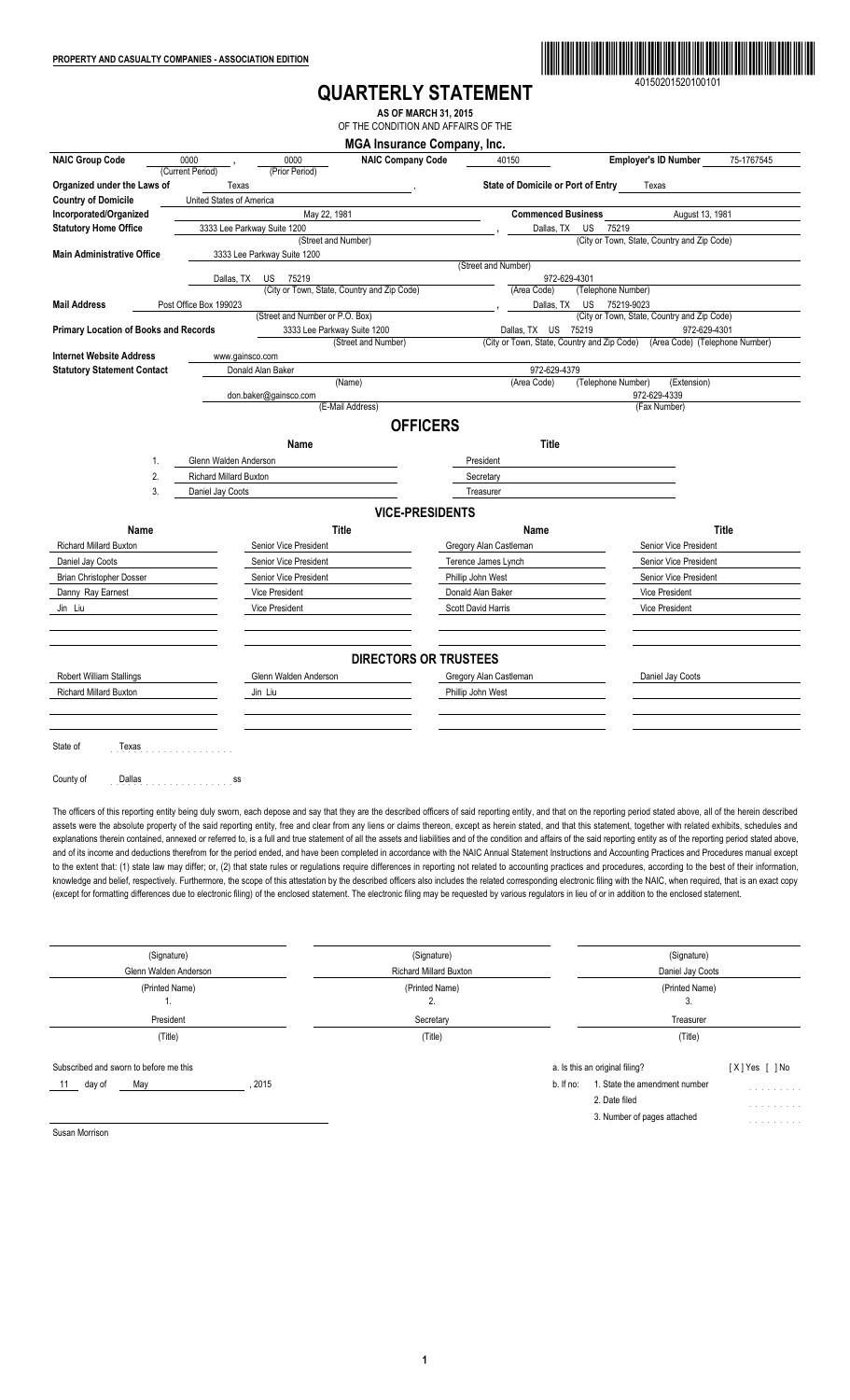# **ASSETS**

|            |                                                                                                                                                                                                                                                                                                                                                            | <b>Current Statement Date</b>       |                       |                                                  |                                                         |
|------------|------------------------------------------------------------------------------------------------------------------------------------------------------------------------------------------------------------------------------------------------------------------------------------------------------------------------------------------------------------|-------------------------------------|-----------------------|--------------------------------------------------|---------------------------------------------------------|
|            |                                                                                                                                                                                                                                                                                                                                                            | 1                                   | 2                     | 3                                                | 4                                                       |
|            |                                                                                                                                                                                                                                                                                                                                                            | Assets                              | Nonadmitted<br>Assets | <b>Net Admitted</b><br>Assets<br>$(Cols. 1 - 2)$ | December 31<br>Prior Year Net<br><b>Admitted Assets</b> |
|            | 1. Bonds<br>2. Stocks:                                                                                                                                                                                                                                                                                                                                     | 160,144,223                         |                       | 160,144,223                                      | 163,955,618                                             |
|            | 2.1<br>Preferred stocks<br>2.2<br>Common stocks                                                                                                                                                                                                                                                                                                            | 500,000<br>525                      |                       | 500,000<br>525                                   | 1,000,000<br>525                                        |
|            | 3. Mortgage loans on real estate:<br>First liens<br>3.1                                                                                                                                                                                                                                                                                                    |                                     |                       |                                                  |                                                         |
|            | 3.2<br>Other than first liens<br>in the continuum of the continuum of the continuum of the continuum of the continuum of the continuum of the continuum of the continuum of the continuum of the continuum of the continuum of the cont<br>4. Real estate:                                                                                                 | a da da da da da da da d            |                       |                                                  |                                                         |
|            | Properties occupied by the company (less \$ 0.000, 0.000, 0.000, 0.000, 0.000, 0.000, 0.000, 0.000, 0.000, 0.000, 0.000, 0.000, 0.000, 0.000, 0.000, 0.000, 0.000, 0.000, 0.000, 0.000, 0.000, 0.000, 0.000, 0.000, 0.000, 0.00<br>4.1<br>Properties held for the production of income (less \$ 0 encumbrances)<br>4.2                                     |                                     |                       |                                                  |                                                         |
|            | 4.3<br>Properties held for sale (less \$<br><b>O</b> encumbrances <b>Constant Constant Constant Constant Constant Constant Constant Constant Constant Constant Constant Constant Constant Constant Constant Constant Constant Constant Constant Constant Constant Constant Consta</b><br>5. Cash (\$ (4,080,735)), cash equivalents (\$ 0), and short-term | a dia 49.000 metatra.               |                       |                                                  |                                                         |
|            | Contract loans (including \$ 0 premium notes)                                                                                                                                                                                                                                                                                                              | 15,104,748<br>a dia kaominina dia k |                       | 15,104,748                                       | 13,105,018                                              |
|            | 7. Derivatives                                                                                                                                                                                                                                                                                                                                             |                                     |                       |                                                  |                                                         |
| 8.         | Other invested assets                                                                                                                                                                                                                                                                                                                                      | 17,304,446                          |                       | 17,304,446                                       | 16,442,291                                              |
| 9.         | Receivables for securities                                                                                                                                                                                                                                                                                                                                 | .                                   |                       |                                                  |                                                         |
| 10.<br>11. | Securities lending reinvested collateral assets<br>Aggregate write-ins for invested assets                                                                                                                                                                                                                                                                 | .                                   |                       |                                                  |                                                         |
| 12.        | Subtotals, cash and invested assets (Lines 1 to 11)                                                                                                                                                                                                                                                                                                        | 193,053,942                         |                       | 193,053,942                                      | 194,503,452                                             |
|            | 0 charged off (for Title insurers only)<br>13. Title plants less \$                                                                                                                                                                                                                                                                                        |                                     |                       |                                                  |                                                         |
| 14.        | Investment income due and accrued                                                                                                                                                                                                                                                                                                                          | 1,913,870                           |                       | 1,913,870                                        | 1,575,215                                               |
|            | 15. Premiums and considerations:                                                                                                                                                                                                                                                                                                                           |                                     |                       |                                                  |                                                         |
|            | Uncollected premiums and agents' balances in the course of collection<br>15.1                                                                                                                                                                                                                                                                              | 2,535,798                           | 130,833               | 2,404,965                                        | 2,447,698                                               |
|            | Deferred premiums, agents' balances and installments booked but deferred<br>15.2                                                                                                                                                                                                                                                                           |                                     |                       |                                                  |                                                         |
|            | and not yet due (including \$<br>0 earned but unbilled premiums)                                                                                                                                                                                                                                                                                           | 39,667,607                          |                       | 39,667,607                                       | 35,700,118                                              |
|            | 15.3 Accrued retrospective premiums<br><u> 1986 - Johann Stoff, amerikansk politiker (d. 1986)</u><br>16. Reinsurance:                                                                                                                                                                                                                                     |                                     |                       |                                                  |                                                         |
|            | Amounts recoverable from reinsurers<br>16.1                                                                                                                                                                                                                                                                                                                | 2,751                               |                       | 2,751                                            | 2,799                                                   |
|            | Funds held by or deposited with reinsured companies<br>16.2                                                                                                                                                                                                                                                                                                | .                                   |                       |                                                  |                                                         |
|            | 16.3<br>Other amounts receivable under reinsurance contracts<br>interactional contracts                                                                                                                                                                                                                                                                    | 100,285                             |                       | 100,285                                          |                                                         |
| 17.        | Amounts receivable relating to uninsured plans                                                                                                                                                                                                                                                                                                             | .                                   |                       |                                                  |                                                         |
| 18.1       | Current federal and foreign income tax recoverable and interest thereon                                                                                                                                                                                                                                                                                    | .                                   |                       |                                                  |                                                         |
| 18.2       | Net deferred tax asset                                                                                                                                                                                                                                                                                                                                     | 13,737,000                          |                       | 13,737,000                                       | 13,737,000                                              |
| 19.        | Guaranty funds receivable or on deposit                                                                                                                                                                                                                                                                                                                    | $\mathbb{Z}^2$ . $\mathbb{Z}^2$     |                       |                                                  |                                                         |
| 20.        | Electronic data processing equipment and software                                                                                                                                                                                                                                                                                                          | 1,335,249                           |                       | 1,335,249                                        | 1,449,632                                               |
| 21.<br>22. | Net adjustment in assets and liabilities due to foreign exchange rates                                                                                                                                                                                                                                                                                     | 2,142,078<br>a sa sala              | 2,107,302             | 34,776                                           | 7,022                                                   |
| 23.        | Receivables from parent, subsidiaries and affiliates                                                                                                                                                                                                                                                                                                       | .<br>60,611<br>a a a a a an         |                       | 60,611                                           | 302,935                                                 |
| 24.        | Health care (\$                                                                                                                                                                                                                                                                                                                                            | .                                   |                       |                                                  |                                                         |
| 25.        | Aggregate write-ins for other than invested assets                                                                                                                                                                                                                                                                                                         | 1,063,699                           | 1,061,675             | 2,024                                            | 9,027                                                   |
|            | 26. Total assets excluding Separate Accounts, Segregated Accounts and                                                                                                                                                                                                                                                                                      |                                     |                       |                                                  |                                                         |
|            | Protected Cell Accounts (Lines 12 to 25)                                                                                                                                                                                                                                                                                                                   | 255,612,890                         | 3,299,810             | 252,313,080                                      | 249,734,898                                             |
| 27.        | From Separate Accounts, Segregated Accounts and Protected Cell Accounts                                                                                                                                                                                                                                                                                    |                                     |                       |                                                  |                                                         |
| 28.        | Total (Lines 26 and 27)                                                                                                                                                                                                                                                                                                                                    | 255,612,890                         | 3,299,810             | 252,313,080                                      | 249,734,898                                             |
|            | <b>DETAILS OF WRITE-IN LINES</b>                                                                                                                                                                                                                                                                                                                           |                                     |                       |                                                  |                                                         |
| 1101.      |                                                                                                                                                                                                                                                                                                                                                            |                                     |                       |                                                  |                                                         |
| 1102.      |                                                                                                                                                                                                                                                                                                                                                            | and a straight and a straight       |                       |                                                  |                                                         |
| 1103.      |                                                                                                                                                                                                                                                                                                                                                            |                                     |                       |                                                  |                                                         |
|            | 1198. Summary of remaining write-ins for Line 11 from overflow page                                                                                                                                                                                                                                                                                        |                                     |                       |                                                  |                                                         |
|            | 1199. Totals (Lines 1101 through 1103 plus 1198) (Line 11 above)                                                                                                                                                                                                                                                                                           |                                     |                       |                                                  |                                                         |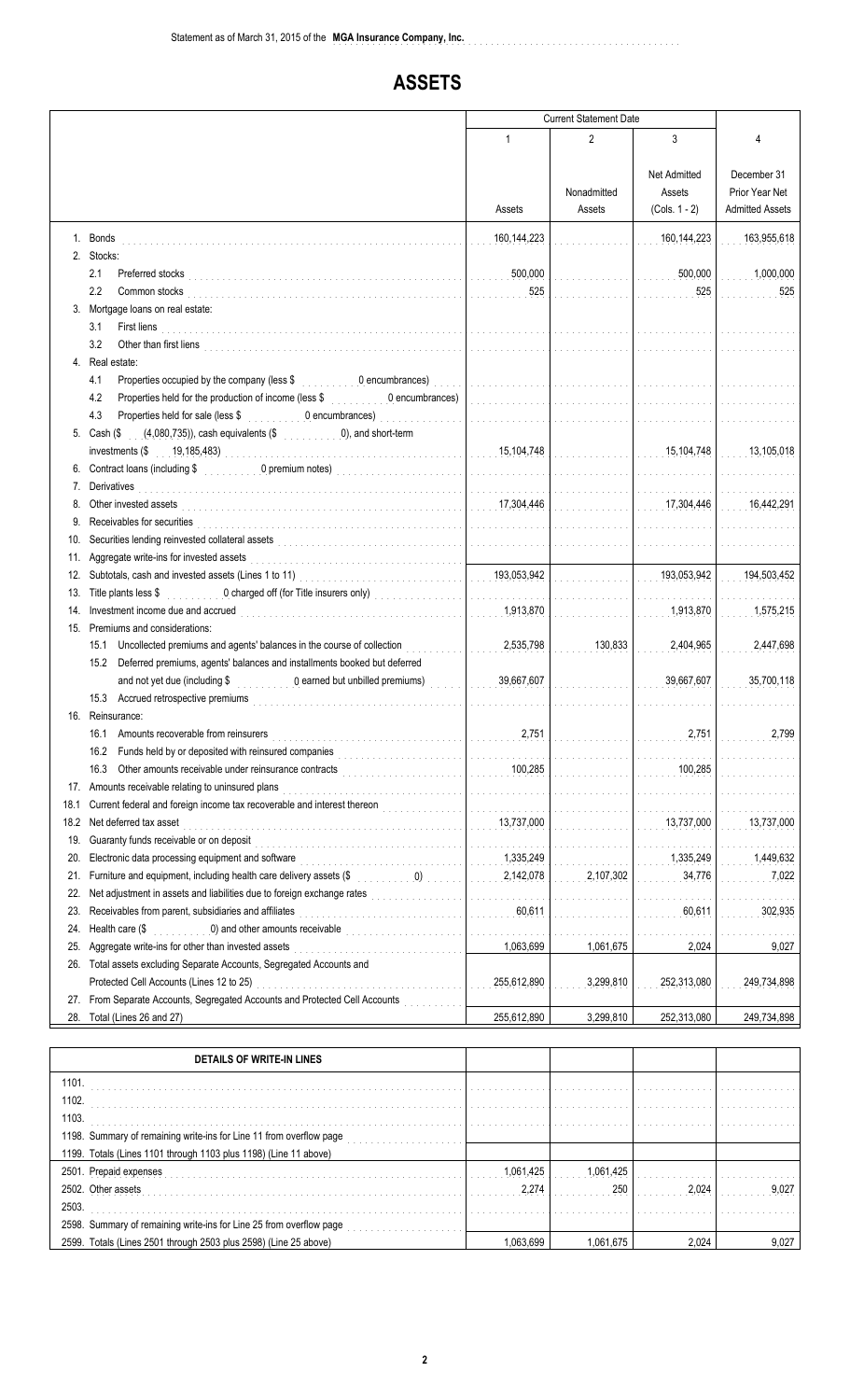# **LIABILITIES, SURPLUS AND OTHER FUNDS**

|       |                                                                                                                                                                                                                                    | 1                                             | 2            |
|-------|------------------------------------------------------------------------------------------------------------------------------------------------------------------------------------------------------------------------------------|-----------------------------------------------|--------------|
|       |                                                                                                                                                                                                                                    |                                               |              |
|       |                                                                                                                                                                                                                                    | Current                                       | December 31. |
|       |                                                                                                                                                                                                                                    | <b>Statement Date</b>                         | Prior Year   |
|       |                                                                                                                                                                                                                                    |                                               |              |
|       | 1. Losses (current accident year \$<br>20,272,394)                                                                                                                                                                                 | 69,386,684                                    | 69,241,814   |
| 2.    | Reinsurance payable on paid losses and loss adjustment expenses<br><br>The conditions of the conditions of the conditions of the conditions of the conditions of the conditions of the conditions of the conditions of the conditi | 23,498                                        | 5,078        |
| 3.    | Loss adjustment expenses                                                                                                                                                                                                           | 9,380,290                                     | 7,691,158    |
| 4.    | Commissions payable, contingent commissions and other similar charges<br><br>[<br>1                                                                                                                                                | 141,331                                       | 147,503      |
| 5.    | Other expenses (excluding taxes, licenses and fees)                                                                                                                                                                                | 5,472,173<br>and a straightful and            | 5,984,424    |
| 6.    | Taxes, licenses and fees (excluding federal and foreign income taxes)<br>[[[[CONDERREFETER ]]                                                                                                                                      | 893,138                                       | 1,831,903    |
| 7.1.  | Current federal and foreign income taxes (including \$ 0 on realized capital gains (losses))                                                                                                                                       | 55,412                                        | 208,932      |
| 7.2.  | Net deferred tax liability<br>interaction of the contract of the contract of the contract of the contract of the contract of the contract of the contract of the contract of the contract of the contract of the contract of the   | .                                             | .            |
| 8.    | Borrowed money \$                                                                                                                                                                                                                  | .                                             |              |
|       | 9. Unearned premiums (after deducting unearned premiums for ceded reinsurance of                                                                                                                                                   |                                               |              |
|       | 0 and including warranty reserves of \$ 0 and accrued accident and health<br>\$                                                                                                                                                    |                                               |              |
|       | experience rating refunds including \$ 0 for medical loss ratio rebate per                                                                                                                                                         |                                               |              |
|       | the Public Health Service Act)<br>internal continuous continuous continuous continuous continuous continuous continuous continuous continuous continuous continuous continuous continuous continuous continuous continuous conti   | 57,908,771<br>a sa sala                       | 51,430,801   |
|       | 10. Advance premium                                                                                                                                                                                                                |                                               |              |
|       | 11. Dividends declared and unpaid:                                                                                                                                                                                                 |                                               |              |
|       | 11.1. Stockholders                                                                                                                                                                                                                 |                                               |              |
|       | 11.2. Policyholders                                                                                                                                                                                                                |                                               |              |
| 12.   | Ceded reinsurance premiums payable (net of ceding commissions)<br>and the contract of the contract of the contract of the contract of the contract of the contract of the contract of the contract of the contract of the contra   |                                               | 126,700      |
| 13.   | Funds held by company under reinsurance treaties<br>[[[COLORGIVITER ] [[COLORGIVITER ] [[COLORGIVITER ] [[COLORGIVITER ] [[COLORGIVITER ] [[COLORGIVITER ] [[COLORGIVITER ] [[COLORGIVITER ] [[COLORGIVITER ] [[COLORGIVITER ] [   |                                               |              |
| 14.   |                                                                                                                                                                                                                                    |                                               |              |
| 15.   | Remittances and items not allocated                                                                                                                                                                                                | 2,669                                         | 8,088        |
| 16.   | Provision for reinsurance (including \$                                                                                                                                                                                            | 4,814                                         | 4,814        |
| 17.   | Net adjustments in assets and liabilities due to foreign exchange rates<br>and the set of the set of the set of the set of the set of the set of the set of the set of the set of the set of the set of the set of the set of th   |                                               |              |
| 18.   | Drafts outstanding                                                                                                                                                                                                                 |                                               |              |
| 19.   |                                                                                                                                                                                                                                    | 2,593,669                                     | 2,438,550    |
| 20.   | Derivatives                                                                                                                                                                                                                        | <u> 1999 - Paris Paris III, martin a fila</u> |              |
| 21.   | Payable for securities<br>in the contract of the contract of the contract of the contract of the contract of the contract of the contract of the contract of the contract of the contract of the contract of the contract of the   |                                               |              |
| 22.   | Payable for securities lending                                                                                                                                                                                                     |                                               |              |
| 23.   | Liability for amounts held under uninsured plans                                                                                                                                                                                   |                                               |              |
|       | 24. Capital notes \$<br>0 and interest thereon \$                                                                                                                                                                                  |                                               |              |
| 25.   | Aggregate write-ins for liabilities                                                                                                                                                                                                | 12,761                                        | 32,072       |
| 26.   | Total liabilities excluding protected cell liabilities (Lines 1 through 25)<br>[[[[[[[[[[[[[[[[[[[[[]]]]]]                                                                                                                         | 145,875,210<br>a caracteristic                | 139,151,837  |
| 27.   | Protected cell liabilities                                                                                                                                                                                                         |                                               |              |
| 28.   |                                                                                                                                                                                                                                    | 145,875,210                                   | 139,151,837  |
| 29.   |                                                                                                                                                                                                                                    | .                                             |              |
| 30.   | Common capital stock                                                                                                                                                                                                               | 12,000,000                                    | 12,000,000   |
| 31.   | Preferred capital stock                                                                                                                                                                                                            |                                               |              |
| 32.   |                                                                                                                                                                                                                                    |                                               |              |
| 33.   | Surplus notes                                                                                                                                                                                                                      |                                               |              |
| 34.   | Gross paid in and contributed surplus                                                                                                                                                                                              | 80,325,157<br>.                               | 80,325,157   |
| 35.   | Unassigned funds (surplus)                                                                                                                                                                                                         | 20,112,713                                    | 24,257,904   |
| 36.   | Less treasury stock, at cost:                                                                                                                                                                                                      |                                               |              |
|       | 6,000,000 shares common (value included in Line 30 \$ 6,000,000)<br>36.1.                                                                                                                                                          | 6,000,000<br>.                                | 6,000,000    |
|       | 36.2.<br>0 shares preferred (value included in Line 31 \$ 0)                                                                                                                                                                       |                                               |              |
| 37.   |                                                                                                                                                                                                                                    | 106,437,870                                   | 110,583,061  |
| 38.   | Totals (Page 2, Line 28, Col. 3)                                                                                                                                                                                                   | 252,313,080                                   | 249,734,898  |
|       |                                                                                                                                                                                                                                    |                                               |              |
|       | <b>DETAILS OF WRITE-IN LINES</b>                                                                                                                                                                                                   |                                               |              |
|       |                                                                                                                                                                                                                                    |                                               |              |
|       | 2501. Unclaimed property                                                                                                                                                                                                           | 12,761                                        | 13,087       |
| 2502. | Unearned interest                                                                                                                                                                                                                  |                                               | 18,985       |
| 2503. |                                                                                                                                                                                                                                    |                                               |              |
| 2598. | Summary of remaining write-ins for Line 25 from overflow page<br>and the condition of the condition of the condition of the condition of the 25 from overflow page of the condition of the condition of the condition of the con   |                                               |              |
| 2599. | Totals (Lines 2501 through 2503 plus 2598) (Line 25 above)                                                                                                                                                                         | 12,761                                        | 32,072       |

.................................................................................. ..................... ..................... .................................................................................. ..................... ..................... .................................................................................. ..................... ..................... ....................................

.................................................................................. ..................... ..................... .................................................................................. ..................... ..................... .................................................................................. ..................... ..................... ....................................

2901. 2902. 2903.

3201. 3202. 3203.

2998. Summary of remaining write-ins for Line 29 from overflow page 2999. Totals (Lines 2901 through 2903 plus 2998) (Line 29 above)

3298. Summary of remaining write-ins for Line 32 from overflow page 3299. Totals (Lines 3201 through 3203 plus 3298) (Line 32 above)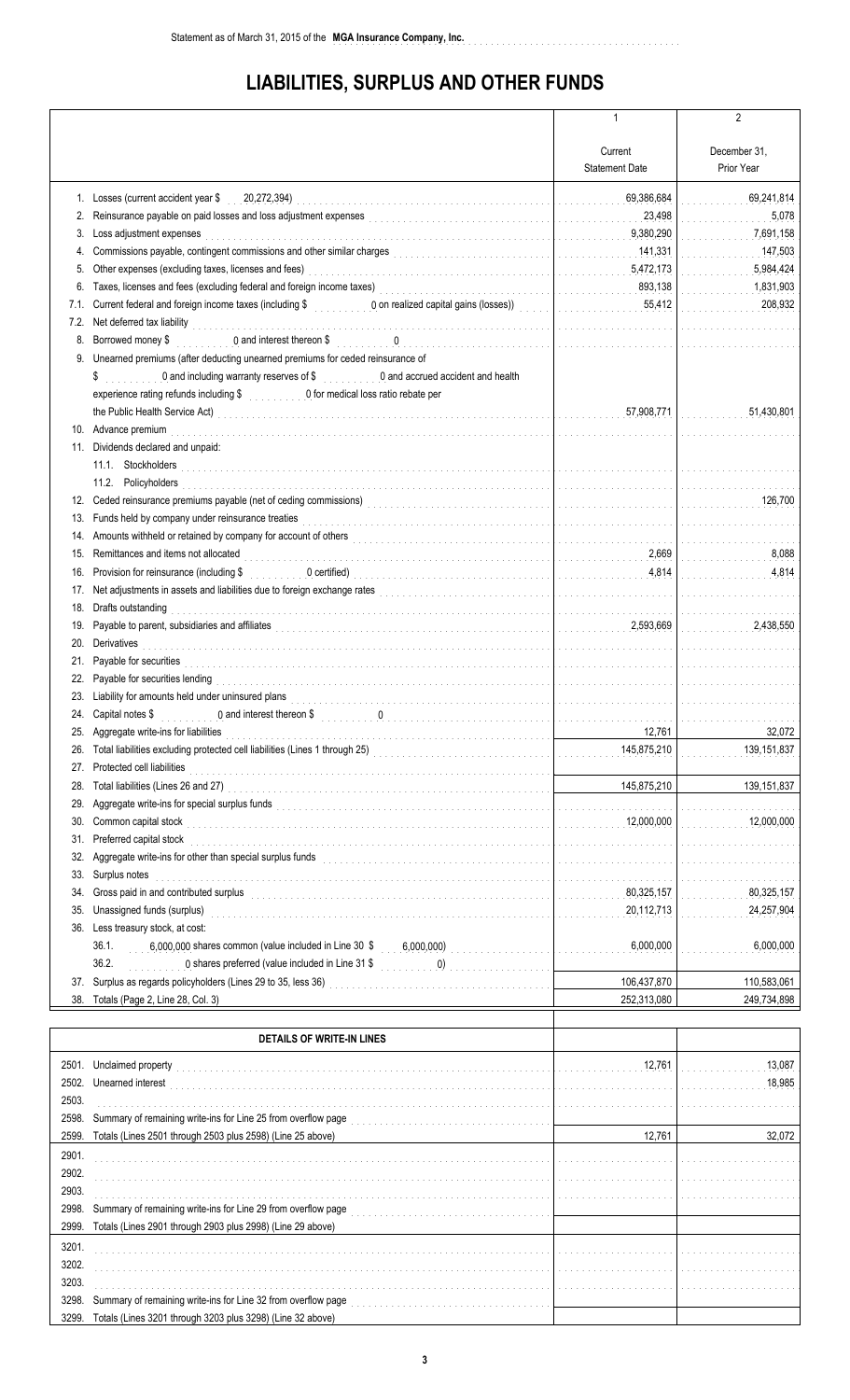# **STATEMENT OF INCOME**

..............................................................

|            |                                                                                                                                                                                                                                                                                                                                                                                                                                       | $\mathbf{1}$                      | $\overline{2}$              | 3                             |
|------------|---------------------------------------------------------------------------------------------------------------------------------------------------------------------------------------------------------------------------------------------------------------------------------------------------------------------------------------------------------------------------------------------------------------------------------------|-----------------------------------|-----------------------------|-------------------------------|
|            |                                                                                                                                                                                                                                                                                                                                                                                                                                       | <b>Current Year</b>               | Prior Year                  | <b>Prior Year Ended</b>       |
|            |                                                                                                                                                                                                                                                                                                                                                                                                                                       | To Date                           | To Date                     | December 31                   |
|            |                                                                                                                                                                                                                                                                                                                                                                                                                                       |                                   |                             |                               |
|            | <b>UNDERWRITING INCOME</b><br>1. Premiums earned:                                                                                                                                                                                                                                                                                                                                                                                     |                                   |                             |                               |
|            | 1.1<br>Direct (written \$<br>58,634,647)                                                                                                                                                                                                                                                                                                                                                                                              | 52,152,970                        | 46,737,992                  | 195,598,511                   |
|            | 1.2<br>Assumed (written \$<br>69,138)                                                                                                                                                                                                                                                                                                                                                                                                 | 72,846                            | 100,630                     | 360.380                       |
|            | 1.3<br>Ceded (written \$<br>138,465)                                                                                                                                                                                                                                                                                                                                                                                                  | 138,465                           | 171,100                     | 676,700                       |
|            | 1.4<br>Net (written \$<br>58,565,320)                                                                                                                                                                                                                                                                                                                                                                                                 | 52,087,351                        | 46,667,522                  | 195,282,191                   |
|            | DEDUCTIONS:                                                                                                                                                                                                                                                                                                                                                                                                                           |                                   |                             |                               |
|            | 2. Losses incurred (current accident year \$29,798,271):                                                                                                                                                                                                                                                                                                                                                                              |                                   |                             |                               |
|            | 2.1<br>Direct                                                                                                                                                                                                                                                                                                                                                                                                                         | 27,252,171                        | 25,084,104                  | 107,256,044                   |
|            | 2.2<br><b>Assumed</b><br>2.3                                                                                                                                                                                                                                                                                                                                                                                                          | (99, 927)<br>(123)                | (537, 254)<br>(5, 126)      | (368, 868)<br>(5, 927)        |
|            | Ceded <b>Ceded Ceded Ceded Ceded Ceded Ceded Ceded Ceded Ceded Ceded Ceded Ceded Ceded Ceded Ceded Ceded Ceded Ceded Ceded Ceded •Ceded •Ceded •Ceded •Ceded •Ceded •Ceded •Ceded •Ceded •</b><br>2.4<br>Net                                                                                                                                                                                                                          | 27,152,367                        | 24,551,976                  | 106,893,103                   |
| 3.         | Loss adjustment expenses incurred                                                                                                                                                                                                                                                                                                                                                                                                     | 8,616,040                         | 7,626,512                   | 28,663,332                    |
| 4.         |                                                                                                                                                                                                                                                                                                                                                                                                                                       | 15,138,226                        | 13,638,444                  | 52,385,896                    |
| 5.         | Aggregate write-ins for underwriting deductions                                                                                                                                                                                                                                                                                                                                                                                       |                                   |                             |                               |
| 6.         |                                                                                                                                                                                                                                                                                                                                                                                                                                       | 50,906,633                        | 45,816,932                  | 187,942,331                   |
| 7.<br>8.   | Net income of protected cells<br>Net income of protected cells<br>Net underwriting gain (loss) (Line 1 minus Line 6 + Line 7)                                                                                                                                                                                                                                                                                                         | 1,180,718                         | 850,590                     | 7,339,860                     |
|            |                                                                                                                                                                                                                                                                                                                                                                                                                                       | .                                 |                             |                               |
|            | <b>INVESTMENT INCOME</b>                                                                                                                                                                                                                                                                                                                                                                                                              |                                   |                             |                               |
| 9.         | Net investment income earned                                                                                                                                                                                                                                                                                                                                                                                                          | 1,030,595                         | 996,021                     | 4,079,452                     |
| 10.        | Net realized capital gains (losses) less capital gains tax of \$ 0<br>11. Net investment gain (loss) (Lines $9 + 10$ )                                                                                                                                                                                                                                                                                                                | 6,694<br>1.037.289                | 45,165<br>1,041,186         | 199,492<br>4,278,944          |
|            |                                                                                                                                                                                                                                                                                                                                                                                                                                       |                                   |                             |                               |
|            | <b>OTHER INCOME</b>                                                                                                                                                                                                                                                                                                                                                                                                                   |                                   |                             |                               |
|            | 12. Net gain or (loss) from agents' or premium balances charged off (amount recovered                                                                                                                                                                                                                                                                                                                                                 |                                   |                             |                               |
|            | 0 amount charged off \$<br>\$<br>13. Finance and service charges not included in premiums<br>and the contract of the contract of the contract of the contract of the contract of the contract of the contract of the contract of the contract of the contract of                                                                                                                                                                      |                                   | .                           |                               |
|            | 14. Aggregate write-ins for miscellaneous income                                                                                                                                                                                                                                                                                                                                                                                      | a cara a cara a cara a c<br>9,447 | 1,509                       | 1,664                         |
| 15.        | Total other income (Lines 12 through 14)                                                                                                                                                                                                                                                                                                                                                                                              | 9,447                             | 1,509                       | 1,664                         |
| 16.        | Net income before dividends to policyholders, after capital gains tax and before all other                                                                                                                                                                                                                                                                                                                                            |                                   |                             |                               |
|            | federal and foreign income taxes (Lines $8 + 11 + 15$ )                                                                                                                                                                                                                                                                                                                                                                               | 2,227,454                         | 1,893,285                   | 11,620,468                    |
|            | 17. Dividends to policyholders<br>18. Net income, after dividends to policyholders, after capital gains tax and before                                                                                                                                                                                                                                                                                                                |                                   |                             |                               |
|            | all other federal and foreign income taxes (Line 16 minus Line 17)<br>all other federal and foreign income taxes (Line 16 minus Line 17)                                                                                                                                                                                                                                                                                              | 2,227,454                         | 1,893,285                   | 11,620,468                    |
|            | 19. Federal and foreign income taxes incurred                                                                                                                                                                                                                                                                                                                                                                                         | 55,412                            | 32,878                      | 208,932                       |
|            | 20. Net income (Line 18 minus Line 19) (to Line 22)                                                                                                                                                                                                                                                                                                                                                                                   | 2,172,042                         | 1,860,407                   | 11,411,536                    |
|            | <b>CAPITAL AND SURPLUS ACCOUNT</b>                                                                                                                                                                                                                                                                                                                                                                                                    |                                   |                             |                               |
|            |                                                                                                                                                                                                                                                                                                                                                                                                                                       |                                   |                             |                               |
| 22.        | 21. Surplus as regards policyholders, December 31 prior year<br>Net income (from Line 20)                                                                                                                                                                                                                                                                                                                                             | 110,583,061<br>2,172,042          | 102,694,757<br>1,860,407    | 102,694,757<br>11,411,536     |
| 23.        | Net transfers (to) from Protected Cell accounts                                                                                                                                                                                                                                                                                                                                                                                       |                                   |                             |                               |
| 24.        | Change in net unrealized capital gains or (losses) less capital gains tax of \$1,000,009                                                                                                                                                                                                                                                                                                                                              | 496,497                           | 43,690                      | 593,647                       |
| 25.        | Change in net unrealized foreign exchange capital gain (loss)<br>[[[[[[[[[[[[[]]]]]                                                                                                                                                                                                                                                                                                                                                   |                                   |                             |                               |
| 26.        | Change in net deferred income tax                                                                                                                                                                                                                                                                                                                                                                                                     | .                                 |                             | 7,568,818                     |
| 27.        | Change in nonadmitted assets                                                                                                                                                                                                                                                                                                                                                                                                          | (633,730)                         | 85,247                      | (1,466,988)                   |
| 28.<br>29. | Change in provision for reinsurance<br>Change in surplus notes                                                                                                                                                                                                                                                                                                                                                                        | <u>a cara a cara a cara a c</u>   | .                           | 1,291                         |
| 30.        | Change in surplus notes<br>Surplus (contributed to) withdrawn from protected cells                                                                                                                                                                                                                                                                                                                                                    |                                   | <u>.</u>                    | and a complete complete the   |
| 31.        |                                                                                                                                                                                                                                                                                                                                                                                                                                       | .                                 |                             |                               |
|            | 32. Capital changes:                                                                                                                                                                                                                                                                                                                                                                                                                  |                                   |                             |                               |
|            | Paid in<br>32.1                                                                                                                                                                                                                                                                                                                                                                                                                       |                                   |                             | a da da da da da da da da d   |
|            | 32.2<br>Transferred from surplus (Stock Dividend)<br><br>$\begin{array}{ccc} \hbox{Transferred from surplus (Stock Dividend) } & \hbox{Trass} & \hbox{Trass} & \hbox{Trass} \\ \hbox{Trass} & \hbox{Trass} & \hbox{Trass} & \hbox{Trass} \\ \hbox{Trass} & \hbox{Trass} & \hbox{Trass} & \hbox{Trass} \\ \hbox{Trass} & \hbox{Trass} & \hbox{Trass} & \hbox{Trass} \\ \hbox{Trass} & \hbox{Trass} & \hbox{Trass} & \hbox{Trass} \\ \$ | a da da da da da da da da         |                             |                               |
|            | 32.3<br>Transferred to surplus<br>33. Surplus adjustments:                                                                                                                                                                                                                                                                                                                                                                            | a da da da da da da da da d       |                             |                               |
|            | Paid in<br>33.1                                                                                                                                                                                                                                                                                                                                                                                                                       |                                   | a dia 1920 ary 2010 amin'ny | a dia 1920 metatra.           |
|            | 33.2                                                                                                                                                                                                                                                                                                                                                                                                                                  |                                   | <u>.</u>                    | and a straight and a straight |
|            | 33.3<br>Transferred from capital                                                                                                                                                                                                                                                                                                                                                                                                      |                                   | and and and and and an      |                               |
| 34.        | Net remittances from or (to) Home Office<br>Dividends to stockholders (6,180,000)                                                                                                                                                                                                                                                                                                                                                     |                                   |                             |                               |
| 35.        |                                                                                                                                                                                                                                                                                                                                                                                                                                       |                                   | (5,000,000)                 | (10, 220, 000)                |
| 36.<br>37. | Change in treasury stock<br>Aggregate write-ins for gains and losses in surplus                                                                                                                                                                                                                                                                                                                                                       |                                   |                             |                               |
| 38.        | Change in surplus as regards policyholders (Lines 22 through 37)                                                                                                                                                                                                                                                                                                                                                                      | (4, 145, 191)                     | (3,010,656)                 | 7,888,304                     |
|            | 39. Surplus as regards policyholders, as of statement date (Lines 21 plus 38)                                                                                                                                                                                                                                                                                                                                                         | 106,437,870                       | 99,684,101                  | 110,583,061                   |
|            |                                                                                                                                                                                                                                                                                                                                                                                                                                       |                                   |                             |                               |

|       | DETAILS OF WRITE IN LINES                                     |       |       |       |
|-------|---------------------------------------------------------------|-------|-------|-------|
| 0501  |                                                               |       |       |       |
| 0502. |                                                               |       |       |       |
| 0503. |                                                               |       |       |       |
| 0598  | Summary of remaining write-ins for Line 05 from overflow page |       |       |       |
| 0599  | Totals (Lines 0501 through 0503 plus 0598) (Line 05 above)    |       |       |       |
| 1401. | Miscellaneous income (loss)                                   | 9,447 | 1.509 | 1.664 |
| 1402. |                                                               |       |       |       |
| 1403. |                                                               |       |       |       |
| 1498. | Summary of remaining write-ins for Line 14 from overflow page |       |       |       |
| 1499. | Totals (Lines 1401 through 1403 plus 1498) (Line 14 above)    | 9,447 | 1.509 | 1.664 |
| 3701. |                                                               |       |       |       |
| 3702. |                                                               |       |       |       |
| 3703. |                                                               |       |       |       |
| 3798. | Summary of remaining write-ins for Line 37 from overflow page |       |       |       |
| 3799. | Totals (Lines 3701 through 3703 plus 3798) (Line 37 above)    |       |       |       |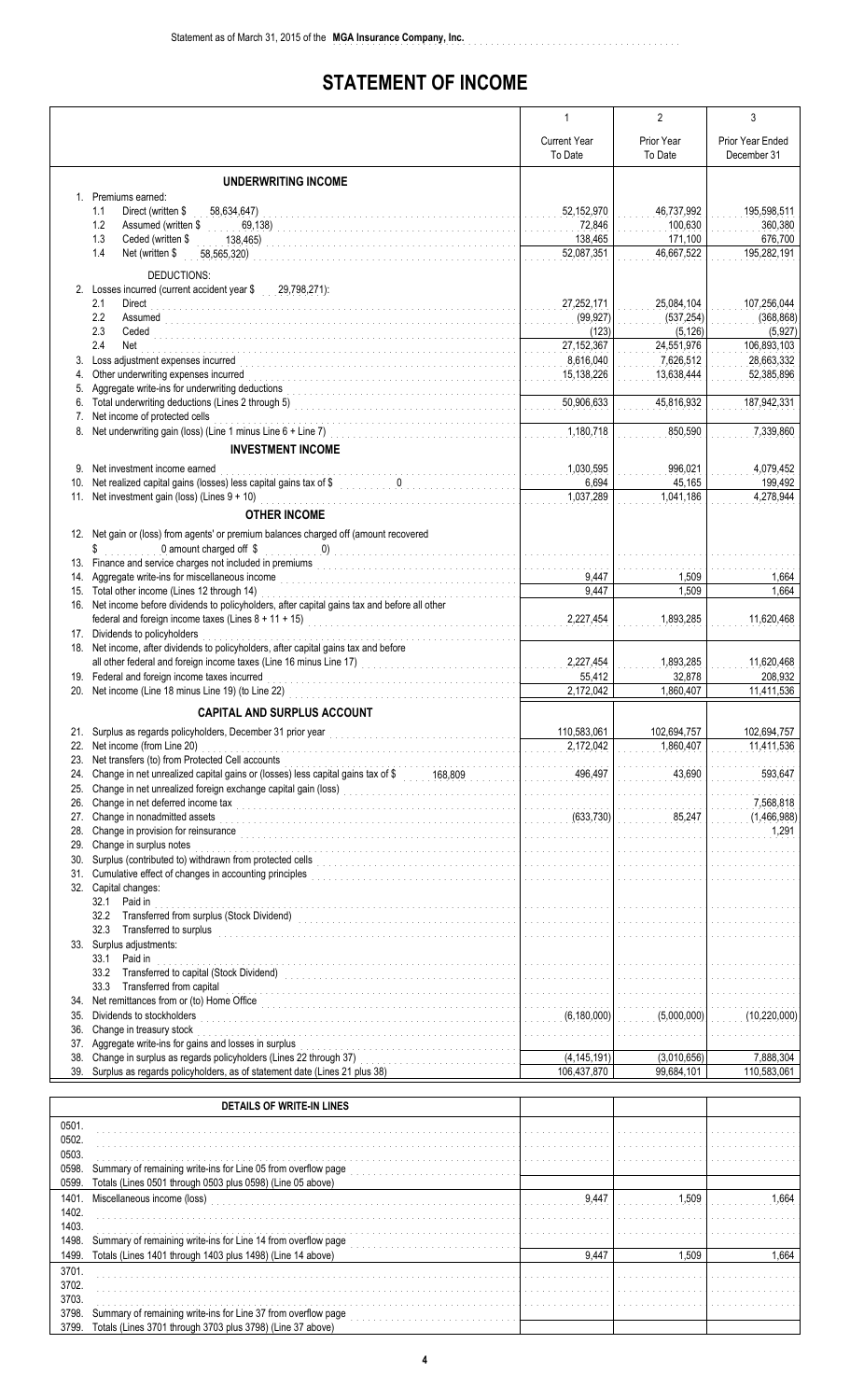# **CASH FLOW**

..............................................................

|         |                                                                                                                                                                                                                                        | 1                                                 | $\overline{2}$          | 3                 |
|---------|----------------------------------------------------------------------------------------------------------------------------------------------------------------------------------------------------------------------------------------|---------------------------------------------------|-------------------------|-------------------|
|         |                                                                                                                                                                                                                                        |                                                   |                         |                   |
|         | <b>Cash from Operations</b>                                                                                                                                                                                                            | <b>Current Year</b>                               | Prior Year              | Prior Year        |
|         |                                                                                                                                                                                                                                        | To Date                                           | To Date                 | Ended December 31 |
|         | 1. Premiums collected net of reinsurance                                                                                                                                                                                               | 54,439,408                                        | 48,701,116              | 197,205,898       |
| 2.      | Net investment income                                                                                                                                                                                                                  | 1,383,910                                         | 1,242,109               | 6,699,321         |
| 3.      | Miscellaneous income                                                                                                                                                                                                                   | 9,447                                             | 17,404                  | 23,489            |
| 4.      | Total (Lines 1 to 3)                                                                                                                                                                                                                   | 55,832,765                                        | 49,960,629              | 203,928,708       |
| 5.      | Benefit and loss related payments                                                                                                                                                                                                      | 26,999,288<br>.                                   | 25,614,883              | 103,378,814       |
| 6.      | Net transfers to Separate Accounts, Segregated Accounts and Protected Cell Accounts                                                                                                                                                    | .                                                 |                         |                   |
| 7.      | Commissions, expenses paid and aggregate write-ins for deductions<br>The continuum of the contract of the contract of the contract of the contract of the contract of the contract of the contract of the contract of the contra       | 23,512,063                                        | 20,578,528              | 77,504,738        |
| 8.      | Dividends paid to policyholders                                                                                                                                                                                                        |                                                   |                         |                   |
| 9.      | Federal and foreign income taxes paid (recovered) net of \$ 0 tax on capital gains (losses)                                                                                                                                            | 208,932                                           |                         | 18,811            |
| 10.     | Total (Lines 5 through 9)                                                                                                                                                                                                              | 50,720,283                                        | 46,193,411              | 180,902,363       |
| 11.     | Net cash from operations (Line 4 minus Line 10)<br>and the contract of the contract of the contract of the contract of the contract of the contract of the contract of the contract of the contract of the contract of the contr       | 5,112,482                                         | 3,767,218               | 23,026,345        |
|         | <b>Cash from Investments</b>                                                                                                                                                                                                           |                                                   |                         |                   |
|         | 12. Proceeds from investments sold, matured or repaid:                                                                                                                                                                                 |                                                   |                         |                   |
|         | 12.1<br>Bonds                                                                                                                                                                                                                          | 8,550,543                                         | 7,533,660               | 33,920,248        |
|         | 12.2<br><b>Stocks</b>                                                                                                                                                                                                                  | 501.989                                           |                         | 488,400           |
|         | 12.3                                                                                                                                                                                                                                   |                                                   |                         |                   |
|         | 12.4<br>Real estate                                                                                                                                                                                                                    |                                                   |                         |                   |
|         | 12.5<br>Other invested assets                                                                                                                                                                                                          |                                                   | 321,719                 | 2,973,190         |
|         | Net gains (or losses) on cash, cash equivalents and short-term investments<br>12.6                                                                                                                                                     | 1,767                                             |                         | 3,837             |
|         | 12.7<br>Miscellaneous proceeds                                                                                                                                                                                                         |                                                   |                         |                   |
|         | 12.8                                                                                                                                                                                                                                   | 9,054,299<br>a sa sala sa s                       | 7,855,379               | 37,385,675        |
|         | 13. Cost of investments acquired (long-term only):                                                                                                                                                                                     |                                                   |                         |                   |
|         | 13.1<br>Bonds                                                                                                                                                                                                                          | 5,456,640                                         | 6,578,069               | 45,348,413        |
|         | 13.2<br>Stocks                                                                                                                                                                                                                         | and the state of the state of the                 |                         |                   |
|         | 13.3<br>Mortgage loans with a state of the contract of the contract of the contract of the contract of the contract of the contract of the contract of the contract of the contract of the contract of the contract of the contract of | .                                                 |                         |                   |
|         | 13.4<br>Real estate                                                                                                                                                                                                                    | .                                                 |                         |                   |
|         | 13.5<br>Other invested assets                                                                                                                                                                                                          | 337,198<br>a dia amin'ny fivondronan-kaominin'i G | 2,737,719               | 11,660,711        |
|         | 13.6<br>Miscellaneous applications                                                                                                                                                                                                     |                                                   |                         |                   |
|         | 13.7<br>Total investments acquired (Lines 13.1 to 13.6)                                                                                                                                                                                | 5,793,838<br>and a shareholder                    | 9,315,788               | 57,009,124        |
| 14.     | Net increase (or decrease) in contract loans and premium notes                                                                                                                                                                         |                                                   |                         |                   |
|         | 15. Net cash from investments (Line 12.8 minus Line 13.7 and Line 14)                                                                                                                                                                  | 3,260,461                                         | (1,460,409)             | (19,623,449)      |
|         | <b>Cash from Financing and Miscellaneous Sources</b>                                                                                                                                                                                   |                                                   |                         |                   |
|         | 16. Cash provided (applied):                                                                                                                                                                                                           |                                                   |                         |                   |
|         | 16.1 Surplus notes, capital notes                                                                                                                                                                                                      | .                                                 | and a share and a share |                   |
|         | 16.2 Capital and paid in surplus, less treasury stock                                                                                                                                                                                  |                                                   |                         |                   |
|         | 16.3<br>Borrowed funds                                                                                                                                                                                                                 |                                                   |                         |                   |
|         | Net deposits on deposit-type contracts and other insurance liabilities<br>16.4                                                                                                                                                         |                                                   |                         |                   |
|         | 16.5<br>Dividends to stockholders                                                                                                                                                                                                      | 6,180,000                                         | 5,000,000               | 10,220,000        |
|         | 16.6<br>Other cash provided (applied)                                                                                                                                                                                                  | (193, 213)                                        | 591,682                 | (12, 533)         |
|         | 17. Net cash from financing and miscellaneous sources (Line 16.1 through Line 16.4 minus                                                                                                                                               |                                                   |                         |                   |
|         | Line 16.5 plus Line 16.6)                                                                                                                                                                                                              | (6, 373, 213)                                     | (4,408,318)             | (10, 232, 533)    |
|         | RECONCILIATION OF CASH, CASH EQUIVALENTS AND SHORT-TERM INVESTMENTS                                                                                                                                                                    |                                                   |                         |                   |
|         | 18. Net change in cash, cash equivalents and short-term investments (Line 11, plus Lines 15 and 17)                                                                                                                                    | 1,999,730                                         | (2, 101, 509)           | (6,829,637)       |
|         | 19. Cash, cash equivalents and short-term investments:                                                                                                                                                                                 |                                                   |                         |                   |
|         | Beginning of year<br>19.1                                                                                                                                                                                                              | 13,105,018                                        | 19,934,655              | 19,934,655        |
|         | 19.2<br>End of period (Line 18 plus Line 19.1)                                                                                                                                                                                         | 15,104,748                                        | 17,833,146              | 13,105,018        |
|         |                                                                                                                                                                                                                                        |                                                   |                         |                   |
|         | Note: Supplemental disclosures of cash flow information for non-cash transactions:                                                                                                                                                     |                                                   |                         |                   |
| 20.0001 |                                                                                                                                                                                                                                        |                                                   |                         |                   |
| 20.0002 |                                                                                                                                                                                                                                        |                                                   |                         |                   |
| 20.0003 |                                                                                                                                                                                                                                        |                                                   |                         |                   |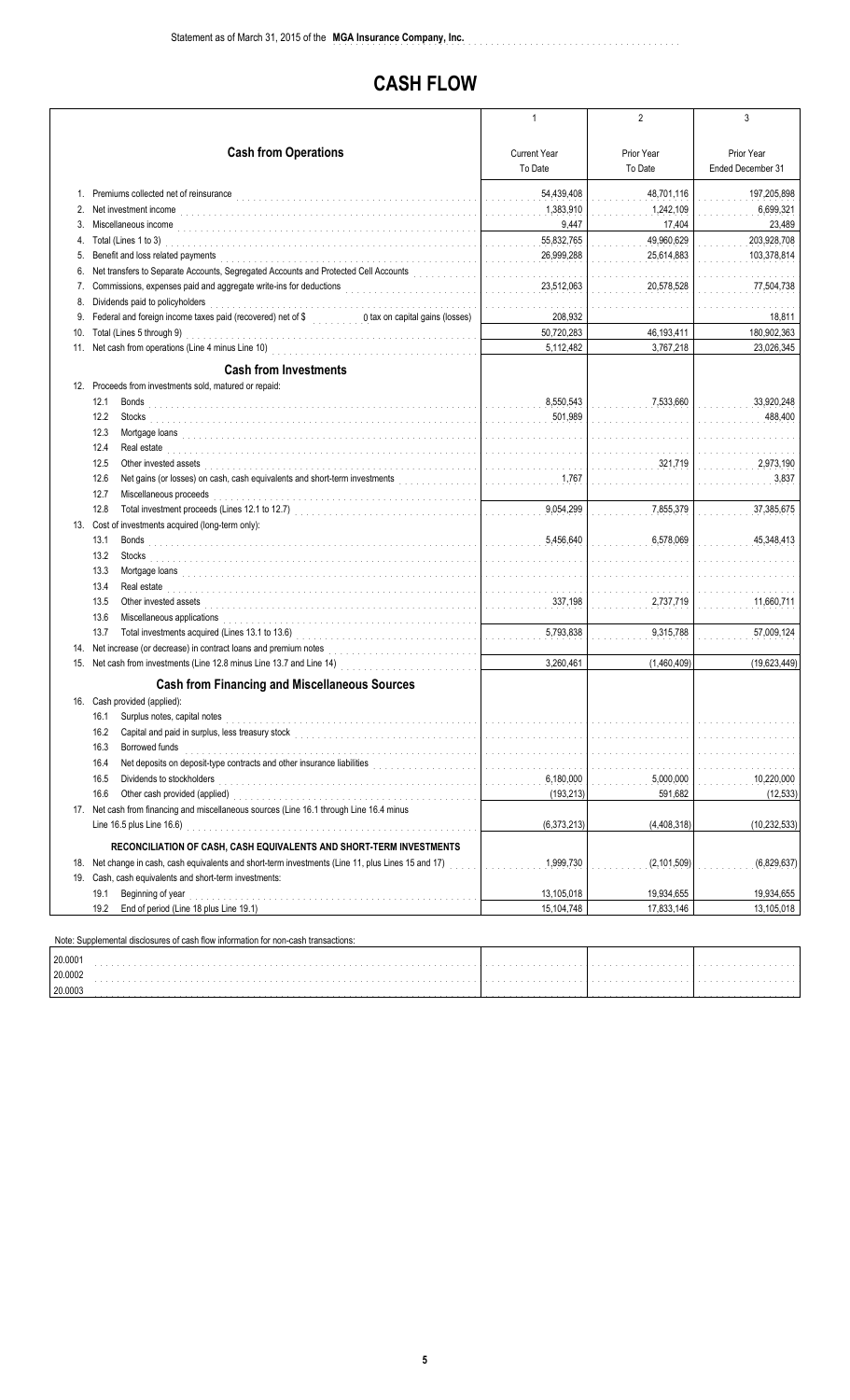#### **(1) Summary of Significant Accounting Policies**

#### (A) Accounting Practices

The accompanying statutory financial statements of MGA Insurance Company, Inc. (Company) have been prepared on the basis of accounting practices prescribed or permitted by the Texas Department of Insurance. The state of Texas requires insurance companies domiciled in the state of Texas to prepare their statutory financial statements in accordance with the National Association of Insurance Commissioners' (NAIC) *Accounting Practices and Procedures Manual* (NAIC SAP) subject to any deviations prescribed or permitted by the Texas Department of Insurance.

In these statements, the only difference between Texas prescribed practices and NAIC SAP is that Texas regulations allow furniture and equipment to be admitted assets whereas NAIC SAP does not. Reconciliations of net income and policyholders' surplus between amounts presented in the financial statements (Texas basis) and NAIC SAP are as follows:

|                                                                                              | $3 - 31 - 15$ | $12 - 31 - 14$ |
|----------------------------------------------------------------------------------------------|---------------|----------------|
| Net Income                                                                                   |               |                |
| (1) Net income, Texas basis                                                                  | 2,172,042     | 11,411,536     |
| (2) State Prescribed Practices for Furniture and Equipment that increase/(decrease) NAIC SAP |               |                |
| (3) State Permitted Practices that increase/(decrease) NAIC SAP                              |               |                |
| (4) NAIC SAP                                                                                 | 2,172,042     | 11,411,536     |
|                                                                                              |               |                |
| Surplus                                                                                      |               |                |
| (5) Policyholders' surplus, Texas basis                                                      | 106,437,870   | 110,583,061    |
| (6) State Prescribed Practices for Furniture and Equipment that increase/(decrease) NAIC SAP | 1,370,025     | 1.456.654      |
| (7) State Permitted Practices that increase/(decrease) NAIC SAP                              |               |                |
| (8) NAIC SAP                                                                                 | 105.067.845   | 109.126.407    |

## (B) Use of Estimates

No significant changes

#### (C) Accounting Policies

(1) through (5) No significant changes

(6) Investment grade loan-backed securities, excluding residential mortgage-backed securities, are stated at amortized cost. The prospective adjustment method is used to value all such securities. In order to value loan-backed securities subject to multiple designations, including residential mortgage-backed securities, the Company followed the procedures established by the NAIC Modeling Process. This two-step process determined the carrying value method and NAIC designation.

(7) through (13) No significant changes

#### **(2) Accounting Changes and Corrections of Errors** No significant changes

#### **(3) Business Combinations and Goodwill**

No significant changes

#### **(4) Discontinued Operations**

There were no operations that were discontinued in the current or prior year.

#### **(5) Investments**

- (A) Mortgage Loans Not applicable
- (B) Troubled Debt Restructuring for Debtors Not applicable
- (C) Reverse Mortgages Not applicable
- (D) Loan-Backed Securities
	- (1) Prepayment assumptions for single class and multi-class mortgage-backed securities were obtained from internal estimates consistent with the current interest rates and economic environment and projections of security dealers available on the Bloomberg information system.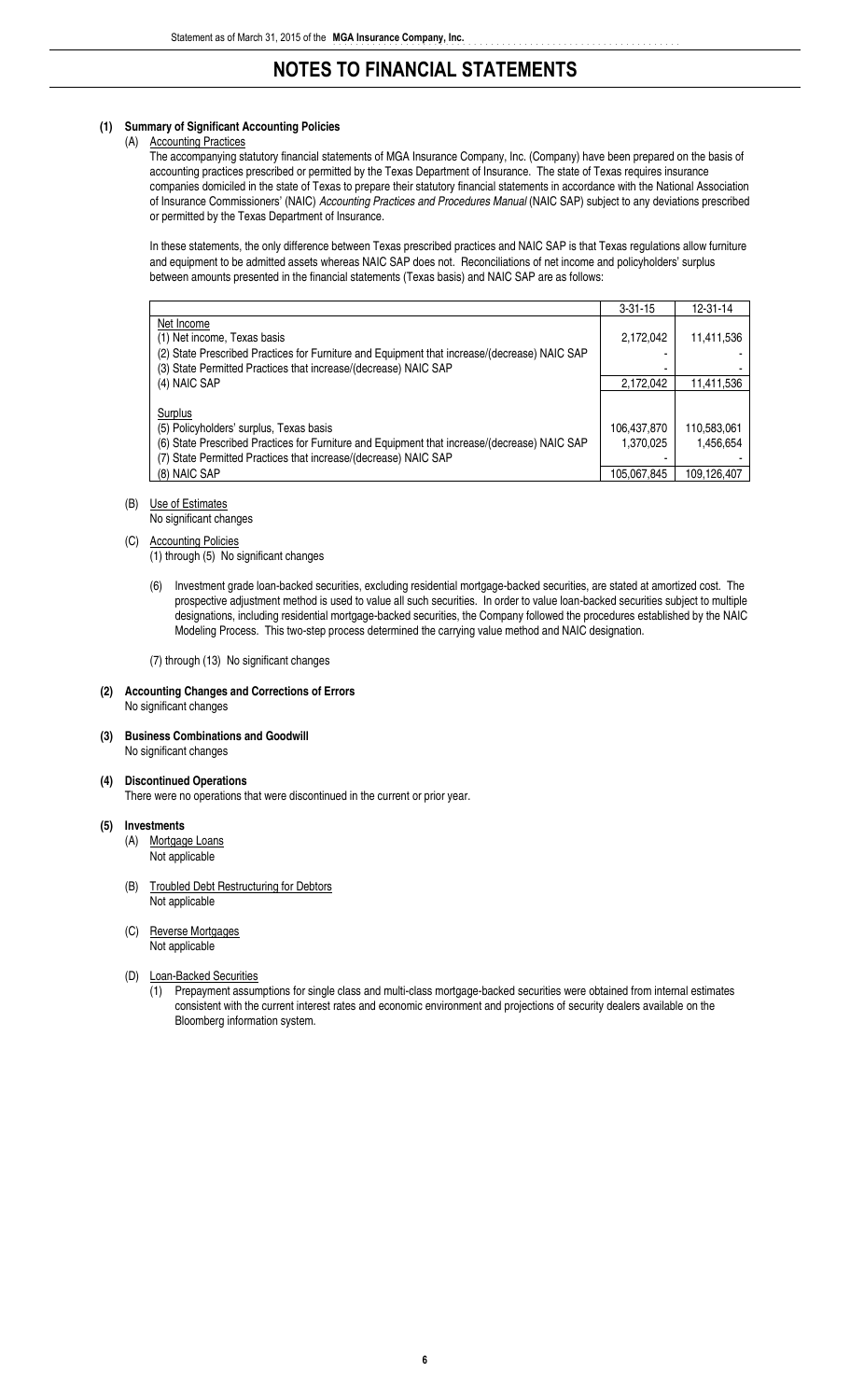(2) The following table summarizes by quarter other-than-temporary impairments (OTTI) recorded during the year because the Company had either the intent to sell the securities or the inability or lack of intent to retain as cited in the table:

|                                                                         | <b>Amortized Cost</b> | <b>OTTI</b>  |                  |
|-------------------------------------------------------------------------|-----------------------|--------------|------------------|
|                                                                         | Before OTTI           | Recognized   | Fair Value (1-2) |
| Other Than Temporary Impairment recognized 1 <sup>st</sup> quarter      |                       |              |                  |
| a. Intent to sell                                                       |                       |              |                  |
| b. Inability or lack of intent to retain investment in the security for |                       |              |                  |
| a period of time sufficient to recover the amortized cost basis         |                       |              |                  |
| c. Total 1 <sup>st</sup> quarter                                        | 0                     | $\Omega$     | 0                |
| Other Than Temporary Impairment recognized 2 <sup>nd</sup> quarter      |                       |              |                  |
| d. Intent to sell                                                       |                       |              |                  |
| e. Inability or lack of intent to retain investment in the security for |                       |              |                  |
| a period of time sufficient to recover the amortized cost basis         |                       |              |                  |
| f. Total $2^{nd}$ quarter                                               | 0                     | $\mathbf{0}$ | 0                |
| Other Than Temporary Impairment recognized 3rd quarter                  |                       |              |                  |
| g. Intent to sell                                                       |                       |              |                  |
| h. Inability or lack of intent to retain investment in the security for |                       |              |                  |
| a period of time sufficient to recover the amortized cost basis         |                       |              |                  |
| i. Total $3rd$ quarter                                                  | 0                     | $\mathbf{0}$ | $\theta$         |
| Other Than Temporary Impairment recognized 4 <sup>th</sup> quarter      |                       |              |                  |
| Intent to sell                                                          |                       |              |                  |
| k. Inability or lack of intent to retain investment in the security for |                       |              |                  |
| a period of time sufficient to recover the amortized cost basis         |                       |              |                  |
| Total 4 <sup>th</sup> quarter                                           | 0                     | $\mathbf 0$  | 0                |
| m. Annual aggregate total                                               | <b>XXXXX</b>          | $\mathbf{0}$ | <b>XXXXX</b>     |

#### (3) The following table reflects securities with an OTTI recognized in current year earnings based on the fact the present value of cash flows expected to be collected was less than the amortized cost basis of the securities:

| <b>CUSIP/Description</b> | Amortized<br>Cost Before<br>OTTI | <b>Present Value</b><br>of Projected<br>Cash Flows | <b>OTTI</b><br>Recognized | Amortized Cost<br>After OTTI | Fair Value at<br>Time of OTTI | Financial<br><b>Statement Date</b><br>Reported |
|--------------------------|----------------------------------|----------------------------------------------------|---------------------------|------------------------------|-------------------------------|------------------------------------------------|
|                          |                                  |                                                    |                           |                              |                               |                                                |
| Total OTTI               |                                  |                                                    |                           |                              |                               |                                                |

#### (4) The following table summarizes gross unrealized investment losses on loan-backed securities based on length of time continuously in these unrealized loss positions as of quarter end:

| a. Aggregate amount of unrealized losses:                   |           |
|-------------------------------------------------------------|-----------|
| 1. Less than 12 months                                      | 2.629     |
| 2.12 months or longer                                       | 281,932   |
| 3. Total                                                    | 284.561   |
|                                                             |           |
| b. Aggregate fair value of securities with unrealized loss: |           |
| 1. Less than 12 months                                      | 1,301,485 |
| 2.12 months or longer                                       | 2,519,388 |
| 3. Total                                                    | 3.820.873 |

- (5) All loan-backed securities in an unrealized loss position were reviewed to determine whether an OTTI should be recognized. For those securities in an unrealized loss position as of March 31, 2015, the Company has made a decision not to sell any such securities. The Company has evaluated its cash flow requirements and believes that its liquidity is adequate and it will not be required to sell these securities before recovery of their cost basis. The conclusions are supported by a detailed analysis of the underlying credit and projected cash flows on each security. It is possible that the Company could recognize an OTTI in the future on some of the securities held if future events, information and the passage of time cause it to conclude that declines in value are other-than-temporary.
- (E) Repurchase Agreements and/or Securities Lending Transactions
	- (1-2) No significant changes
		- (3) There were no agreements or transactions involving collateral.
- (F) Writedowns for |mpairment of Real Estate, Real Estate Sales, Retail Land Sales Operations and Real Estate with Participating Mortgage Loan Features Not applicable
- (G) Low Income Housing Tax Credits Not applicable
- (H) Restricted Assets No significant changes
- (I) Working Capital Finance Investments Not applicable
- (J) Offsetting and Netting of Assets and Liabilities Not applicable
- **(6) Joint Ventures, Partnerships and Limited Liability Companies** No significant changes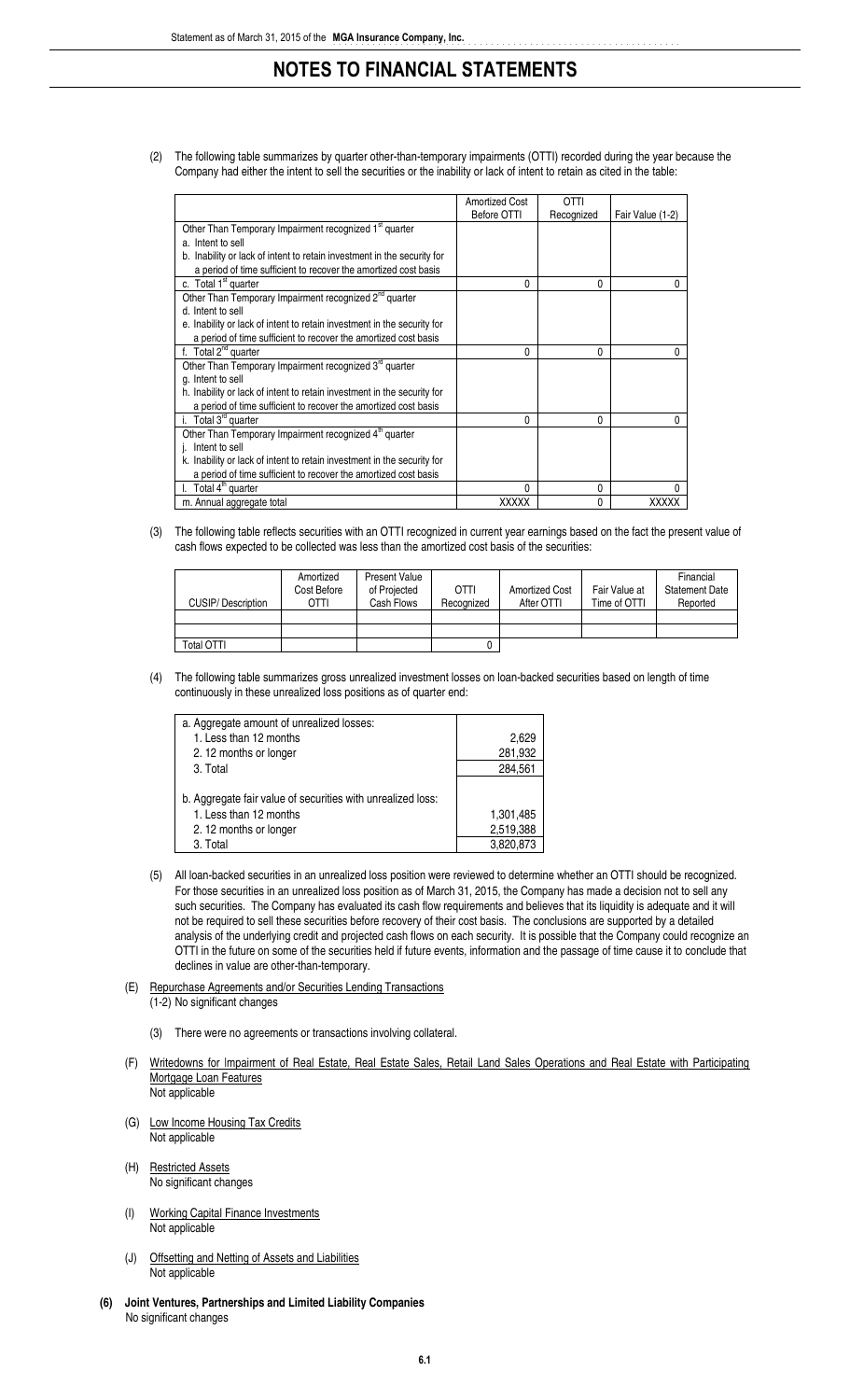- **(7) Investment Income** No significant changes
- **(8) Derivative Instruments** The Company does not own derivative instruments.
- **(9) Income Taxes** No significant changes
- **(10) Information Concerning Parent, Subsidiaries and Affiliates** No significant changes
- **(11) Debt**
	- (A) Amount, Interest, Maturities, Collateral, Covenants The Company has no debt outstanding.
	- (B) Funding Agreements with Federal Home Loan Bank (FHLB) The Company has no Federal Home Loan Bank agreements.
- **(12) Retirement Plans, Deferred Compensation, Postemployment Benefits and Compensated Absences and Other Postretirement Benefit Plans**
	- (A) Defined Benefit Plan
		- The company does not have a defined benefit plan.

(B through F) No significant changes

- **(13) Capital and Surplus, Shareholders' Dividend Restrictions and Quasi-Reorganizations** No significant changes
- **(14) Contingencies** No significant changes

#### **(15) Leases**

No significant changes

**(16) Information about Financial Instruments with Off-Balance Sheet Risk and Financial Instruments with Concentrations of Credit Risk**

The Company does not have any financial instruments where there is off-balance-sheet-risk of accounting loss due to credit or market risk.

### **(17) Sale, Transfer and Servicing of Financial Assets and Extinguishments of Liabilities**

- (A) Transfer of Receivables Reported as Sales Not applicable
- (B) Transfer and Servicing of Financial Assets There were no transactions involving the transfer or servicing of financial assets.
- (C) Wash Sales

(1) In the course of the Company's asset management, securities may be sold and reacquired within thirty days of the sale date to enhance the yield on the investments and to offset realized loss carryforwards for federal income tax purposes.

- (2) There were no wash sale transactions involving unrated securities or securities with an NAIC designation of 3 or below.
- **(18) Gain or Loss to the Reporting Entity from Uninsured Plans and the Uninsured Portion of Partially Insured Plans** The Company has no such plans.

#### **(19) Direct Premium Written / Produced by Managing General Agents / Third Party Administrators** No significant change

#### **(20) Fair Value Measurement**

- (A) Inputs Used for Assets and Liabilities Measured and Reported at Fair Value
	- (1) Items Measured and Reported at Fair Value by Levels 1, 2 and 3

The Company has categorized its assets and liabilities that are measured at fair value into the three-level fair value hierarchy as reflected in the table below. The three-level fair value hierarchy is based on the degree of subjectivity inherent in the valuation method by which fair value was determined. The levels are defined as follows:

*Level 1 – Quoted Prices in Active Markets for Identical Assets and Liabilities*: This category, for items measured at fair value on a recurring basis, includes exchange-traded preferred and common stocks. The estimated fair value of the equity securities within this category are based on quoted prices in active markets.

*Level 2 – Significant Other Observable Inputs*: This category for items measured at fair value on a recurring basis includes bonds, loan-back securities, preferred stocks and common stocks which are not exchange-traded. The estimated fair values of some of these items were determined by independent pricing services using observable inputs. Others were based on quotes from markets which were not considered actively traded.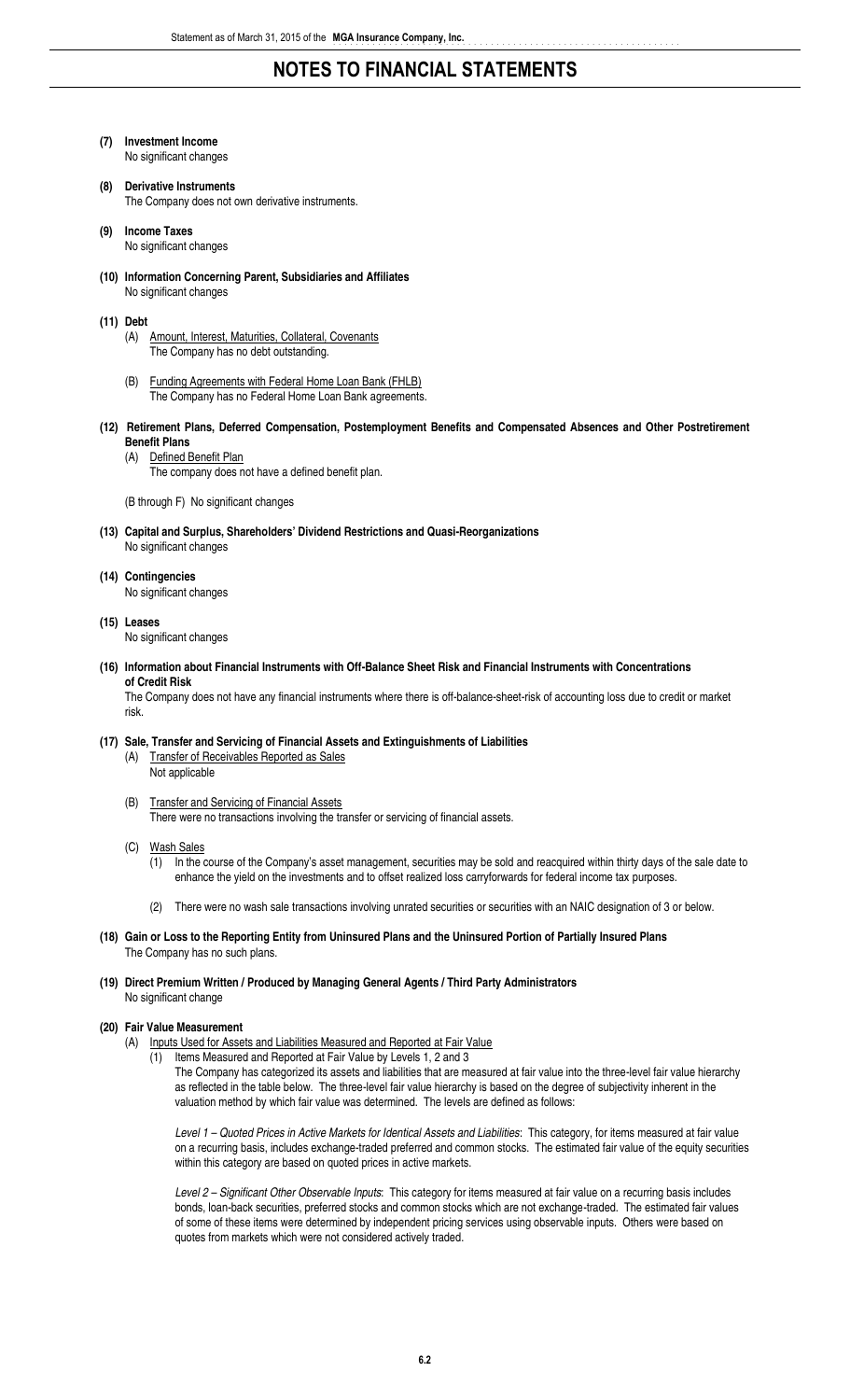*Level 3 – Significant Unobservable Inputs*: This category includes valuations based on models where significant inputs are not observable. The unobservable inputs reflect the Company's own estimates as to the assumptions that market participants would use. Investments classified as Level 3 are comprised of securities for which values provided by an independent pricing service or quoted market prices were not used, many of which are not publicly traded or are not actively traded.

| Description                 | Level <sup>1</sup> | Level 2   | Level 3 | Total     |
|-----------------------------|--------------------|-----------|---------|-----------|
| Assets at Fair Value        |                    |           |         |           |
| <b>Bonds</b>                |                    |           |         |           |
| Issuer obligations          | $\blacksquare$     | 4,184,470 | -       | 4.184.470 |
| Residential mortgage-backed | $\blacksquare$     | 1,546,618 | -       | 1,546,618 |
| Total Assets at Fair Value  |                    | 5.731.088 |         | 5.731.088 |

All of the Company's Level 1 and Level 2 invested assets held as of March 31, 2015 were priced using either independent pricing services or available market prices to determine fair value. The Company classifies such instruments in active markets as Level 1 and those not in active markets as Level 2. Those for which the independent pricing service value is used are classified as Level 2. At the end of each reporting period, the Company evaluates whether or not any event has occurred or circumstances have changed that would cause an instrument to be transferred between Levels 1 and 2. This policy also applies to transfers into or out of Level 3 as stated in paragraph 3 below. There were no transfers between Levels 1 and 2 during the first quarter of 2015.

(2) Rollforward of Level 3 Items:

| Description                       | Level 3<br>Balance at<br>$12 - 31 - 14$ | Gains<br>(Losses)<br>Included<br>in Income | Gains<br>(Losses)<br>Included in<br>Surplus | Purchases | Sales | Transfers<br>into Level 3 | Transfers out<br>of Level 3 | Level 3<br>Balance at<br>$3 - 31 - 15$ |
|-----------------------------------|-----------------------------------------|--------------------------------------------|---------------------------------------------|-----------|-------|---------------------------|-----------------------------|----------------------------------------|
| Assets at Fair Value              |                                         |                                            |                                             |           |       |                           |                             |                                        |
| Bonds and asset-backed securities |                                         |                                            | $\sim$                                      |           | ۰     |                           |                             |                                        |
| Total Assets at Fair Value        |                                         |                                            |                                             |           |       |                           |                             |                                        |

(3) Policy on Transfers Into and Out of Level 3

At the end of each reporting period, the Company evaluates whether or not any event has occurred or circumstances have changed that would cause an instrument to be transferred into or out of Level 3. The above table of Level 3 assets begins with the prior period balance and adjusts the balance for the gains or losses (realized and unrealized) that occurred during the current period. Any new purchases that are identified as Level 3 securities are added, and any sales of securities which were previously identified as Level 3 are subtracted. Next, any securities which were previously identified as Level 1 or Level 2 securities and which are currently identified as Level 3 are added. Finally, securities which were previously identified as Level 3 and which are now designated as Level 1 or as Level 2 are subtracted.

#### (4) Inputs and Techniques Used for Level 2 and Level 3 Fair Values

Level 2 securities have a fair value derived from a market price estimate provided by an independent pricing service. This generally involves a matrix pricing approach which looks at the characteristics of securities traded in actual market transactions and maps them into categories. If the specific security to be priced has not recently traded, it is also categorized, and the market yield on deemed similar instruments is applied to that issue. For securities backed by mortgage loans, key inputs include the market required loss adjusted yield, and the projected default rate, severity, and voluntary prepayment speed on the underlying collateral.

- (5) Derivative Fair Values Not applicable
- (B) Other Fair Value Disclosures Not applicable
- (C) Fair Values for All Financial Instruments by Levels 1, 2 and 3

The table below reflects the fair values and admitted values of all admitted assets and liabilities that are financial instruments excluding those accounted for under the equity method (subsidiaries, partnerships). The fair values are also categorized into the three-level fair value hierarchy as described above in Note 20(A). The Company does not have any liabilities measured at fair value.

| Type of Financial          |             | Admitted    |           |             |         | Not Practical    |
|----------------------------|-------------|-------------|-----------|-------------|---------|------------------|
| Instrument                 | Fair Value  | Value       | ∟evel 1   | Level 2     | Level 3 | (Carrying Value) |
| <b>Bonds</b>               | 161.482.061 | 160.644.223 | 7,485,514 | 153,996,547 |         |                  |
| Cash, cash equivalents and |             |             |           |             |         |                  |
| short-term investments     | 15.098.928  | 15.104.748  | 2.146.241 | 12.952.687  |         |                  |
| Total Assets               | 176,580,989 | 175.748.971 | 9.631.755 | 166.949.234 |         |                  |

(D) Financial Instruments for Which Not Practical to Estimate Fair Values

Not applicable

### **(21) Other Items**

Not applicable

#### **(22) Events Subsequent**

There were no events occurring subsequent to the close of the books for this statement that would have a material effect on the financial condition of the Company.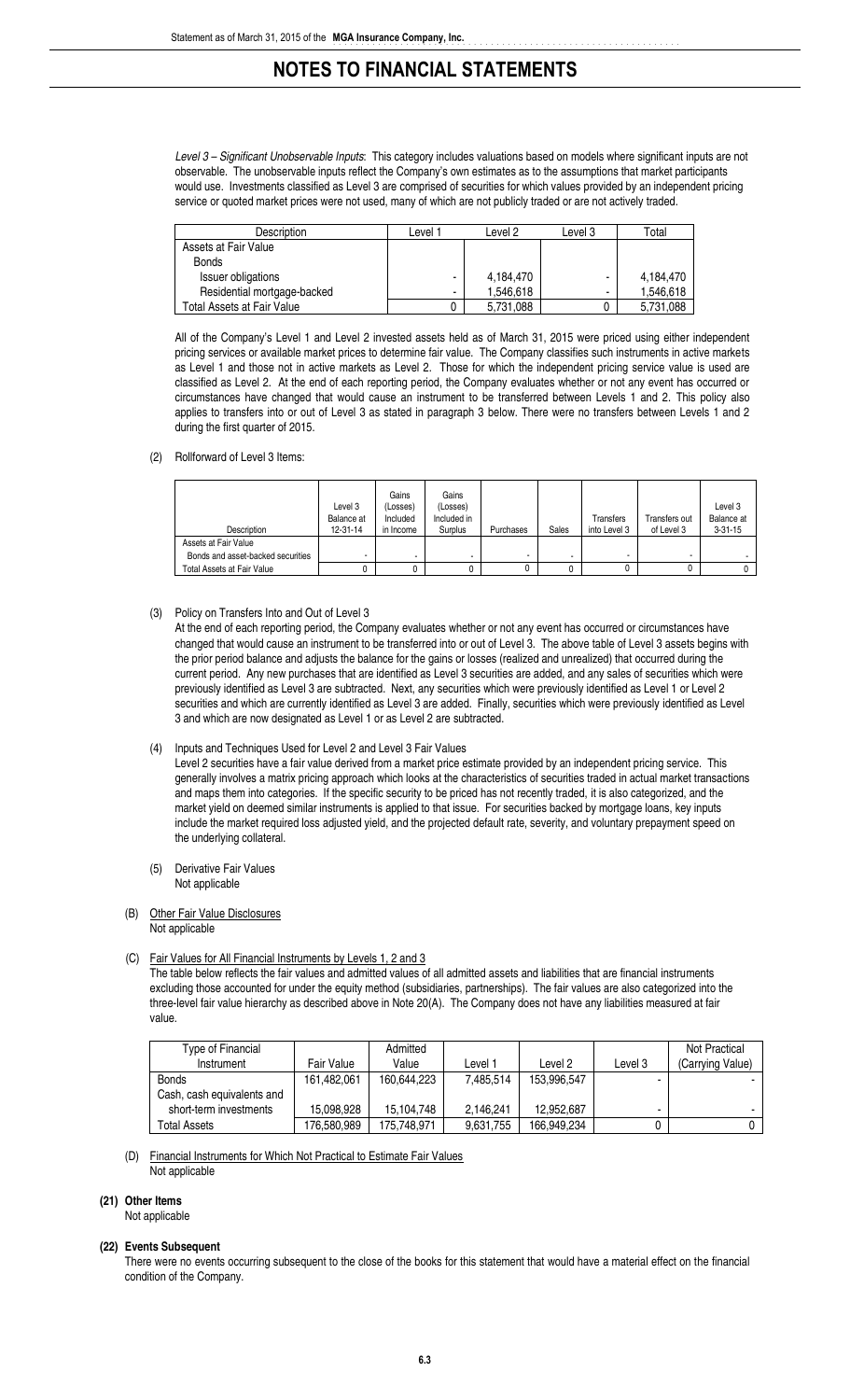### **(23) Reinsurance**

No significant changes

**(24) Retrospectively Rated Contracts and Contracts Subject to Redetermination** Not applicable

#### **(25) Changes in Incurred Losses and Loss Adjustment Expenses**

The estimated cost of loss and loss adjustment expenses attributable to insured events of prior years decreased by \$1,173,587 during the current year as a result of ongoing analysis of recent loss development. Original estimates are increased or decreased as additional information becomes known regarding individual claims.

- **(26) Intercompany Pooling Arrangements** Not applicable
- **(27) Structured Settlements** The Company has not entered into any structured settlements.
- **(28) Health Care Receivables** Not applicable

#### **(29) Participating Policies** Not applicable

**(30) Premium Deficiency Reserves** On April 27, 2015, the Company evaluated the need to record a premium deficiency reserve and determined no reserve is necessary.

#### **(31) High Deductibles**

The Company does not write high deductible coverages.

### **(32) Discounting of Liabilities for Unpaid Losses and Unpaid Loss Adjustment Expenses**

The Company does not discount liabilities for unpaid losses or unpaid loss adjustment expenses.

## **(33) Asbestos / Environmental Reserves**

Not applicable

- **(34) Subscriber Savings Accounts** Not applicable
- **(35) Multiple Peril Crop Insurance** Not applicable

#### **(36) Financial Guaranty Insurance**

- (A) The Company does not write financial guaranty insurance.
- (B) The Company does not have insured financial obligations.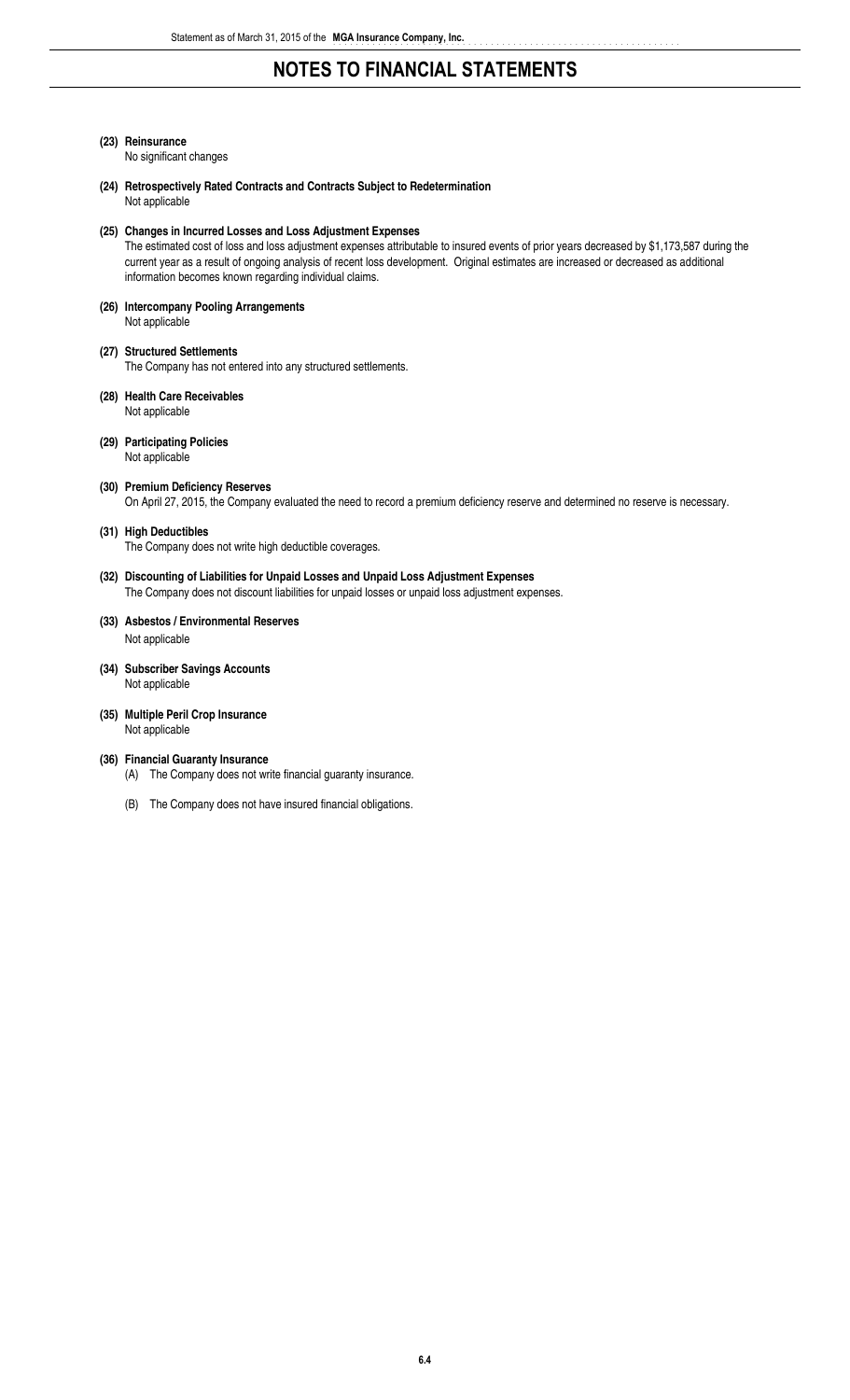..............................................................

### **PART 1 – COMMON INTERROGATORIES**

### **GENERAL**

| 1.1 Did the reporting entity experience any material transactions requiring the filing of Disclosure of Material Transactions<br>with the State of Domicile, as required by the Model Act?                                                                                                                               | Yes $[ ]$ No $[X]$ |                   |                                      |
|--------------------------------------------------------------------------------------------------------------------------------------------------------------------------------------------------------------------------------------------------------------------------------------------------------------------------|--------------------|-------------------|--------------------------------------|
| 1.2 If yes, has the report been filed with the domiciliary state?                                                                                                                                                                                                                                                        |                    |                   | Yes [ ] No [ ]                       |
| 2.1 Has any change been made during the year of this statement in the charter, by-laws, articles of incorporation, or deed of<br>settlement of the reporting entity?                                                                                                                                                     |                    | Yes [ ] No [X]    |                                      |
| 2.2 If yes, date of change:                                                                                                                                                                                                                                                                                              |                    |                   |                                      |
| 3.1 Is the reporting entity a member of an Insurance Holding Company System consisting of two or more affiliated persons,<br>one or more of which is an insurer?                                                                                                                                                         |                    | Yes [X] No []     |                                      |
| If yes, complete Schedule Y, Parts 1, and 1A.                                                                                                                                                                                                                                                                            |                    |                   |                                      |
| 3.2 Have there been any substantial changes in the organizational chart since the prior quarter end?                                                                                                                                                                                                                     |                    |                   | Yes $[ ]$ No $[X]$                   |
| 3.3 If the response to 3.2 is yes, provide a brief description of those changes.                                                                                                                                                                                                                                         |                    |                   |                                      |
|                                                                                                                                                                                                                                                                                                                          |                    |                   |                                      |
| 4.1 Has the reporting entity been a party to a merger or consolidation during the period covered by this statement?                                                                                                                                                                                                      |                    |                   | Yes [ ] No [X]                       |
| 4.2 If yes, provide the name of entity, NAIC Company Code, and state of domicile (use two letter state abbreviation) for any<br>entity that has ceased to exist as a result of the merger or consolidation.                                                                                                              |                    |                   |                                      |
| 1                                                                                                                                                                                                                                                                                                                        | $\overline{2}$     | 3                 |                                      |
| Name of Entity                                                                                                                                                                                                                                                                                                           | NAIC Company Code  | State of Domicile |                                      |
|                                                                                                                                                                                                                                                                                                                          | and a state and a  |                   |                                      |
| 5. If the reporting entity is subject to a management agreement, including third-party administrator(s), managing<br>general agent(s), attorney-in-fact, or similar agreement, have there been any significant changes regarding the<br>terms of the agreement or principals involved?<br>If yes, attach an explanation. |                    |                   | Yes $[$ ] No $[X]$ N/A $[$ ]         |
| 6.1 State as of what date the latest financial examination of the reporting entity was made or is being made.                                                                                                                                                                                                            |                    |                   | 12/31/2013                           |
| 6.2 State the as of date that the latest financial examination report became available from either the state of domicile or<br>the reporting entity. This date should be the date of the examined balance sheet and not the date the report was<br>completed or released.                                                |                    | 12/31/2013        |                                      |
| 6.3 State as of what date the latest financial examination report became available to other states or the public from either<br>the state of domicile or the reporting entity. This is the release date or completion date of the examination report and<br>not the date of the examination (balance sheet date).        | 10/16/2014         |                   |                                      |
| 6.4 By what department or departments?<br>Texas Department of Insurance                                                                                                                                                                                                                                                  |                    |                   |                                      |
|                                                                                                                                                                                                                                                                                                                          |                    |                   |                                      |
| 6.5 Have all financial statement adjustments within the latest financial examination report been accounted for in a<br>subsequent financial statement filed with Departments?                                                                                                                                            |                    |                   | Yes $[$ $]$ No $[$ $]$ N/A $[$ X $]$ |
| 6.6 Have all of the recommendations within the latest financial examination report been complied with?                                                                                                                                                                                                                   |                    |                   | Yes[X] No[ ] N/A [ ]                 |
| 7.1 Has this reporting entity had any Certificates of Authority, licenses or registrations (including corporate registration,<br>if applicable) suspended or revoked by any governmental entity during the reporting period?                                                                                             | Yes $[$ ] No $[X]$ |                   |                                      |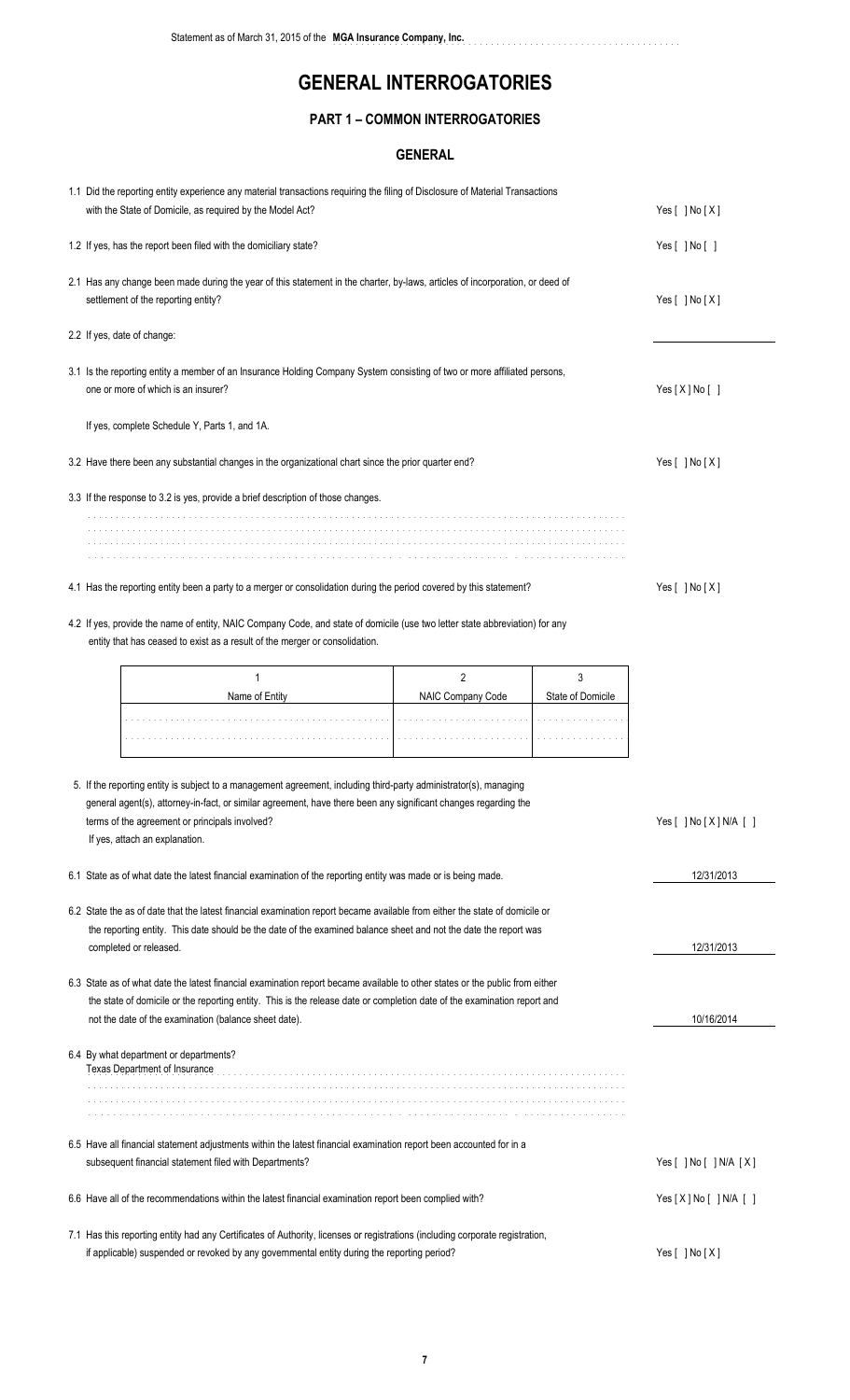| 7.2 If yes, give full information                                                                                                                                                                                                                                                                                                                                                                                                              |                           |            |            |             |                    |  |  |  |
|------------------------------------------------------------------------------------------------------------------------------------------------------------------------------------------------------------------------------------------------------------------------------------------------------------------------------------------------------------------------------------------------------------------------------------------------|---------------------------|------------|------------|-------------|--------------------|--|--|--|
|                                                                                                                                                                                                                                                                                                                                                                                                                                                |                           |            |            |             |                    |  |  |  |
| 8.1 Is the company a subsidiary of a bank holding company regulated by the Federal Reserve Board?                                                                                                                                                                                                                                                                                                                                              |                           |            |            |             |                    |  |  |  |
| 8.2 If response to 8.1 is yes, please identify the name of the bank holding company.                                                                                                                                                                                                                                                                                                                                                           |                           |            |            |             |                    |  |  |  |
|                                                                                                                                                                                                                                                                                                                                                                                                                                                |                           |            |            |             |                    |  |  |  |
| 8.3 Is the company affiliated with one or more banks, thrifts or securities firms?                                                                                                                                                                                                                                                                                                                                                             |                           |            |            |             | Yes $[ ]$ No $[X]$ |  |  |  |
| 8.4 If response to 8.3 is yes, please provide below the names and location (city and state of the main office) of any<br>affiliates regulated by a federal regulatory services agency [i.e. the Federal Reserve Board (FRB), the Office of the<br>Comptroller of the Currency (OCC), the Federal Deposit Insurance Corporation (FDIC) and the Securities Exchange<br>Commission (SEC)] and identify the affiliate's primary federal regulator. |                           |            |            |             |                    |  |  |  |
| $\mathbf{1}$                                                                                                                                                                                                                                                                                                                                                                                                                                   | $\overline{2}$            | 3          | 4          | 5           | 6                  |  |  |  |
| Affiliate<br>Name                                                                                                                                                                                                                                                                                                                                                                                                                              | Location<br>(City, State) | <b>FRB</b> | <b>OCC</b> | <b>FDIC</b> | <b>SEC</b>         |  |  |  |
|                                                                                                                                                                                                                                                                                                                                                                                                                                                |                           |            |            |             |                    |  |  |  |
|                                                                                                                                                                                                                                                                                                                                                                                                                                                | .                         |            |            |             |                    |  |  |  |
| personal and professional relationships;<br>(b) Full, fair, accurate, timely and understandable disclosure in the periodic reports required to be filed by the reporting<br>entity;<br>(c) Compliance with applicable governmental laws, rules, and regulations;<br>(d) The prompt internal reporting of violations to an appropriate person or persons identified in the code; and<br>(e) Accountability for adherence to the code.           |                           |            |            |             | Yes[X] No[]        |  |  |  |
| 9.11 If the response to 9.1 is No, please explain:                                                                                                                                                                                                                                                                                                                                                                                             |                           |            |            |             |                    |  |  |  |
|                                                                                                                                                                                                                                                                                                                                                                                                                                                |                           |            |            |             |                    |  |  |  |
| 9.2 Has the code of ethics for senior managers been amended?                                                                                                                                                                                                                                                                                                                                                                                   |                           |            |            |             | Yes [ ] No [X]     |  |  |  |
| 9.21 If the response to 9.2 is Yes, provide information related to amendment(s).                                                                                                                                                                                                                                                                                                                                                               |                           |            |            |             |                    |  |  |  |
|                                                                                                                                                                                                                                                                                                                                                                                                                                                |                           |            |            |             |                    |  |  |  |
|                                                                                                                                                                                                                                                                                                                                                                                                                                                |                           |            |            |             |                    |  |  |  |
| 9.3 Have any provisions of the code of ethics been waived for any of the specified officers?                                                                                                                                                                                                                                                                                                                                                   |                           |            |            |             | Yes [ ] No [X]     |  |  |  |
| 9.31 If the response to 9.3 is Yes, provide the nature of any waiver(s).                                                                                                                                                                                                                                                                                                                                                                       |                           |            |            |             |                    |  |  |  |
|                                                                                                                                                                                                                                                                                                                                                                                                                                                |                           |            |            |             |                    |  |  |  |
|                                                                                                                                                                                                                                                                                                                                                                                                                                                |                           |            |            |             |                    |  |  |  |
|                                                                                                                                                                                                                                                                                                                                                                                                                                                | <b>FINANCIAL</b>          |            |            |             |                    |  |  |  |
| 10.1 Does the reporting entity report any amounts due from parent, subsidiaries or affiliates on Page 2 of this statement?                                                                                                                                                                                                                                                                                                                     |                           |            |            |             | Yes [X] No []      |  |  |  |
| 10.2 If yes, indicate any amounts receivable from parent included in the Page 2 amount:                                                                                                                                                                                                                                                                                                                                                        |                           |            |            |             | \$                 |  |  |  |

### **INVESTMENT**

11.1 Were any of the stocks, bonds, or other assets of the reporting entity loaned, placed under option agreement, or otherwise made available for use by another person? (Exclude securities under securities lending agreements.) Yes [ ] No [X]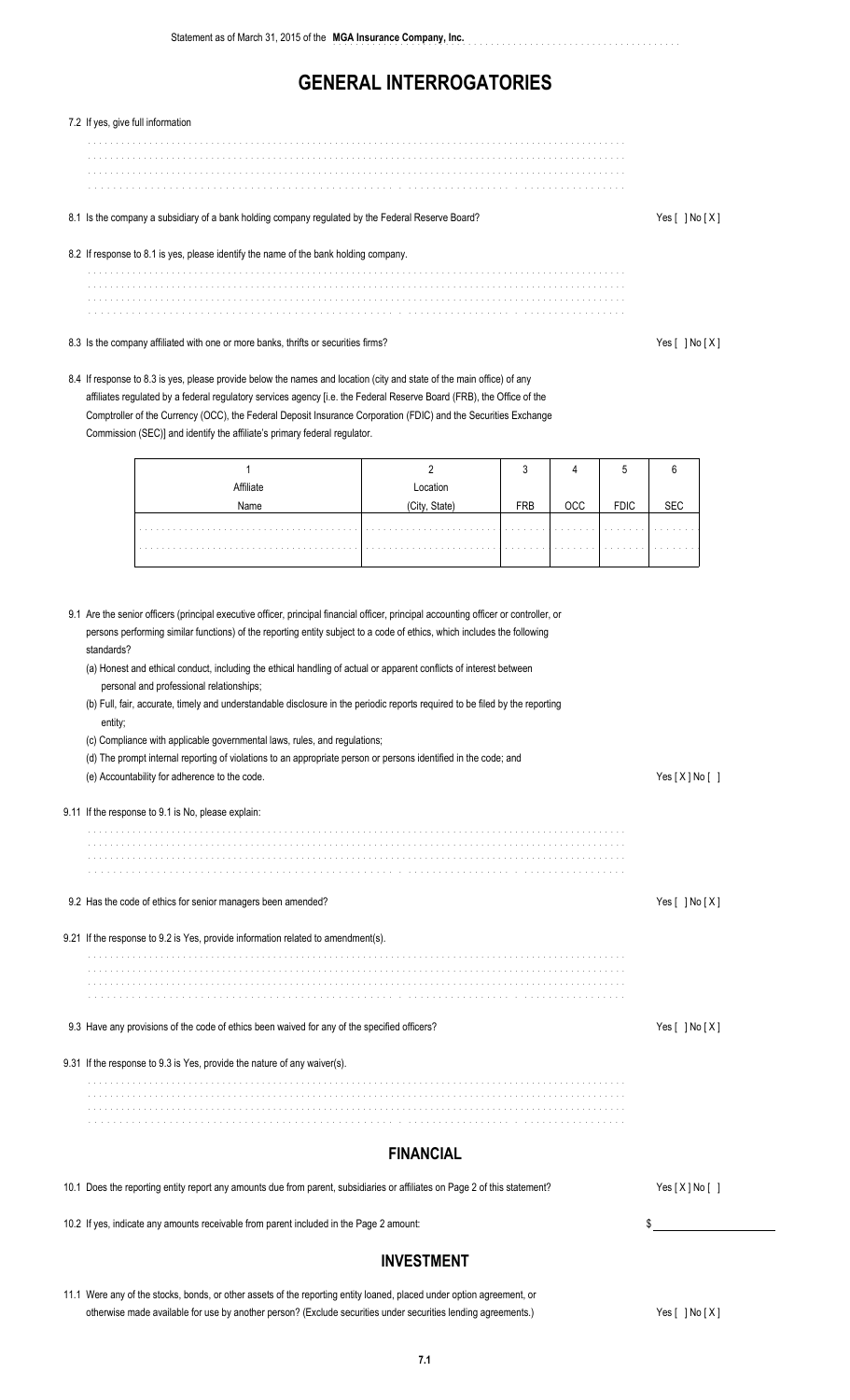| 11.2 If yes, give full and complete information relating thereto:                                                                                                                                                                                                                                                                                                                                                                                                                                                                                                                                                                                                                                                                                                                                                                                                                                                    |                                                                                   |                                                                  |                                    |
|----------------------------------------------------------------------------------------------------------------------------------------------------------------------------------------------------------------------------------------------------------------------------------------------------------------------------------------------------------------------------------------------------------------------------------------------------------------------------------------------------------------------------------------------------------------------------------------------------------------------------------------------------------------------------------------------------------------------------------------------------------------------------------------------------------------------------------------------------------------------------------------------------------------------|-----------------------------------------------------------------------------------|------------------------------------------------------------------|------------------------------------|
|                                                                                                                                                                                                                                                                                                                                                                                                                                                                                                                                                                                                                                                                                                                                                                                                                                                                                                                      |                                                                                   |                                                                  |                                    |
| 12. Amount of real estate and mortgages held in other invested assets in Schedule BA:                                                                                                                                                                                                                                                                                                                                                                                                                                                                                                                                                                                                                                                                                                                                                                                                                                |                                                                                   |                                                                  |                                    |
| 13. Amount of real estate and mortgages held in short-term investments:                                                                                                                                                                                                                                                                                                                                                                                                                                                                                                                                                                                                                                                                                                                                                                                                                                              | \$                                                                                |                                                                  |                                    |
| 14.1 Does the reporting entity have any investments in parent, subsidiaries and affiliates?                                                                                                                                                                                                                                                                                                                                                                                                                                                                                                                                                                                                                                                                                                                                                                                                                          |                                                                                   |                                                                  | Yes [X] No []                      |
| 14.2 If yes, please complete the following:                                                                                                                                                                                                                                                                                                                                                                                                                                                                                                                                                                                                                                                                                                                                                                                                                                                                          | 1                                                                                 | $\overline{2}$                                                   |                                    |
|                                                                                                                                                                                                                                                                                                                                                                                                                                                                                                                                                                                                                                                                                                                                                                                                                                                                                                                      | Prior Year-End<br>Book/Adjusted<br>Carrying Value                                 | <b>Current Quarter</b><br>Book/Adjusted<br><b>Carrying Value</b> |                                    |
| 14.25 Mortgage Loans on Real Estate <b>Conservation Conservation of the Conservation</b><br>14.26 All Other <b>Manual According to All Other According to All Other According to All Other According to All Other According to All Other According to All Other According to All Other According to All Other According to A</b><br>14.27 Total Investment in Parent, Subsidiaries and Affiliates<br>(Subtotal Lines 14.21 to 14.26)<br>14.28 Total Investment in Parent included in Lines 14.21 to<br>14.26 above<br>15.1 Has the reporting entity entered into any hedging transactions reported on Schedule DB?<br>15.2 If yes, has a comprehensive description of the hedging program been made available to the domiciliary state?<br>If no, attach a description with this statement.<br>16. For the reporting entity's security lending program, state the amount of the following as current statement date: | $\frac{1}{2}$<br>$\frac{1}{2}$<br>525<br>$\sim$<br>$\frac{1}{2}$<br>$525 \quad $$ | $\frac{1}{2}$<br>525<br>\$<br>525<br>$\sim$                      | Yes $[ ]$ No $[X]$<br>Yes[ ] No[ ] |
| 16.1 Total fair value of reinvested collateral assets reported on Schedule DL, Parts 1 and 2<br>16.2 Total book adjusted/carrying value of reinvested collateral assets reported on Schedule DL, Parts 1 and 2<br>16.3 Total payable for securities lending reported on the liability page                                                                                                                                                                                                                                                                                                                                                                                                                                                                                                                                                                                                                           | \$<br>the control of the control of the control of<br>\$                          |                                                                  |                                    |
| 17. Excluding items in Schedule E - Part 3 - Special Deposits, real estate, mortage loans and investments held<br>physically in the reporting entity's offices, vaults or safety deposit boxes, were all stocks, bonds and other securities,<br>owned throughout the current year held pursuant to a custodial agreement with a qualified bank or trust company in<br>accordance with Section 1, III - General Examination Considerations, F. Outsourcing of Critical Functions,<br>Custodial or Safekeeping Agreements of the NAIC Financial Condition Examiners Handbook?                                                                                                                                                                                                                                                                                                                                          | Yes[X] No[]                                                                       |                                                                  |                                    |

17.1 For all agreements that comply with the requirements of the NAIC Financial Condition Examiners Handbook, complete the following:

| Name of Custodian(s)                        | Custodian Address                           |  |  |
|---------------------------------------------|---------------------------------------------|--|--|
| Wells Fargo Bank, N.A.                      | Northstar East - 5th Floor MAC N9032-054    |  |  |
| attn. Institutional Trust - Risk Management | 608 2nd Avenue South, Minneapolis, MN 55479 |  |  |
|                                             |                                             |  |  |

### 17.2 For all agreements that do not comply with the requirements of the NAIC Financial Condition Examiners Handbook,

provide the name, location and a complete explanation:

17.3 Have there been any changes, including name changes, in the custodian(s) identified in 17.1 during the current quarter? Yes [ ] No [ X ]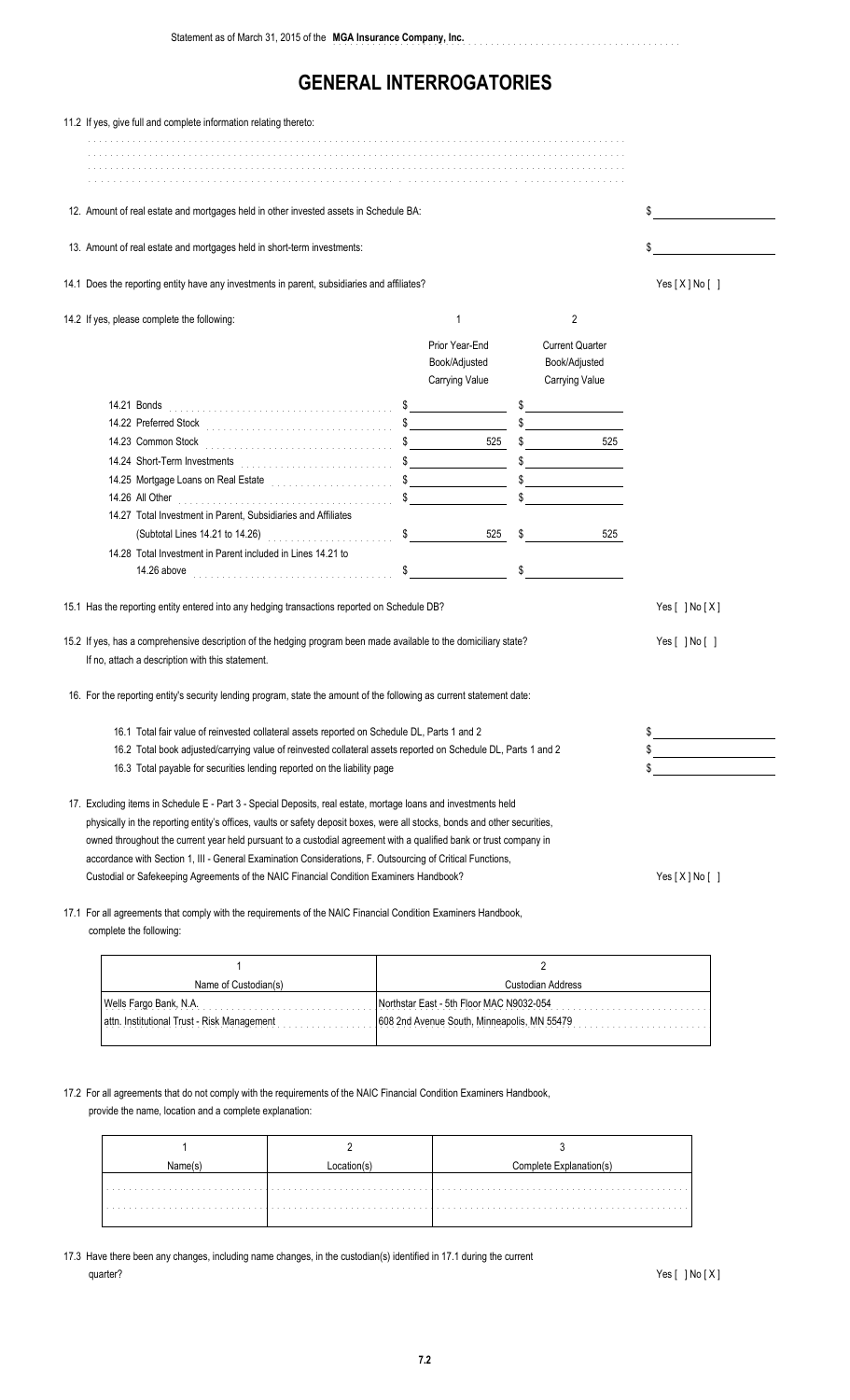..............................................................

#### 17.4 If yes, give full and complete information relating thereto:

|  | Date of Change |  |  |  |
|--|----------------|--|--|--|
|  |                |  |  |  |

#### 17.5 Identify all investment advisors, broker/dealers or individuals acting on behalf of broker/dealers that have access to the investment accounts, handle securities and have authority to make investments on behalf of the reporting entity:

| Central<br>solated in the |  |  |  |  |
|---------------------------|--|--|--|--|
|                           |  |  |  |  |
|                           |  |  |  |  |
|                           |  |  |  |  |
|                           |  |  |  |  |
|                           |  |  |  |  |

#### 18.1 Have all the filing requirements of the Purposes and Procedures Manual of the NAIC Securities Valuation Office been followed? Yes [X ] No [ ]

#### 18.2 If no, list exceptions:

................................................................................................ ................................................................................................ ................................................................................................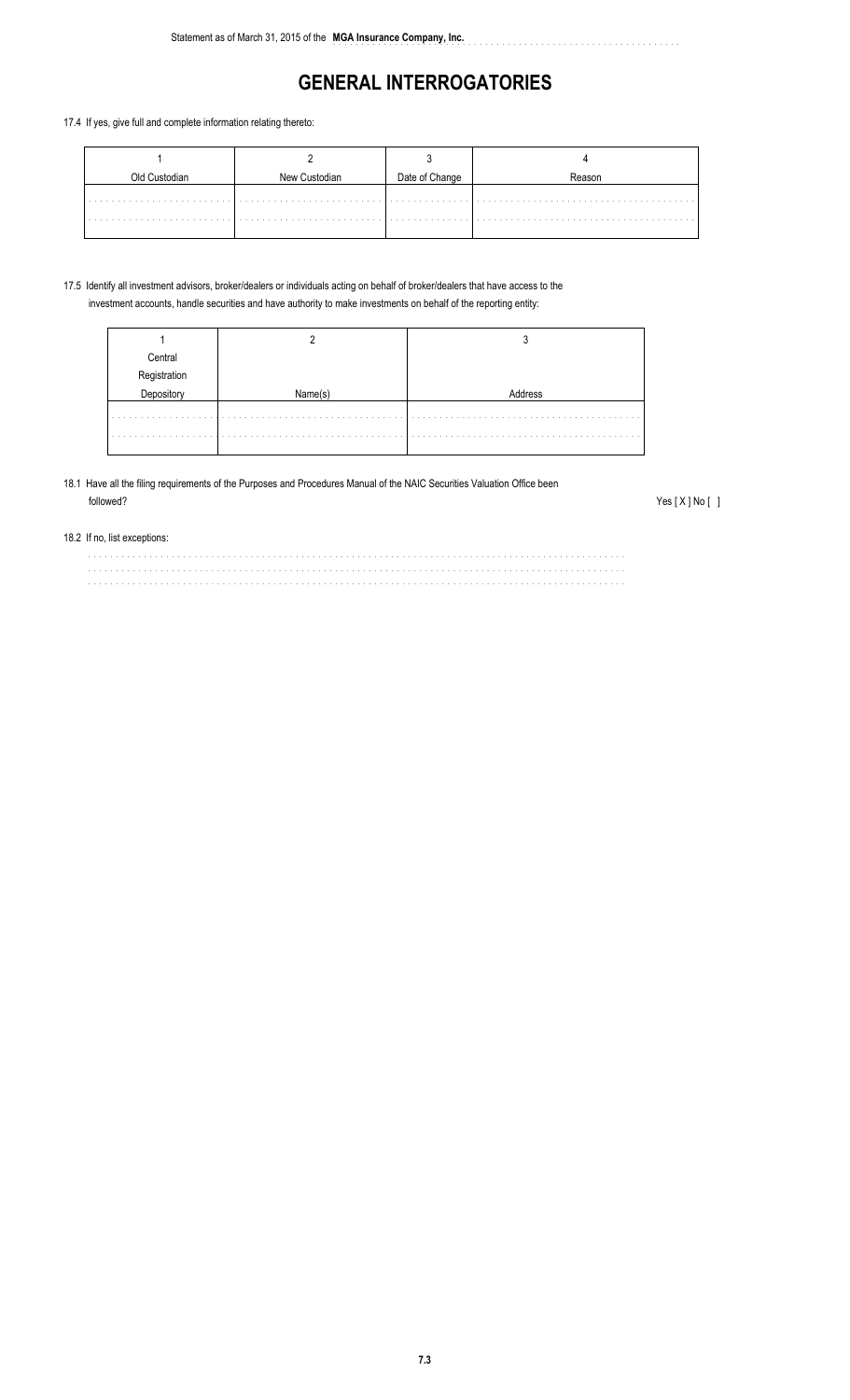# **GENERAL INTERROGATORIES PART 2 - PROPERTY & CASUALTY INTERROGATORIES**

| 1. If the reporting entity is a member of a pooling arrangement, did the agreement or the reporting entity's participation change?<br>If yes, attach an explanation.                                                                                                | Yes [ ] No [ ] N/A [X] |
|---------------------------------------------------------------------------------------------------------------------------------------------------------------------------------------------------------------------------------------------------------------------|------------------------|
| 2. Has the reporting entity reinsured any risk with any other reporting entity and agreed to release such entity from liability, in whole<br>or in part, from any loss that may occur on the risk, or portion thereof, reinsured?<br>If yes, attach an explanation. | Yes $[ \ ]$ No $[X]$   |
| 3.1 Have any of the reporting entity's primary reinsurance contracts been canceled?                                                                                                                                                                                 | Yes [ ] No [ X ]       |
| 3.2 If yes, give full and complete information thereto:                                                                                                                                                                                                             |                        |
|                                                                                                                                                                                                                                                                     |                        |
|                                                                                                                                                                                                                                                                     |                        |
|                                                                                                                                                                                                                                                                     |                        |
|                                                                                                                                                                                                                                                                     |                        |
|                                                                                                                                                                                                                                                                     |                        |
| 4.1 Are any of the liabilities for unpaid losses and loss adjustment expenses other than certain workers' compensation tabular                                                                                                                                      |                        |

reserves (see Annual Statement Instructions pertaining to disclosure of discounting for definition of "tabular reserves") discounted at a rate of interest greater than zero? Yes [ ] No [ X ]

### 4.2 If yes, complete the following schedule:

|                      |          | 3            |                          | TOTAL DISCOUNT |             |              |        | DISCOUNT TAKEN DURING PERIOD |             |              |  |
|----------------------|----------|--------------|--------------------------|----------------|-------------|--------------|--------|------------------------------|-------------|--------------|--|
|                      |          |              |                          |                | 6           |              | 8      |                              | 10          |              |  |
| Line of              | Maximum  | Discount     | Unpaid                   | Unpaid         |             |              | Unpaid | Unpaid                       |             |              |  |
| <b>Business</b>      | Interest | Rate         | Losses                   | LAE            | <b>IBNR</b> | <b>TOTAL</b> | Losses | LAE                          | <b>IBNR</b> | <b>TOTAL</b> |  |
| $\cdots$             | .        | .            | .                        | .              | .           | .            | .      | .                            | .           | .            |  |
| $\sim$ $\sim$ $\sim$ | .        | .            | the contract of the con- | .              | .           | .            | .      |                              |             |              |  |
|                      |          |              |                          |                |             |              |        |                              |             |              |  |
|                      |          |              |                          |                |             |              |        |                              |             |              |  |
|                      |          | <b>TOTAL</b> |                          |                |             |              |        |                              |             |              |  |

#### 5. Operating Percentages:

|                                                            | A&H loss percent<br>5.1.                                                                   |  | % |  |  |  |
|------------------------------------------------------------|--------------------------------------------------------------------------------------------|--|---|--|--|--|
|                                                            | A&H cost containment percent<br>5.2.                                                       |  | % |  |  |  |
|                                                            | A&H expense percent excluding cost containment expenses<br>5.3.                            |  | % |  |  |  |
| 6.1 Do you act as a custodian for health savings accounts? |                                                                                            |  |   |  |  |  |
|                                                            | 6.2 If yes, please provide the amount of custodial funds held as of the reporting date.    |  |   |  |  |  |
|                                                            | 6.3 Do you act as an administrator for health savings accounts?                            |  |   |  |  |  |
|                                                            | 6.4 If yes, please provide the balance of the funds administered as of the reporting date. |  |   |  |  |  |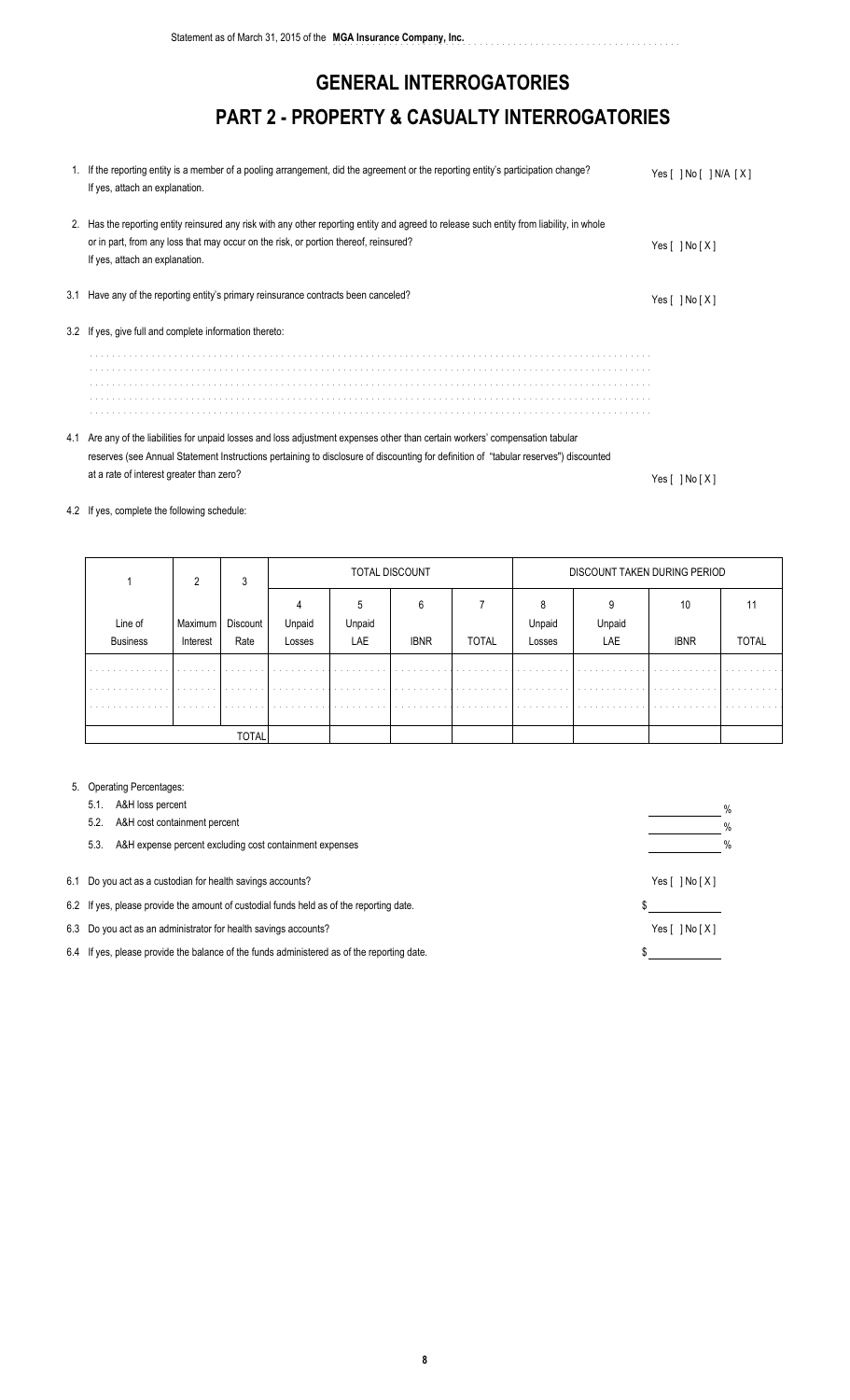Statement as of March 31, 2015 of the MGA Insurance Company, Inc. 

# **SCHEDULE F - CEDED REINSURANCE**

Showing All New Reinsurers - Current Year to Date

| <b>NAIC</b>             |                  |                             | Domiciliary  | Type<br>of   | 6<br>Certified<br>Reinsurer<br>Rating | 7<br>Effective<br>Date of<br>Certified |
|-------------------------|------------------|-----------------------------|--------------|--------------|---------------------------------------|----------------------------------------|
| Company Code            | <b>ID Number</b> | Name of Reinsurer           | Jurisdiction | Reinsurer    | (1 through 6)                         | <b>Reinsurer Rating</b>                |
|                         |                  |                             |              |              |                                       |                                        |
|                         |                  | .<br>U.S. Insurers          |              |              |                                       |                                        |
|                         |                  |                             |              |              |                                       |                                        |
| 23680                   | 47-0698507       | Odyssey Reinsurance Company | CT           | Authorized   |                                       |                                        |
|                         |                  | All Other Insurers          |              |              |                                       |                                        |
|                         |                  |                             |              |              |                                       |                                        |
| 00000<br>and a strainer | AA-1460019       | Amlin Bermuda               | CHE          | Unauthorized |                                       |                                        |
|                         |                  |                             |              |              |                                       |                                        |
|                         |                  |                             |              |              |                                       |                                        |
|                         |                  |                             |              |              |                                       |                                        |
|                         |                  |                             |              |              |                                       |                                        |
|                         |                  |                             |              |              |                                       |                                        |
|                         |                  |                             |              |              |                                       |                                        |
|                         |                  |                             |              |              |                                       |                                        |
|                         |                  |                             |              |              |                                       |                                        |
|                         |                  |                             |              |              |                                       |                                        |
|                         |                  |                             |              |              |                                       |                                        |
|                         |                  |                             |              |              |                                       |                                        |
|                         |                  |                             |              |              |                                       |                                        |
|                         |                  |                             |              |              |                                       |                                        |
|                         |                  |                             |              |              |                                       |                                        |
|                         |                  |                             |              |              |                                       |                                        |
|                         |                  |                             |              |              |                                       |                                        |
|                         |                  |                             |              |              |                                       |                                        |
|                         |                  |                             |              |              |                                       |                                        |
|                         |                  |                             |              |              |                                       |                                        |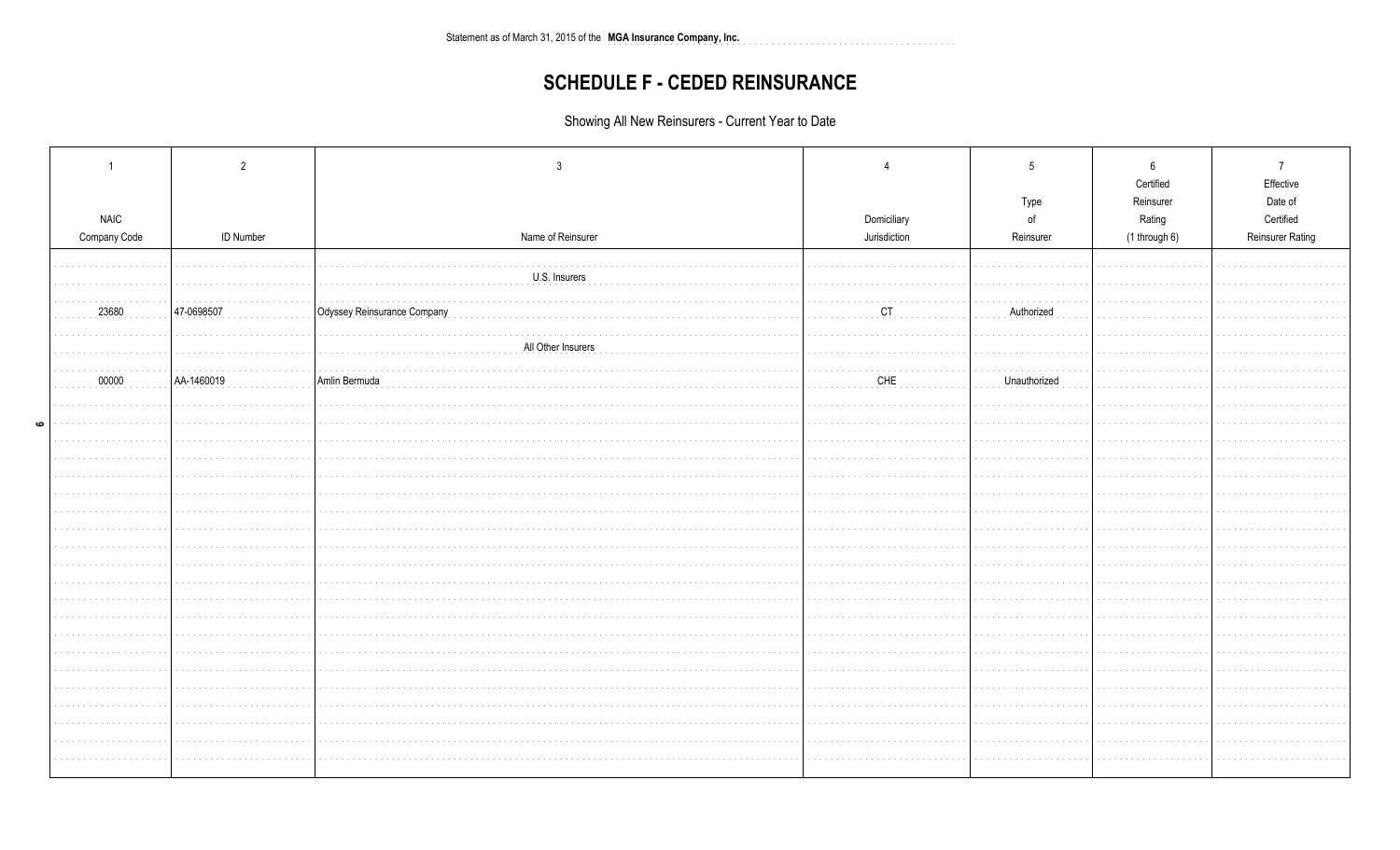# **SCHEDULE T - EXHIBIT OF PREMIUMS WRITTEN**

a dia anala dia

**Current Year To Date - Allocated by States and Territories** 

|            |                                                                    |                         | Direct Premiums Written        |                         |                                | Direct Losses Paid (Deducting Salvage) | Direct Losses Unpaid           |                         |  |
|------------|--------------------------------------------------------------------|-------------------------|--------------------------------|-------------------------|--------------------------------|----------------------------------------|--------------------------------|-------------------------|--|
|            |                                                                    | $\mathbf{1}$            | $\overline{2}$                 | 3                       | $\overline{4}$                 | 5                                      | $6\phantom{1}$                 | $\overline{7}$          |  |
|            | States, Etc.                                                       | Active<br><b>Status</b> | <b>Current Year</b><br>to Date | Prior Year<br>to Date   | <b>Current Year</b><br>to Date | Prior Year<br>to Date                  | <b>Current Year</b><br>to Date | Prior Year<br>to Date   |  |
|            | 1. Alabama<br>AL                                                   | L                       |                                |                         |                                |                                        |                                |                         |  |
| 3.         | 2. Alaska<br>AK<br>Arizona<br>AZ                                   | Ν                       | 4,231,490                      | 3,839,900               | 1,783,822                      | 2,157,710                              | 5,470,161                      | 6,410,831               |  |
| 4.         | Arkansas<br><b>AR</b>                                              |                         |                                |                         |                                |                                        |                                |                         |  |
| 5.         | California<br>CA                                                   |                         | 7,376                          | 18,612                  | 7,075                          | 36,736                                 | 23,500                         | 86,527                  |  |
| 6.<br>7.   | Colorado<br>CO<br><b>CT</b><br>Connecticut                         | N<br>N                  |                                |                         |                                |                                        |                                |                         |  |
|            | DE<br>8. Delaware                                                  |                         |                                |                         |                                |                                        |                                |                         |  |
| 9.         | District of Columbia<br>DC                                         |                         |                                |                         |                                |                                        |                                |                         |  |
| 10.<br>11. | Florida<br>FL<br>GA<br>Georgia                                     |                         | 16,239,631<br>2,690,876        | 18,717,344<br>1,701,201 | 7,746,696<br>1,373,113         | 11,442,196<br>838,310                  | 21,626,817<br>3,292,034        | 26,050,075<br>2,925,352 |  |
|            | 12. Hawaii<br>H <sub>II</sub>                                      | N                       |                                |                         |                                |                                        |                                |                         |  |
| 13.        | ID<br>Idaho                                                        |                         |                                |                         |                                |                                        |                                |                         |  |
|            | 14. Illinois<br>IL<br>IN<br>15. Indiana                            |                         |                                |                         |                                |                                        |                                |                         |  |
|            | IA<br>16. lowa                                                     |                         |                                |                         |                                |                                        |                                |                         |  |
|            | KS<br>17. Kansas<br>KY<br>18. Kentucky                             | N                       |                                |                         |                                |                                        |                                |                         |  |
|            | 19. Louisiana<br>LA                                                |                         |                                |                         |                                |                                        |                                |                         |  |
|            | 20. Maine<br>ME                                                    | N                       |                                |                         |                                |                                        |                                |                         |  |
|            | 21. Maryland<br><b>MD</b><br>22. Massachusetts<br>MA               | L<br>Ń                  |                                |                         |                                |                                        |                                |                         |  |
|            | 23. Michigan<br>MI                                                 | N                       |                                |                         |                                |                                        |                                |                         |  |
| 24.        | Minnesota<br>ΜN                                                    | ${\sf N}$               |                                |                         |                                |                                        |                                |                         |  |
| 25.        | <b>MS</b><br>Mississippi<br>26. Missouri<br><b>MO</b>              |                         |                                |                         |                                |                                        |                                |                         |  |
|            | 27. Montana<br>MT                                                  |                         |                                |                         |                                |                                        |                                |                         |  |
|            | <b>NE</b><br>28. Nebraska                                          |                         |                                |                         |                                |                                        |                                |                         |  |
| 29.<br>30. | Nevada<br><b>NV</b><br><b>NH</b><br>New Hampshire                  | N                       | (159)                          | 121                     |                                | 5,000                                  |                                | 2,000                   |  |
|            | 31. New Jersey<br>NJ                                               | N                       |                                |                         |                                |                                        |                                |                         |  |
| 32.        | New Mexico<br><b>NM</b><br>33. New York<br><b>NY</b>               | N                       | 2,102,449                      | 2,672,399               | 918,752                        | 1,052,739                              | 5,600,633                      | 5,728,617               |  |
|            | 34. North Carolina<br><b>NC</b>                                    | L                       |                                |                         |                                |                                        |                                |                         |  |
|            | <b>ND</b><br>35. North Dakota                                      | N                       |                                |                         |                                |                                        |                                |                         |  |
|            | 36. Ohio<br>OH<br>OK<br>37. Oklahoma                               |                         | 881,913                        | 717,756                 | 349,151                        | 166,193                                | 1,170,360                      | 883,273                 |  |
|            | OR<br>38. Oregon                                                   |                         |                                |                         |                                |                                        |                                |                         |  |
| 39.        | Pennsylvania<br>PA                                                 |                         |                                |                         |                                |                                        |                                |                         |  |
| 40.<br>41. | Rhode Island<br>$\mathsf{RI}$<br>South Carolina<br>SC              | N                       | 5,332,336                      | 3,454,948               | 2,024,017                      | 1,525,089                              | 5,677,851                      | 4,842,902               |  |
| 42.        | SD<br>South Dakota                                                 | N                       |                                |                         |                                |                                        |                                |                         |  |
| 43.<br>44. | Tennessee<br><b>TN</b><br><b>TX</b><br>Texas                       |                         | 24,440,409                     | 20,420,305              | 11,887,226                     | 7,973,916                              | 24, 147, 742                   | 16,775,284              |  |
| 45.        | Utah<br>UT                                                         |                         |                                |                         |                                |                                        |                                |                         |  |
| 46.        | Vermont<br>VT                                                      | N                       |                                |                         |                                |                                        |                                |                         |  |
| 47.<br>48. | Virginia<br>VA<br>Washington<br><b>WA</b>                          |                         | 2,708,326                      | 1,249,508               | 898,649                        | 274,327                                | 2,011,186                      | 456,920                 |  |
| 49.        | WV<br>West Virginia                                                |                         |                                |                         |                                |                                        |                                |                         |  |
| 50.        | WI<br>Wisconsin                                                    | Ν                       |                                |                         |                                |                                        |                                |                         |  |
| 51.<br>52. | WY<br>Wyoming<br>AS<br>American Samoa                              | N                       |                                |                         |                                |                                        |                                |                         |  |
| 53.        | Guam<br>GU                                                         | N                       |                                |                         |                                |                                        |                                |                         |  |
| 54.        | Puerto Rico<br>PR                                                  | $\mathsf{N}$            |                                |                         |                                |                                        |                                |                         |  |
| 55.<br>56. | VI<br>U.S. Virgin Islands<br><b>MP</b><br>Northern Mariana Islands | N<br>N                  |                                |                         |                                |                                        |                                |                         |  |
| 57.        | Canada<br>CAN                                                      | Ņ                       |                                |                         |                                |                                        |                                |                         |  |
| 58.        | Aggregate Other Alien<br>OT<br>59. Totals                          | X X X<br>34<br>(a)      | 58,634,647                     | 52,792,094              | 26,988,501                     | 25,472,216                             | 69,020,284                     | 64,161,781              |  |
|            |                                                                    |                         |                                |                         |                                |                                        |                                |                         |  |
|            | <b>DETAILS OF WRITE-INS</b>                                        |                         |                                |                         |                                |                                        |                                |                         |  |

|        | <b>DETAILS OF WRITE-INS</b>                                         |               |   |   |        |     |   |        |
|--------|---------------------------------------------------------------------|---------------|---|---|--------|-----|---|--------|
| 58001. |                                                                     | <b>XXX</b>    |   |   |        |     |   |        |
| 58002. |                                                                     | .<br>xxx<br>. | . | . | .<br>. | . 1 | . | .<br>. |
| 58003. | .                                                                   | x x x<br>.    |   |   |        |     |   | .      |
| 58998. | Summary of remaining write-ins for Line 58                          |               |   |   |        |     |   |        |
|        |                                                                     | xxx           |   |   |        |     |   |        |
| 58999. | from overflow page<br>Totals (Lines 58001 through 58003 plus 58998) |               |   |   |        |     |   |        |
|        | (Line 58 above)                                                     |               |   |   |        |     |   |        |

(L) Licensed or Chartered - Licensed Insurance Carrier or Domiciled RRG: (R) Registered - Non-domiciled RRGs: (Q) Qualified - Qualified or Accredited Reinsurer:

(E) Eligible - Reporting Entities eligible or approved to write Surplus Lines in the state: (N) None of the above - Not allowed to write business in the state.<br>(a) Insert the number of L responses except for Canada and Oth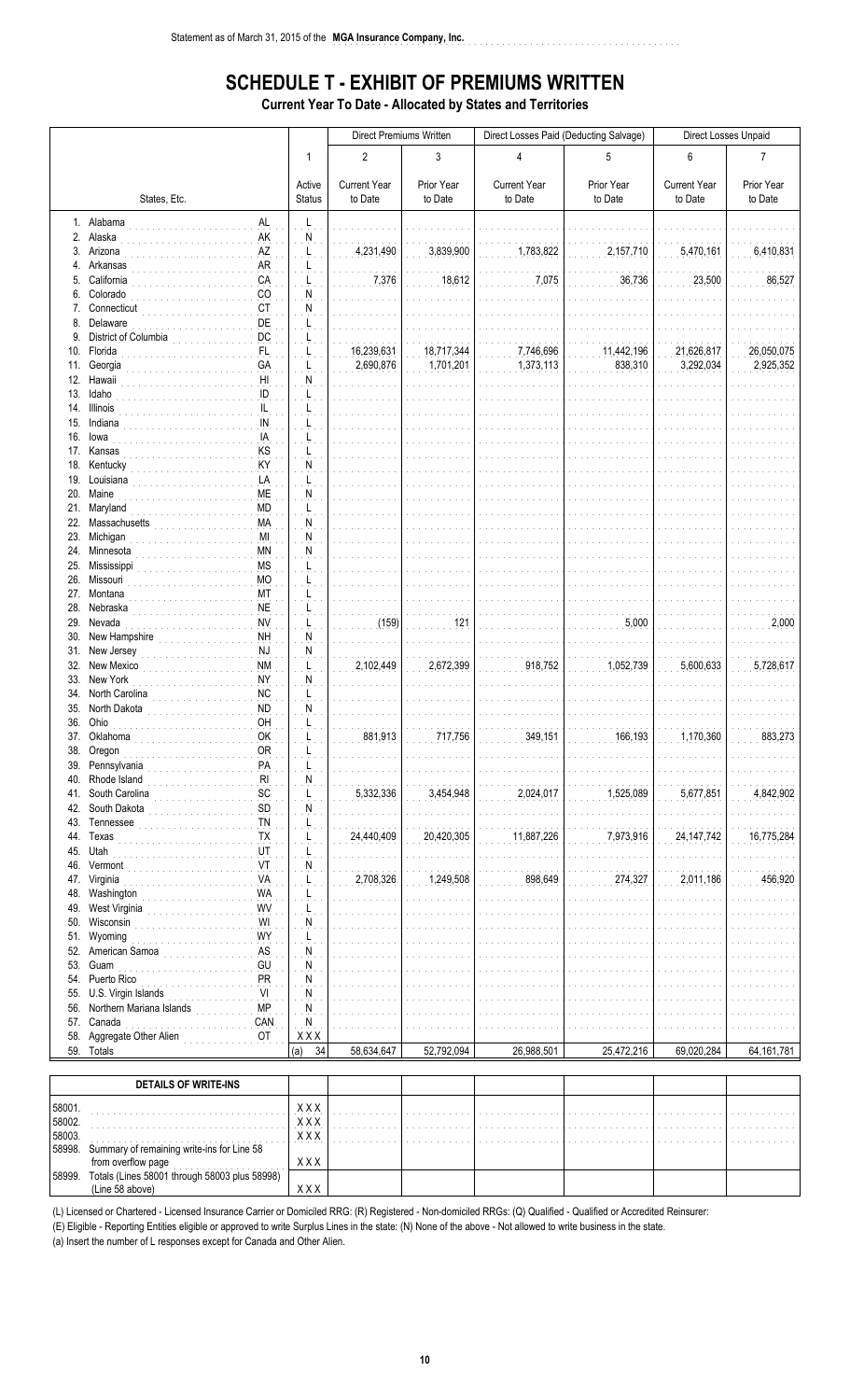### **SCHEDULE Y - INFORMATION CONCERNING ACTIVITIES OF INSURER MEMBERS OF A HOLDING COMPANY GROUP**

..............................................................

 **PART 1 - ORGANIZATIONAL CHART**

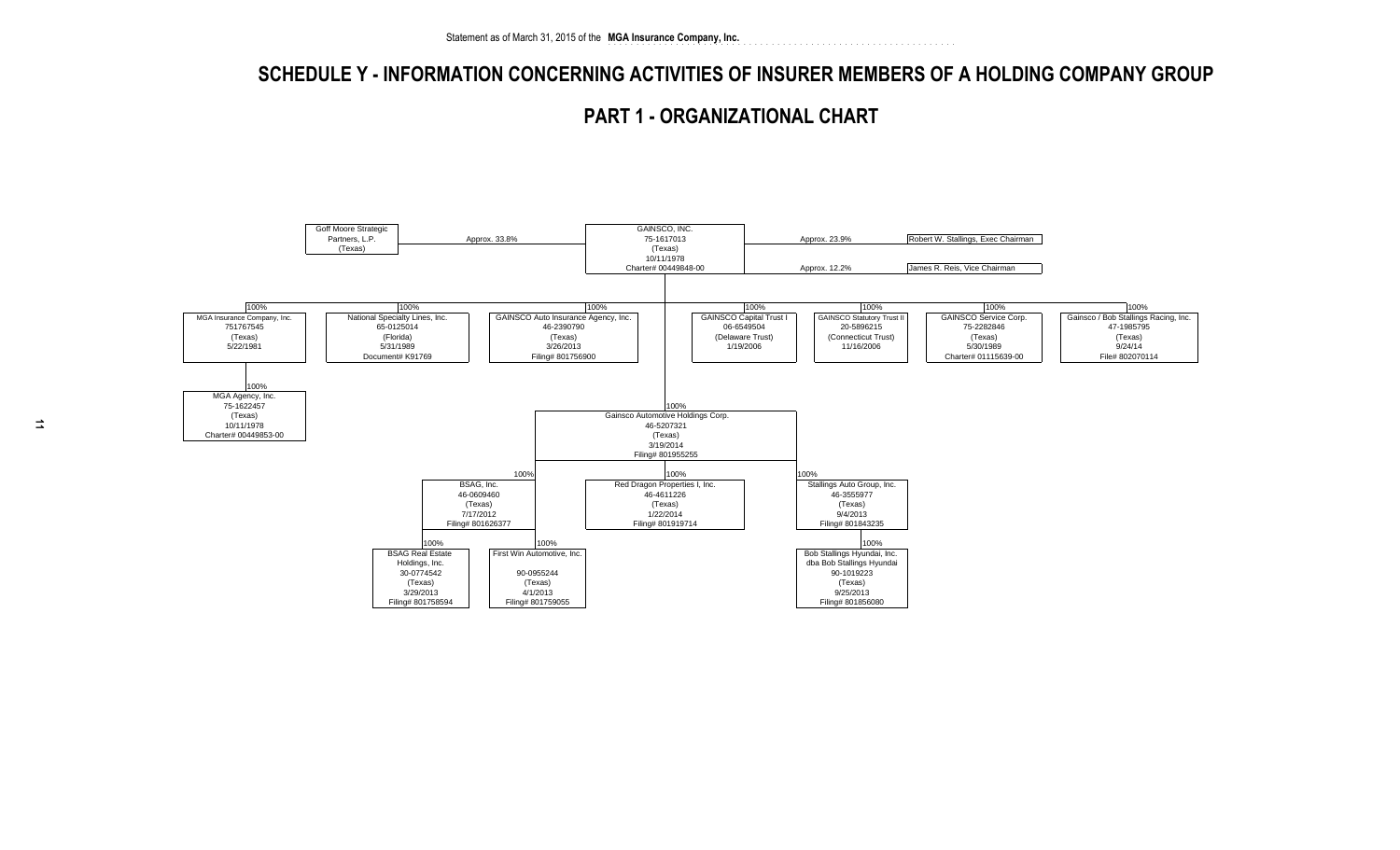### **SCHEDULE Y**

### PART 1A - DETAIL OF INSURANCE HOLDING COMPANY SYSTEM

|   |               |            | 3               |            | 5                                                         | 6                    | $\overline{7}$                    | 8                                                   | 9                                                     | 10                  | 11                                                  | 12                                     | 13            | 14                                                   | 15 |
|---|---------------|------------|-----------------|------------|-----------------------------------------------------------|----------------------|-----------------------------------|-----------------------------------------------------|-------------------------------------------------------|---------------------|-----------------------------------------------------|----------------------------------------|---------------|------------------------------------------------------|----|
|   |               |            |                 |            |                                                           |                      | Name of                           |                                                     |                                                       |                     |                                                     | Type of Control                        |               |                                                      |    |
|   |               |            |                 |            |                                                           |                      | Securities                        |                                                     |                                                       |                     |                                                     | (Ownership,                            |               |                                                      |    |
|   |               |            |                 |            |                                                           |                      | Exchange if                       |                                                     |                                                       |                     |                                                     | Board,                                 | If Control is |                                                      |    |
|   |               |            | <b>NAIC</b>     | ID         |                                                           |                      | Publicly                          | Names of                                            |                                                       | Relationship to     |                                                     | Management,                            | Ownership     |                                                      |    |
|   | Group<br>Code |            | Company<br>Code | Number     | Federal<br><b>RSSD</b>                                    | <b>CIK</b>           | Traded (U.S. or<br>International) | Parent, Subsidiaries<br>Or Affiliates               | Domiciliary<br>Location                               | Reporting<br>Entity | Directly Controlled by<br>(Name of Entity / Person) | Attorney-in-Fact,<br>Influence, Other) | Provide       | <b>Ultimate Controlling</b><br>Entity(ies)/Person(s) |    |
|   |               | Group Name |                 |            |                                                           |                      |                                   |                                                     |                                                       |                     |                                                     |                                        | Percentage    |                                                      |    |
|   |               |            | 00000           | 75-1617013 |                                                           | 786344               | <b>OTC Pink</b>                   | GAINSCO, INC                                        |                                                       | <b>UDP</b>          | See Organizational Chart                            | Ownership                              |               | See Organizational Chart                             |    |
|   |               |            | 00000           | 75-2282846 | .                                                         |                      |                                   | GAINSCO Service Corp.                               |                                                       | NIA                 | GAINSCO, INC.                                       | Ownership                              |               | 100.0 GAINSCO, INC                                   |    |
|   |               |            | 40150           | 75-1767545 | and and                                                   |                      |                                   | MGA Insurance Company, Inc                          |                                                       |                     | GAINSCO, INC.                                       | Ownershi                               |               | 100.0 GAINSCO, INC                                   |    |
|   |               |            | 00000           | 75-1622457 | $\alpha$ , $\alpha$ , $\alpha$ , $\alpha$ , $\alpha$      |                      |                                   | MGA Agency, Inc.                                    |                                                       |                     | MGA Insurance Company, Inc                          | Ownership                              |               | 100.0 GAINSCO, INC                                   |    |
|   |               |            | 00000           | 06-6549504 | and and                                                   |                      |                                   | GAINSCO Capital Trust I                             |                                                       | <b>HTC</b>          | GAINSCO, INC.                                       | Ownership                              |               | 100.0 GAINSCO, INC                                   |    |
|   |               |            | 00000           | 20-5896215 | $\alpha$ , $\alpha$ , $\alpha$ , $\alpha$<br>and a series |                      |                                   | GAINSCO Statutory Trust II                          |                                                       |                     | GAINSCO, INC                                        | Ownershi                               |               | 100.0 GAINSCO, INC                                   |    |
|   |               |            | 00000           | 65-0125014 | and the                                                   |                      |                                   | National Specialty Lines, Inc.                      |                                                       |                     | GAINSCO, INC                                        | Ownershi                               |               | 100.0 GAINSCO, INC                                   |    |
|   |               |            | 00000           | 46-0609460 | $\alpha$ , $\alpha$ , $\alpha$                            |                      |                                   | BSAG, Inc.                                          |                                                       |                     | GAINSCO, INC                                        | Ownershi                               |               | 100.0 GAINSCO, ING                                   |    |
|   |               |            | 00000           | 46-2390790 | $\sim$ $\sim$ $\sim$                                      |                      |                                   | GAINSCO Auto Insurance Agency, Ind                  |                                                       |                     | GAINSCO, INC                                        | Ownershi                               |               | 100.0 GAINSCO, IN                                    |    |
|   |               |            | 00000           | 46-3555977 | and a series                                              | $\sim$ $\sim$        |                                   | Stallings Auto Group, Inc.                          |                                                       |                     | <b>GAINSCO, INC</b>                                 | Ownershi                               |               | 100.0 GAINSCO, INC                                   |    |
|   |               |            | 00000           | 30-0774542 | .                                                         |                      |                                   | BSAG Real Estate Holdings, Inc.                     |                                                       |                     | BSAG, Inc.                                          | Ownership                              |               | 100.0 GAINSCO, INC                                   |    |
|   |               |            | 00000           | 90-0955244 | $\cdots$                                                  |                      |                                   | First Win Automotive, Inc.                          |                                                       |                     | BSAG, Inc.                                          | Ownership                              |               | 100.0 GAINSCO, INC                                   |    |
| 5 |               |            | 00000           | 90-1019223 | $\alpha$ , $\alpha$ , $\alpha$                            |                      |                                   | Bob Stallings Hyundai, Inc. dba Bob Stallings Hyund |                                                       |                     | Stallings Auto Group, Inc.                          | Ownership                              |               | 100.0 GAINSCO, INC                                   |    |
|   |               |            | 00000           | 46-4611226 | .                                                         |                      |                                   | Red Dragon Properties I, Inc.                       |                                                       |                     | Stallings Auto Group, Inc.                          | Ownership                              |               | 100.0 GAINSCO, INC                                   |    |
|   |               |            | 00000           | 46-5207321 | and a series                                              |                      |                                   | Gainsco Automotive Holdings Corp.                   |                                                       | All                 | GAINSCO, INC.                                       | Ownership                              |               | 100.0 GAINSCO, INC                                   |    |
|   |               |            | 00000           | 47-1985795 | and a series                                              | $\sim$ $\sim$        |                                   | Gainsco / Bob Stallings Racing, Inc                 |                                                       | NIA                 | GAINSCO, INC                                        | Ownership                              |               | 100.0 GAINSCO, INC                                   |    |
|   |               |            |                 |            | and a series                                              | $\sim 100$           |                                   |                                                     | and and                                               |                     |                                                     |                                        |               |                                                      |    |
|   |               |            |                 |            | .                                                         |                      |                                   |                                                     | and a state                                           |                     |                                                     |                                        |               |                                                      |    |
|   |               |            |                 |            |                                                           |                      |                                   |                                                     |                                                       |                     |                                                     |                                        |               |                                                      |    |
|   |               |            |                 |            | .                                                         | $\sim 100$           |                                   |                                                     | $\mathcal{A}$ , and $\mathcal{A}$ , and $\mathcal{A}$ |                     |                                                     |                                        |               |                                                      |    |
|   |               |            |                 |            | and a series                                              | $\sim$ $\sim$        |                                   |                                                     | and a series                                          |                     |                                                     |                                        |               |                                                      |    |
|   |               |            |                 |            |                                                           |                      |                                   |                                                     | $\alpha$ , $\alpha$ , $\alpha$ , $\alpha$ , $\alpha$  |                     |                                                     |                                        |               |                                                      |    |
|   |               |            |                 |            | and a series                                              | $\sim$               |                                   |                                                     | <b>Service</b> State                                  |                     |                                                     |                                        |               |                                                      |    |
|   |               |            |                 |            |                                                           |                      |                                   |                                                     | $\alpha$ , $\alpha$ , $\alpha$                        |                     |                                                     |                                        |               |                                                      |    |
|   |               |            |                 |            | .                                                         | $\sim$ $\sim$        |                                   |                                                     | <b>Service</b>                                        |                     |                                                     |                                        |               |                                                      |    |
|   |               |            |                 |            | .                                                         | $\sim$               |                                   |                                                     | $\alpha$ , $\alpha$ , $\alpha$ , $\alpha$             |                     |                                                     |                                        |               |                                                      |    |
|   |               |            |                 |            |                                                           | $\sim$ $\sim$        |                                   |                                                     | $\alpha$ , $\alpha$ , $\alpha$ , $\alpha$             |                     |                                                     |                                        |               |                                                      |    |
|   |               |            |                 |            | .                                                         | $\sim 10^{-1}$       |                                   |                                                     | <b>Service</b> State                                  |                     |                                                     |                                        |               |                                                      |    |
|   |               |            |                 |            |                                                           |                      |                                   |                                                     | $\sim$ 100 $\pm$                                      |                     |                                                     |                                        |               |                                                      |    |
|   |               |            |                 |            |                                                           |                      |                                   |                                                     | $\alpha$ , $\alpha$ , $\alpha$ , $\alpha$             |                     |                                                     |                                        |               |                                                      |    |
|   |               |            |                 |            | .                                                         |                      |                                   |                                                     | <b>Service</b>                                        |                     |                                                     |                                        |               |                                                      |    |
|   |               |            |                 |            |                                                           |                      |                                   |                                                     | $\sim$ $\sim$ $\sim$                                  |                     |                                                     |                                        |               |                                                      |    |
|   |               |            |                 |            | and a state                                               | $\sim$ $\sim$ $\sim$ |                                   |                                                     | and a series                                          |                     |                                                     |                                        |               |                                                      |    |
|   |               |            |                 |            |                                                           |                      |                                   |                                                     | .                                                     |                     |                                                     |                                        |               |                                                      |    |
|   |               |            |                 |            |                                                           |                      |                                   |                                                     | $\alpha$ , $\alpha$ , $\alpha$                        |                     |                                                     |                                        |               |                                                      |    |
|   |               |            |                 |            |                                                           |                      |                                   |                                                     | and a series                                          |                     |                                                     |                                        |               |                                                      |    |
|   |               |            |                 |            | .                                                         | $\sim 100$           |                                   |                                                     | and a series                                          |                     |                                                     |                                        |               |                                                      |    |
|   |               |            |                 |            | .                                                         | $\sim$ $\sim$ $\sim$ |                                   |                                                     | and a series                                          |                     |                                                     |                                        |               |                                                      |    |
|   |               |            |                 |            |                                                           |                      |                                   |                                                     | $\alpha$ , $\alpha$ , $\alpha$                        |                     |                                                     |                                        |               |                                                      |    |
|   |               |            |                 |            |                                                           |                      |                                   |                                                     |                                                       |                     |                                                     |                                        |               |                                                      |    |
|   |               |            |                 |            |                                                           |                      |                                   |                                                     |                                                       |                     |                                                     |                                        |               |                                                      |    |
|   |               |            |                 |            |                                                           |                      |                                   |                                                     |                                                       |                     |                                                     |                                        |               |                                                      |    |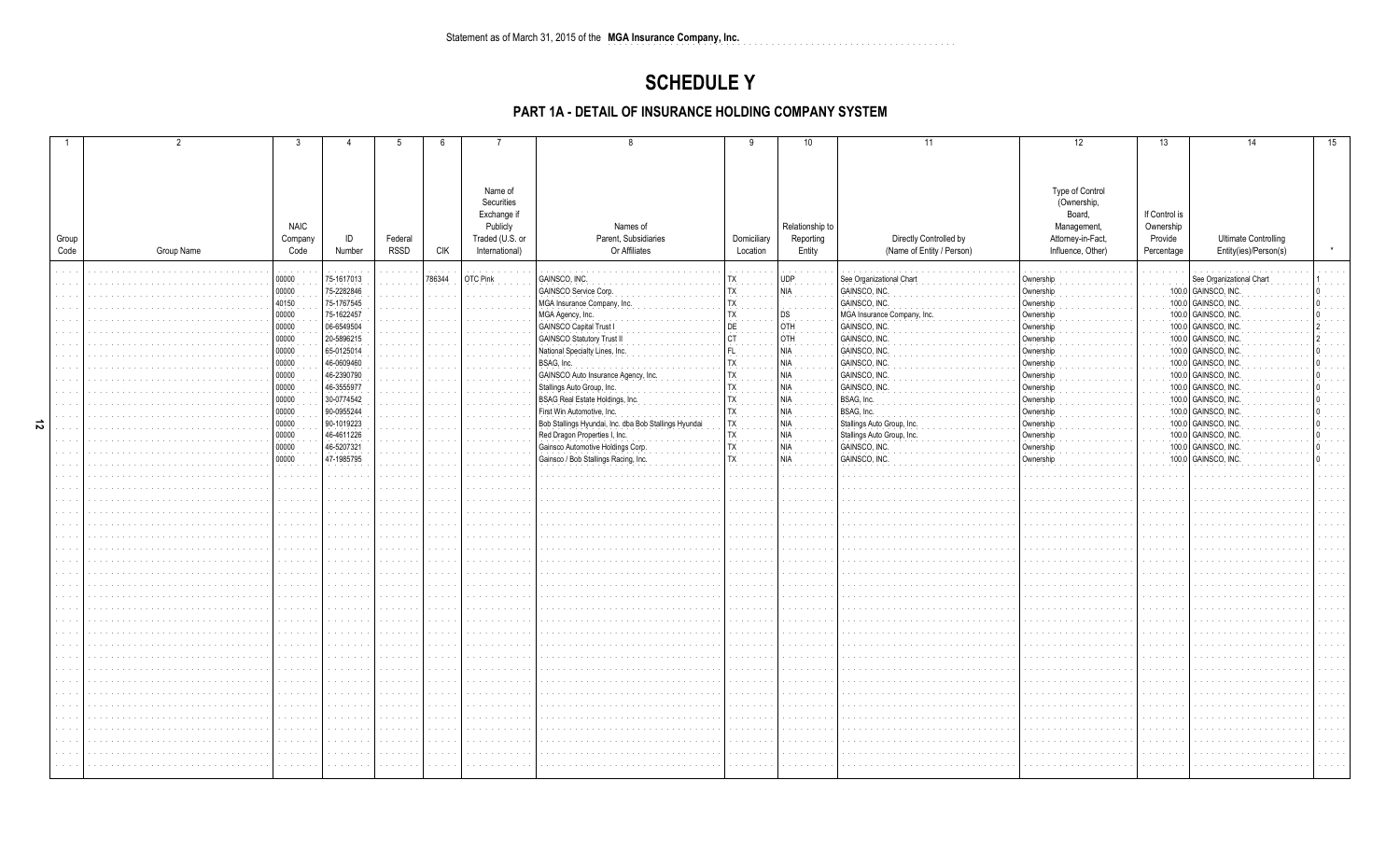# **SCHEDULE Y**

### PART 1A - DETAIL OF INSURANCE HOLDING COMPANY SYSTEM

| Asterik                                                              | Explanation                                                                                                                                                                                                                                    |
|----------------------------------------------------------------------|------------------------------------------------------------------------------------------------------------------------------------------------------------------------------------------------------------------------------------------------|
|                                                                      | Goff Moore Strategic Partners, LP and John Goff own 33.8% of the outstanding stock of GAINSCO, INC., Robert W. Stallings owns 24.0% of the outstanding stock of GAINSCO, INC. and James R. Reis owns 12.2% of the outstanding<br>Grantor Trust |
|                                                                      |                                                                                                                                                                                                                                                |
| .                                                                    |                                                                                                                                                                                                                                                |
|                                                                      |                                                                                                                                                                                                                                                |
|                                                                      |                                                                                                                                                                                                                                                |
|                                                                      |                                                                                                                                                                                                                                                |
|                                                                      |                                                                                                                                                                                                                                                |
| and a series<br>$\alpha$ , $\alpha$ , $\alpha$ , $\alpha$ , $\alpha$ |                                                                                                                                                                                                                                                |
| 12.1<br>.                                                            |                                                                                                                                                                                                                                                |
|                                                                      |                                                                                                                                                                                                                                                |
|                                                                      |                                                                                                                                                                                                                                                |
|                                                                      |                                                                                                                                                                                                                                                |
| and a state of                                                       | .                                                                                                                                                                                                                                              |
|                                                                      |                                                                                                                                                                                                                                                |
|                                                                      |                                                                                                                                                                                                                                                |
| and a state of                                                       |                                                                                                                                                                                                                                                |
|                                                                      |                                                                                                                                                                                                                                                |
|                                                                      |                                                                                                                                                                                                                                                |
|                                                                      |                                                                                                                                                                                                                                                |
|                                                                      |                                                                                                                                                                                                                                                |
|                                                                      | the contract of the contract of                                                                                                                                                                                                                |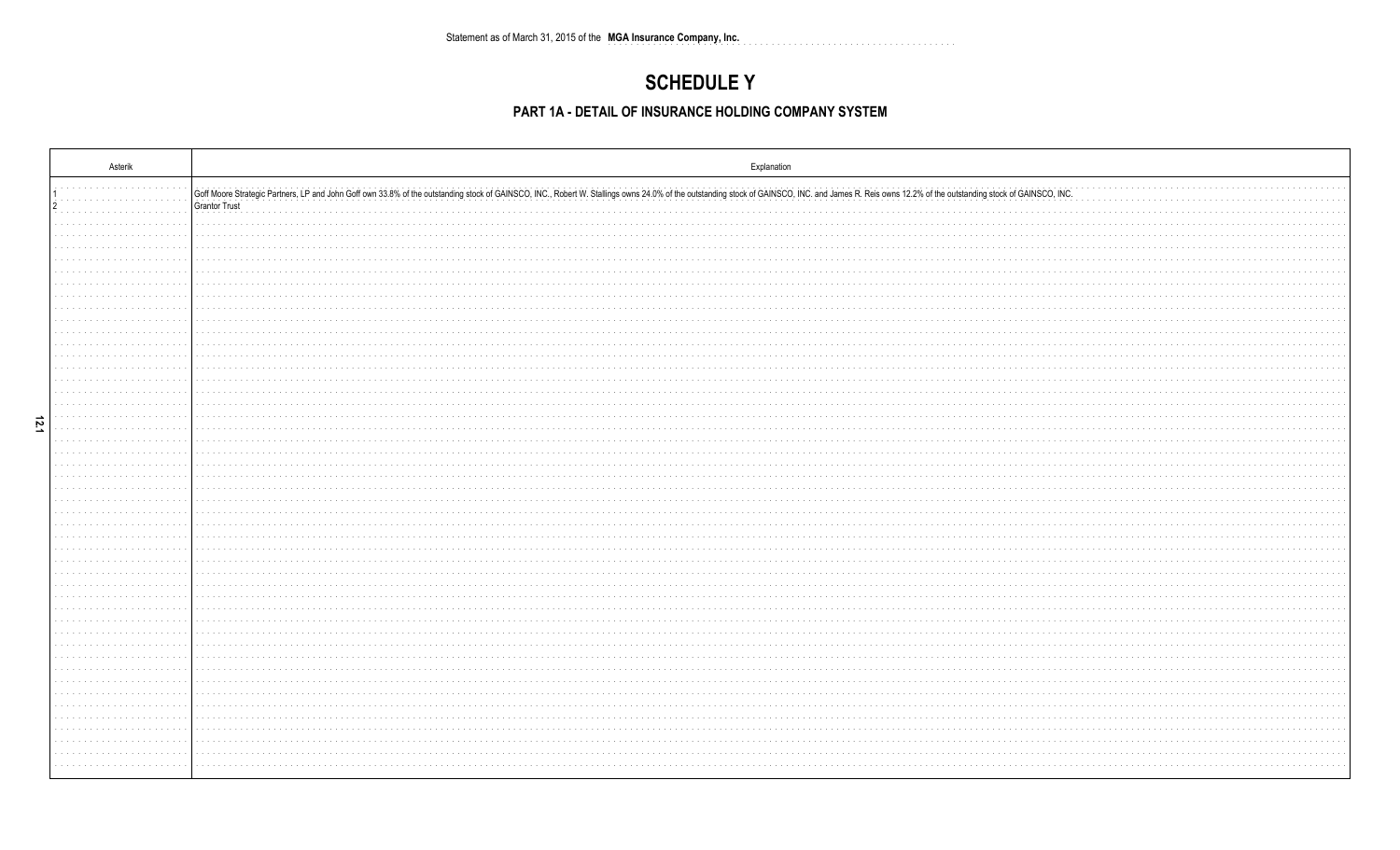# **PART 1-LOSS EXPERIENCE**

|       |                                                               |                                  | Current Year to Date             | 4                                           |                                                        |
|-------|---------------------------------------------------------------|----------------------------------|----------------------------------|---------------------------------------------|--------------------------------------------------------|
|       | Lines of Business                                             | <b>Direct Premiums</b><br>Earned | <b>Direct Losses</b><br>Incurred | $\overline{3}$<br>Direct<br>Loss Percentage | Prior Year to Date<br><b>Direct Loss</b><br>Percentage |
|       | 1. Fire                                                       |                                  |                                  |                                             |                                                        |
|       | 2. Allied lines                                               |                                  |                                  |                                             |                                                        |
| 3.    | Farmowners multiple peril                                     |                                  |                                  |                                             |                                                        |
| 4.    | Homeowners multiple peril                                     |                                  |                                  |                                             |                                                        |
| 5.    | Commercial multiple peril                                     |                                  |                                  |                                             |                                                        |
| 6.    | Mortgage guaranty                                             |                                  |                                  |                                             |                                                        |
| 8.    | Ocean marine                                                  |                                  |                                  |                                             |                                                        |
| 9.    | Inland marine                                                 |                                  |                                  |                                             |                                                        |
| 10.   | Financial guaranty                                            |                                  |                                  |                                             |                                                        |
| 11.1  | Medical professional liability-occurrence                     |                                  |                                  |                                             |                                                        |
|       | 11.2 Medical professional liability-claims made               |                                  |                                  |                                             |                                                        |
| 12.   | Earthquake                                                    |                                  |                                  |                                             |                                                        |
|       | 13. Group accident and health                                 |                                  |                                  |                                             |                                                        |
|       | 14. Credit accident and health                                |                                  |                                  |                                             |                                                        |
|       | 15. Other accident and health                                 |                                  |                                  |                                             |                                                        |
|       | 16. Workers' compensation                                     |                                  |                                  |                                             |                                                        |
| 17.1  | Other liability-occurrence                                    |                                  |                                  |                                             |                                                        |
| 17.2  | Other liability-claims made                                   |                                  |                                  |                                             |                                                        |
| 17.3  | <b>Excess Workers' Compensation</b>                           |                                  |                                  |                                             |                                                        |
| 18.1  | Products liability-occurrence                                 |                                  |                                  |                                             |                                                        |
|       | 18.2 Products liability-claims made                           |                                  |                                  |                                             |                                                        |
|       | 19.1, 19.2 Private passenger auto liability                   | 39,185,681                       | 20,689,316                       | 52.8                                        | 56.8                                                   |
|       | 19.3, 19.4 Commercial auto liability                          |                                  |                                  |                                             |                                                        |
|       | 21. Auto physical damage                                      | 12,967,289                       | 6,562,855                        | 50.6                                        | 42.7                                                   |
|       | 22. Aircraft (all perils)                                     |                                  |                                  |                                             |                                                        |
|       | 23. Fidelity                                                  |                                  |                                  |                                             |                                                        |
| 24.   | Surety                                                        |                                  |                                  |                                             |                                                        |
| 26.   | Burglary and theft                                            |                                  |                                  |                                             |                                                        |
| 27.   | Boiler and machinery                                          |                                  |                                  |                                             |                                                        |
|       | 28. Credit                                                    |                                  |                                  |                                             |                                                        |
| 29.   | International                                                 |                                  |                                  |                                             |                                                        |
|       | 30. Warranty                                                  |                                  |                                  |                                             |                                                        |
|       | 31. Reinsurance-Nonproportional Assumed Property              | <b>XXX</b>                       | <b>XXX</b>                       | <b>XXX</b>                                  | XXX                                                    |
|       | 32. Reinsurance-Nonproportional Assumed Liability             | <b>XXX</b>                       | <b>XXX</b>                       | <b>XXX</b>                                  | <b>XXX</b>                                             |
| 33.   | Reinsurance-Nonproportional Assumed Financial Lines           | <b>XXX</b>                       | <b>XXX</b>                       | <b>XXX</b>                                  | <b>XXX</b>                                             |
| 34.   | Aggregate write-ins for other lines of business               |                                  |                                  |                                             |                                                        |
|       | 35. TOTALS                                                    | 52,152,970                       | 27,252,171                       | 52.3                                        | 53.7                                                   |
|       |                                                               |                                  |                                  |                                             |                                                        |
|       | <b>DETAILS OF WRITE-INS</b>                                   |                                  |                                  |                                             |                                                        |
| 3401. |                                                               |                                  |                                  |                                             |                                                        |
| 3402. |                                                               |                                  |                                  |                                             |                                                        |
| 3403. |                                                               |                                  |                                  |                                             |                                                        |
| 3498. | Summary of remaining write-ins for Line 34 from overflow page |                                  |                                  |                                             |                                                        |
| 3499. | Totals (Lines 3401 through 3403 plus 3498) (Line 34)          |                                  |                                  |                                             |                                                        |

# **PART 2 - DIRECT PREMIUMS WRITTEN**

|       |                                                               | 1          | $\overline{2}$ | 3            |
|-------|---------------------------------------------------------------|------------|----------------|--------------|
|       |                                                               | Current    | Current        | Prior Year   |
|       |                                                               | Quarter    | Year to Date   | Year to Date |
|       | 1. Fire                                                       |            |                |              |
|       | 2. Allied lines                                               |            |                |              |
|       |                                                               |            |                |              |
|       | 3. Farmowners multiple peril                                  |            |                |              |
| 4.    | Homeowners multiple peril                                     |            |                |              |
| 5.    | Commercial multiple peril                                     |            |                |              |
| 6.    | Mortgage guaranty                                             |            |                |              |
| 8.    | Ocean marine                                                  |            |                |              |
| 9.    | Inland marine                                                 |            |                |              |
|       | 10. Financial guaranty                                        |            |                |              |
| 11.1  | Medical professional liability-occurrence                     |            |                |              |
|       | 11.2 Medical professional liability-claims made               |            |                |              |
| 12.   | Earthquake                                                    |            |                |              |
|       | 13. Group accident and health                                 |            |                |              |
|       | 14. Credit accident and health                                |            |                |              |
|       | 15. Other accident and health                                 |            |                |              |
|       | 16. Workers' compensation                                     |            |                |              |
|       | 17.1 Other liability-occurrence                               |            |                |              |
|       | 17.2 Other liability-claims made                              |            |                |              |
|       | 17.3 Excess Workers' Compensation                             |            |                |              |
| 18.1  | Products liability-occurrence                                 |            |                |              |
|       | 18.2 Products liability-claims made                           |            |                |              |
|       | 19.1, 19.2 Private passenger auto liability                   | 43,731,662 | 43,731,662     | 40,647,293   |
|       |                                                               |            |                |              |
|       | 19.3, 19.4 Commercial auto liability                          |            |                | 12,144,801   |
|       | 21. Auto physical damage                                      | 14,902,985 | 14,902,985     |              |
|       | 22. Aircraft (all perils)                                     |            |                |              |
|       | 23. Fidelity                                                  |            |                |              |
|       | 24. Surety                                                    |            |                |              |
|       | 26. Burglary and theft                                        |            |                |              |
|       | 27. Boiler and machinery                                      |            |                |              |
|       | 28. Credit                                                    |            |                |              |
|       | 29. International                                             |            |                |              |
|       | 30. Warranty                                                  |            |                |              |
|       | 31. Reinsurance-Nonproportional Assumed Property              | <b>XXX</b> | <b>XXX</b>     | XXX          |
|       | 32. Reinsurance-Nonproportional Assumed Liability             | XXX        | <b>XXX</b>     | <b>XXX</b>   |
|       | 33. Reinsurance-Nonproportional Assumed Financial Lines       | <b>XXX</b> | <b>XXX</b>     | <b>XXX</b>   |
| 34.   | Aggregate write-ins for other lines of business               |            |                |              |
|       | 35. TOTALS                                                    | 58,634,647 | 58,634,647     | 52,792,094   |
|       |                                                               |            |                |              |
|       | <b>DETAILS OF WRITE-INS</b>                                   |            |                |              |
| 3401. |                                                               |            |                |              |
| 3402. |                                                               |            |                |              |
| 3403. |                                                               |            |                |              |
| 3498. | Summary of remaining write-ins for Line 34 from overflow page |            |                |              |
| 3499. | Totals (Lines 3401 through 3403 plus 3498) (Line 34)          |            |                |              |
|       |                                                               |            |                |              |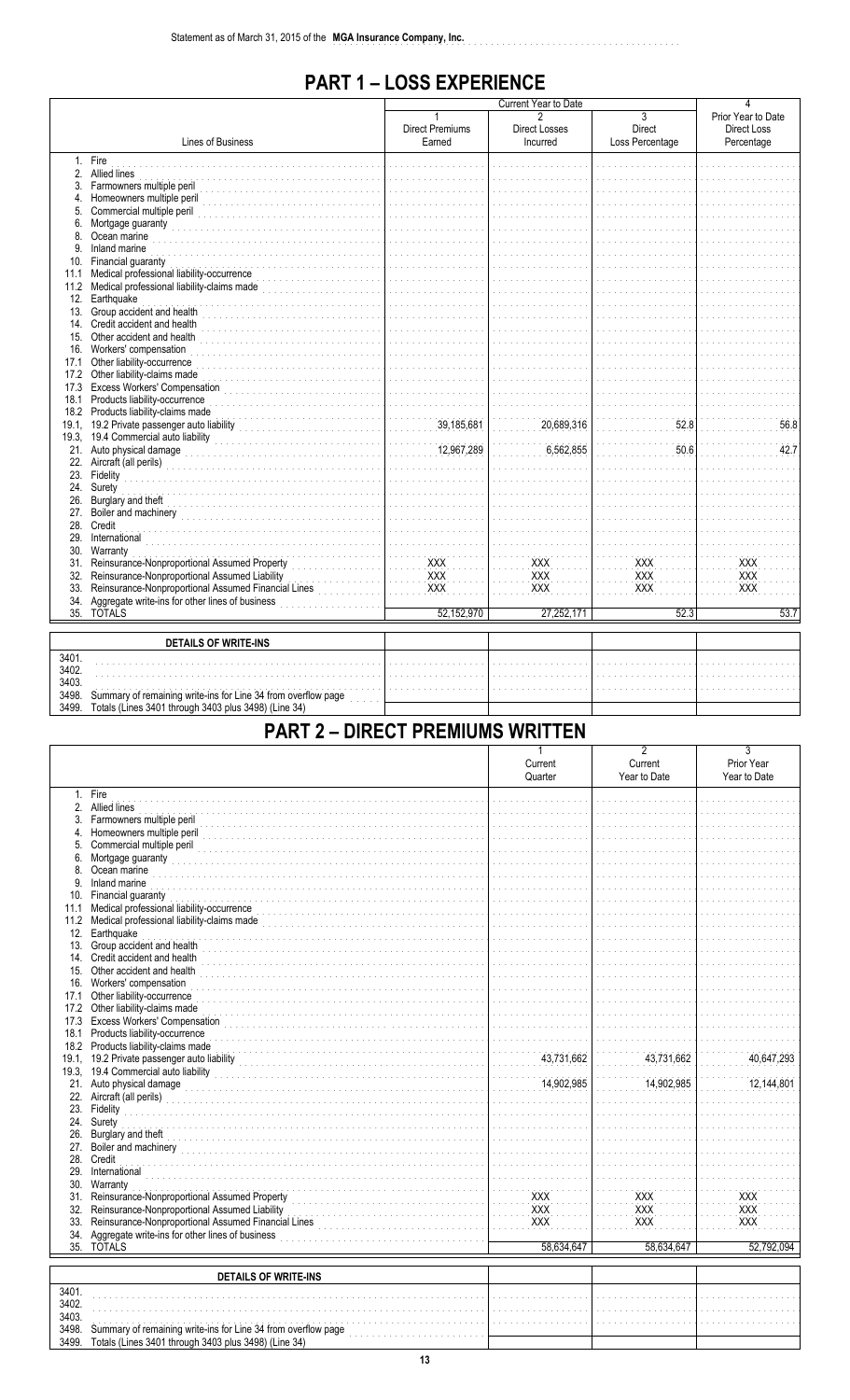# **PART 3 (000 omitted)**

# **LOSS AND LOSS ADJUSTMENT EXPENSE RESERVES SCHEDULE**

|                              |                | $\overline{2}$ |                 |                 |               | 6                 |                        |                            |             |                    |                      | 12                        | 13                   |
|------------------------------|----------------|----------------|-----------------|-----------------|---------------|-------------------|------------------------|----------------------------|-------------|--------------------|----------------------|---------------------------|----------------------|
|                              |                |                |                 | 2015 Loss and   | 2015 Loss and |                   | Q.S. Date Known        | Q.S. Date Known            |             |                    | Prior Year-End       |                           |                      |
|                              |                |                | Total           | LAE             | LAE Payments  |                   | Case Loss and          | Case Loss and              |             |                    | Known Case Loss      | Prior Year-End            | Prior Year-End       |
|                              | Prior Year-End | Prior Year-End | Prior Year-End  | Payments on     | on Claims     | <b>Total 2015</b> | LAE Reserves on        | LAE Reserves on            | Q.S. Date   | Total Q.S.         | and LAE Reserves     | <b>IBNR Loss and LAE</b>  | Total Loss and LAE   |
| Years in Which               | Known Case     | <b>IBNR</b>    | Loss and LAE    | Claims Reported | Unreported    | Loss and LAE      | <b>Claims Reported</b> | Claims Reported or         | <b>IBNR</b> | Loss and LAE       | Developed            | <b>Reserves Developed</b> | Reserve Developed    |
| Losses                       | Loss and LAE   | Loss and LAE   | Reserves        | as of Prior     | as of Prior   | Payments          | and Open as of         | <b>Reopened Subsequent</b> | Loss & LAE  | Reserves           | (Savings)/Deficiency | (Savings)/Deficiency      | (Savings)/Deficiency |
| Occurred                     | Reserves       | Reserves       | $(Cols. 1 + 2)$ | Year-End        | Year-End      | $(Cols 4 + 5)$    | Prior Year-End         | to Prior Year-End          | Reserves    | $(Cols 7 + 8 + 9)$ | $(Cols. 4 + 7 - 1)$  | $(Cols. 5 + 8 + 9 - 2)$   | $(Cols. 11 + 12)$    |
| $. 2012 + prior$             | 7,379          | 7.966          | 15.345          | 3.012           |               | 3,019             | 6.000                  |                            | 6.158       | 12,169             | 1.633                | (1.790                    | (157)                |
| 2. 2013                      | 7,672          | 5.998          | 13,670          | 2,388           |               | 2,396             | 6.396                  |                            | 4,494       | 10,895             | 1.112                | (1.491)                   | (379)                |
| 3. Subtotals $2013 + prior$  | 15,051         | 13.964         | 29,015          | 5.400           |               | 5.415             | 12.396                 | 16                         | 10,652      | 23,064             | 2.745                | (3.281)                   | (536)                |
| 4. 2014                      | 26,109         | 21.809         | 47.918          | 13,938          | 1,117         | 15,055            | 16.887                 | 842                        | 14,496      | 32,225             | 4.716                | (5.354)                   | (638)                |
| 5. Subtotals 2014 + prior    | 41,160         | 35.773         | 76,933          | 19,338          | 1,132         | 20,470            | 29.283                 | 858                        | 25,148      | 55,289             | 7.461                | (8.635)                   | (1, 174)             |
| 6.2015                       | <b>XXX</b>     | XXX            | <b>XXX</b>      | <b>XXX</b>      | 13,464        | 13,464            | XXX                    | 12,135                     | 11,343      | 23,478             | <b>XXX</b>           | XXX                       | XXX                  |
| 7. Totals                    | 41,160         | 35,773         | 76,933          | 19,338          | 14,596        | 33,934            | 29,283                 | 12,993                     | 36,491      | 78,767             | 7,461                | (8, 635)                  | (1, 174)             |
| 8. Prior Year-End Surplus As |                |                |                 |                 |               |                   |                        |                            |             |                    |                      |                           |                      |
| Penarde Policyholders        | 110583         |                |                 |                 |               |                   |                        |                            |             |                    | $C_0$ 11 $\ln 7$     | $\sim$ 12 $\mu$ 2         | $C_0$ 13 $\ln 7$     |

Regards Policyholders110,583

| Col. 11, Line 7 | Col. 12, Line 7 | Col. 13, Line 7 |
|-----------------|-----------------|-----------------|
| As % of Col. 1, | As % of Col. 2, | As % of Col. 3, |
| Line 7          | Line 7          | Line 7          |
| 18.127          | $-24.138$<br>່າ |                 |

-1.062

4.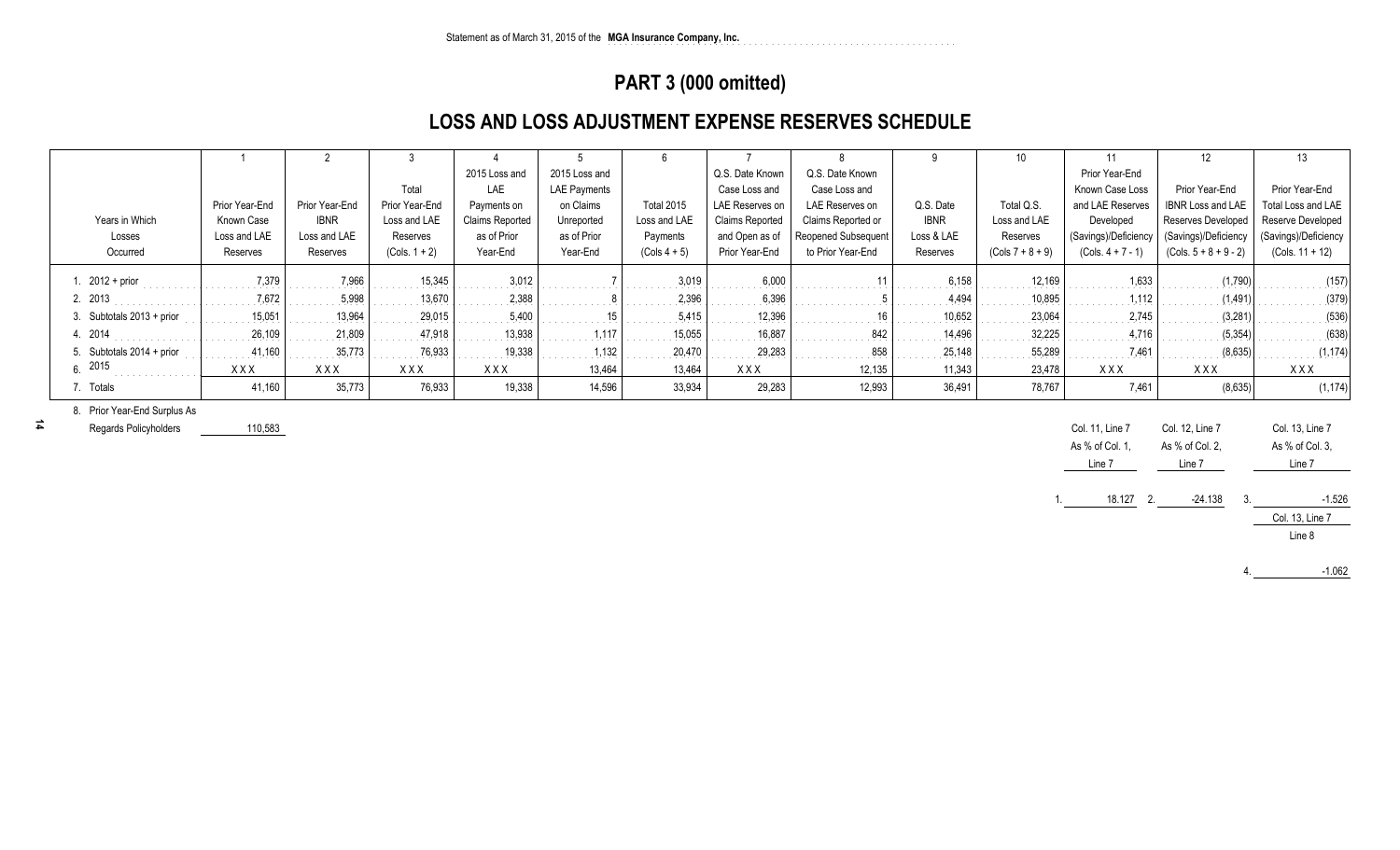# **SUPPLEMENTAL EXHIBITS AND SCHEDULES INTERROGATORIES**

The following supplemental reports are required to be filed as part of your statement filing. However, in the event that your company does not transact the type of business for which the special report must be filed, your response of NO to the specific interrogatory will be accepted in lieu of filing a "NONE" report and a bar code will be printed below. If the supplement is required of your company but is not being filed for whatever reason enter SEE EXPLANATION and provide an explanation following the interrogatory questions.

|                                                                                                                                      | Response |
|--------------------------------------------------------------------------------------------------------------------------------------|----------|
| 1. Will the Trusteed Surplus Statement be filed with the state of domicile and the NAIC with this statement?                         | NO       |
| 2. Will Supplement A to Schedule T (Medical Professional Liability Supplement) be filed with this statement?                         | NO.      |
| 3. Will the Medicare Part D Coverage Supplement be filed with the state of domicile and the NAIC with this statement?                | NO       |
| 4. Will the Director and Officer Insurance Coverage Supplement be filed with the state of domicile and the NAIC with this statement? | NO       |

#### **Explanation:**

**Bar Code:**



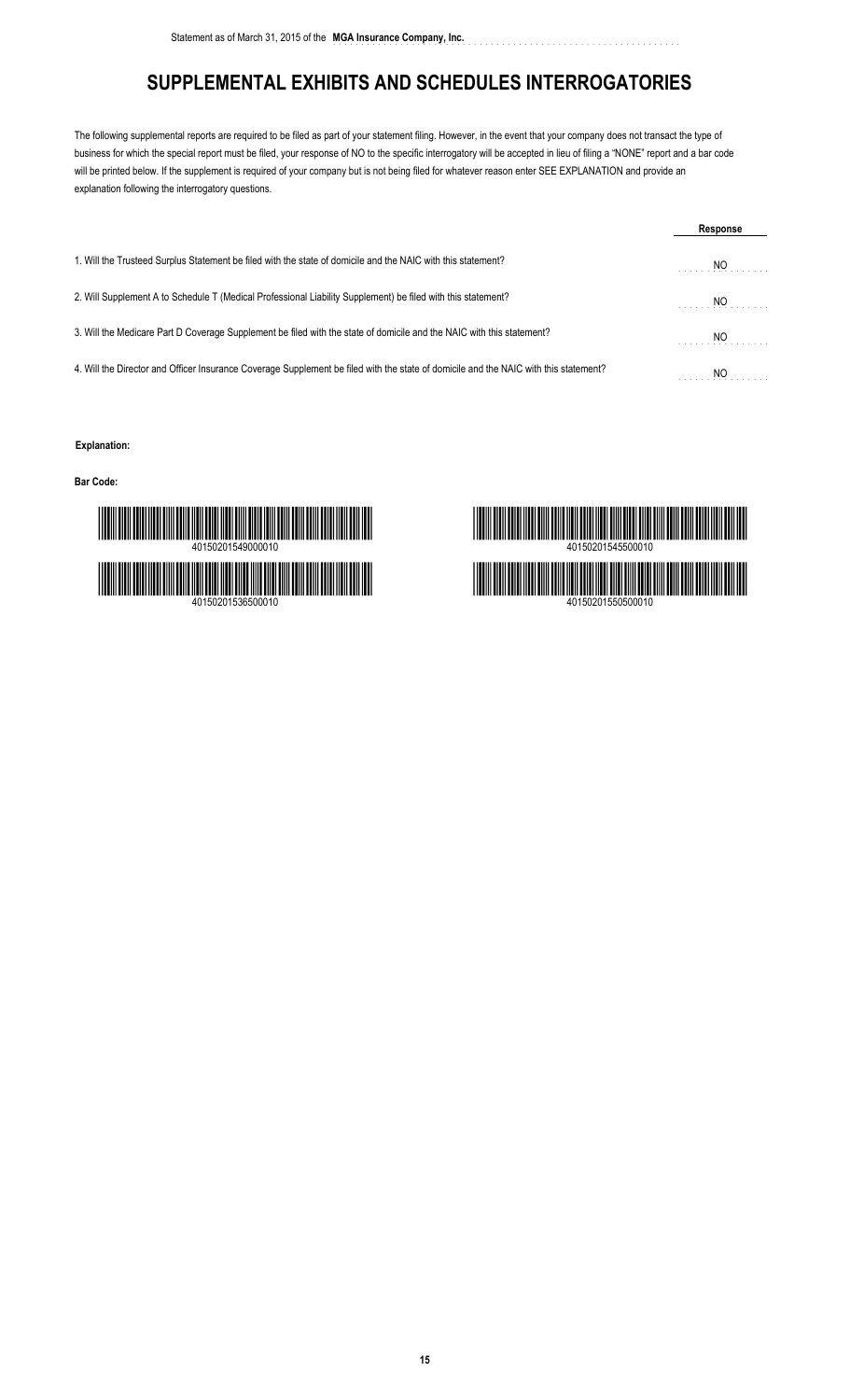# **OVERFLOW PAGE FOR WRITE-INS**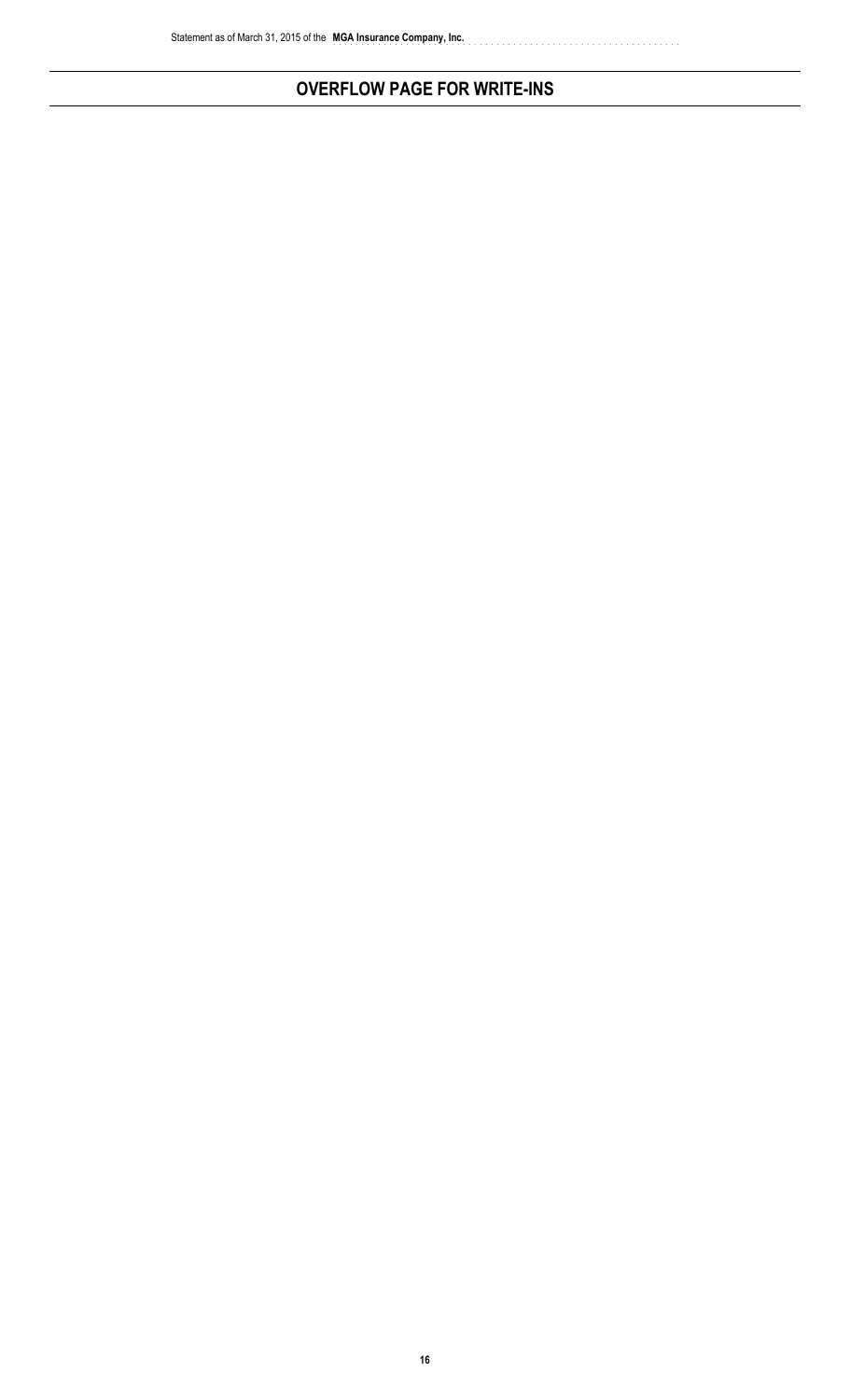# **SCHEDULE A - VERIFICATION**

**Real Estate**

|     |                                                                                                    |              | Prior Year        |
|-----|----------------------------------------------------------------------------------------------------|--------------|-------------------|
|     |                                                                                                    | Year To Date | Ended December 31 |
|     | Book/adjusted carrying value, December 31 of prior year                                            |              |                   |
|     | 2. Cost of acquired:                                                                               |              |                   |
|     | 2.1 Actual cost at time of acquisition                                                             |              |                   |
|     | 2.2 Additional investment made after acquisition                                                   |              |                   |
| 3.  | Current year change in encumbrances                                                                |              |                   |
|     | Total gain (loss) on disposals                                                                     |              |                   |
| 5.  | Deduct amounts received on disposals                                                               |              |                   |
|     | Total foreign exchange change in book/adjusted carrying value                                      |              |                   |
|     | 7. Deduct current year's other than temporary impairment recognized                                |              |                   |
| 8.  | Deduct current year's depreciation                                                                 |              |                   |
|     | Book/adjusted carrying value at the end of current period (Lines $1 + 2 + 3 + 4 - 5 + 6 - 7 - 8$ ) |              |                   |
| 10. | Deduct total nonadmitted amounts                                                                   |              |                   |
|     | Statement value at end of current period (Line 9 minus Line 10)                                    |              |                   |

# **SCHEDULE B - VERIFICATION**

**Mortgage Loans**

|     |                                                                                                                                                                                                                                   |              | Prior Year        |
|-----|-----------------------------------------------------------------------------------------------------------------------------------------------------------------------------------------------------------------------------------|--------------|-------------------|
|     |                                                                                                                                                                                                                                   | Year To Date | Ended December 31 |
|     | Book value/recorded investment excluding accrued interest, December 31 of prior year                                                                                                                                              |              |                   |
|     | 2. Cost of acquired:                                                                                                                                                                                                              |              |                   |
|     | 2.1 Actual cost at time of acquisition                                                                                                                                                                                            |              |                   |
|     | 2.2 Additional investment made after acquisition entity and the contract of the contract of the contract of the contract of the contract of the contract of the contract of the contract of the contract of the contract of th    |              |                   |
| 3.  | Capitalized deferred interest and other                                                                                                                                                                                           |              |                   |
|     | 4. Accrual of discount                                                                                                                                                                                                            |              |                   |
| 5.  |                                                                                                                                                                                                                                   |              |                   |
| 6.  | Total gain (loss) on disposals                                                                                                                                                                                                    |              |                   |
|     | 7. Deduct amounts received on disposals                                                                                                                                                                                           |              |                   |
| 8.  | Deduct amortization of premium and mortgage interest points and commitment fees                                                                                                                                                   |              |                   |
| 9.  | Total foreign exchange change in book value/recorded investment excluding accrued interest<br>Total foreign exchange change in book value/recorded investment excluding accrued interest<br>The contract interest interest in the |              |                   |
| 10. | Deduct current year's other than temporary impairment recognized                                                                                                                                                                  |              |                   |
|     | Book value/recorded investment excluding accrued interest at end of current period (Lines $1 + 2 + 3 + 4 + 5 + 6 - 7 - 8 + 9 - 10$                                                                                                |              |                   |
| 12. | Total valuation allowance                                                                                                                                                                                                         |              |                   |
| 13. | Subtotal (Line 11 plus Line 12)                                                                                                                                                                                                   |              |                   |
| 14  | Deduct total nonadmitted amounts                                                                                                                                                                                                  |              |                   |
|     | 15. Statement value at end of current period (Line 13 minus Line 14)                                                                                                                                                              |              |                   |

# **SCHEDULE BA - VERIFICATION**

**Other Long-Term Invested Assets**

|     |                                                                                                         |              | 2                 |
|-----|---------------------------------------------------------------------------------------------------------|--------------|-------------------|
|     |                                                                                                         |              | Prior Year        |
|     |                                                                                                         | Year To Date | Ended December 31 |
|     | Book/adjusted carrying value, December 31 of prior year                                                 | 16,442,291   | 7,515,124         |
| 2.  | Cost of acquired:                                                                                       |              |                   |
|     | 2.1 Actual cost at time of acquisition                                                                  |              | 2,033,868         |
|     | 2.2 Additional investment made after acquisition                                                        | 337,198      | 9,626,843         |
| 3.  | Capitalized deferred interest and other                                                                 |              | (124, 974)        |
|     | Accrual of discount                                                                                     |              |                   |
|     | Unrealized valuation increase (decrease)                                                                | 524,957      | 239,646           |
| 6.  | Total gain (loss) on disposals                                                                          |              |                   |
|     | Deduct amounts received on disposals                                                                    |              |                   |
| 8.  | Deduct amortization of premium and depreciation                                                         |              |                   |
|     | Total foreign exchange change in book/adjusted carrying value                                           |              |                   |
| 10. | Deduct current year's other than temporary impairment recognized                                        |              |                   |
|     | Book/adjusted carrying value at end of current period (Lines $1 + 2 + 3 + 4 + 5 + 6 - 7 - 8 + 9 - 10$ ) | 17.304.446   | 16.442.29         |
| 12. | Deduct total nonadmitted amounts                                                                        |              |                   |
|     | Statement value at end of current period (Line 11 minus Line 12)                                        | 17.304.446   | 16,442,291        |

# **SCHEDULE D - VERIFICATION**

**Bonds and Stocks**

|     |                                                                                                    |              | Prior Year        |
|-----|----------------------------------------------------------------------------------------------------|--------------|-------------------|
|     |                                                                                                    | Year To Date | Ended December 31 |
|     | 1. Book/adjusted carrying value of bonds and stocks, December 31 of prior year                     | 164.956.142  | 155.875.515       |
|     | 2. Cost of bonds and stocks acquired                                                               | 5.456.640    | 45,348,413        |
|     | 3. Accrual of discount                                                                             | (4.501)      | (19,003)          |
|     | Unrealized valuation increase (decrease)                                                           | (28, 460)    | 659,819           |
| 5.  | Total gain (loss) on disposals                                                                     | 4.927        | 202,432           |
| 6.  | Deduct consideration for bonds and stocks disposed of                                              | 9.052.531    | 34.408.648        |
|     | Deduct amortization of premium                                                                     | 687.469      | 2,695,610         |
| 8.  | Total foreign exchange change in book/adjusted carrying value                                      |              |                   |
| 9.  | Deduct current year's other than temporary impairment recognized                                   |              | 6.776             |
| 10. | Book/adjusted carrying value at end of current period (Lines $1 + 2 + 3 + 4 + 5 - 6 - 7 + 8 - 9$ ) | 160.644.748  | 164,956,142       |
| 11  | Deduct total nonadmitted amounts                                                                   |              |                   |
|     | Statement value at end of current period (Line 10 minus Line 11)                                   | 160,644,748  | 164.956.142       |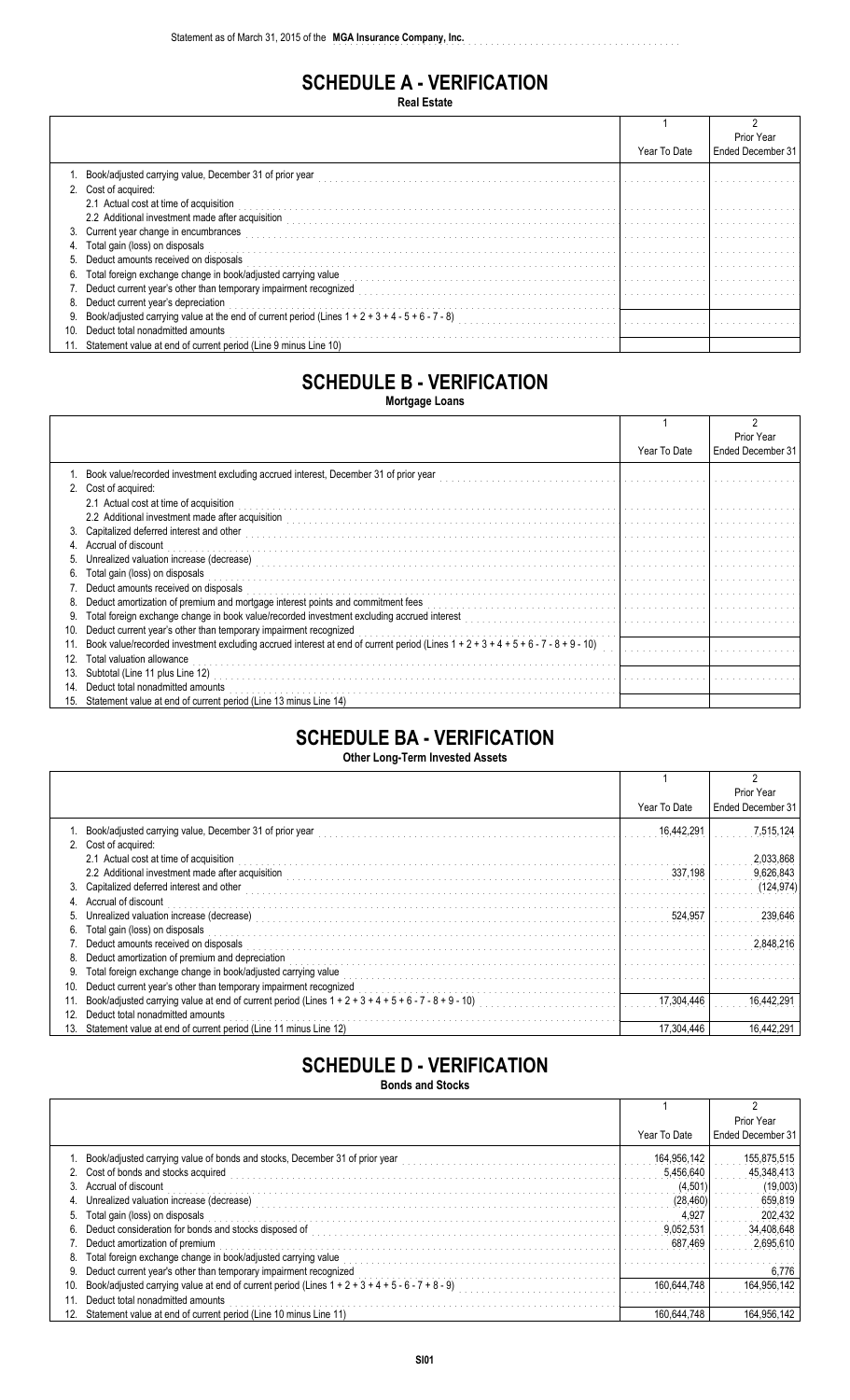## **SCHEDULE D - PART 1B**

Showing the Acquisitions, Dispositions and Non-Trading Activity

During the Current Quarter for all Bonds and Preferred Stock by NAIC Designation

|                                   | Book/Adjusted                                |                       |                       |                        | Book/Adjusted         | Book/Adjusted         | Book/Adjusted         | Book/Adjusted         |
|-----------------------------------|----------------------------------------------|-----------------------|-----------------------|------------------------|-----------------------|-----------------------|-----------------------|-----------------------|
|                                   | <b>Carrying Value</b>                        | Acquisitions          | <b>Dispositions</b>   | Non-Trading            | <b>Carrying Value</b> | <b>Carrying Value</b> | <b>Carrying Value</b> | <b>Carrying Value</b> |
|                                   | Beginning                                    | <b>During Current</b> | <b>During Current</b> | <b>Activity During</b> | End of                | End of                | End of                | December 31           |
| <b>NAIC Designation</b>           | of Current Quarter                           | Quarter               | Quarter               | <b>Current Quarter</b> | <b>First Quarter</b>  | Second Quarter        | <b>Third Quarter</b>  | Prior Year            |
| <b>BONDS</b>                      |                                              |                       |                       |                        |                       |                       |                       |                       |
| 1. NAIC $1(a)$                    | 50,509,227                                   | 7,403,243             | 4,951,968             | (2,337,359)            | 50,623,143            |                       |                       | 50,509,227            |
| 2. NAIC $2(a)$                    | 122,901,631<br>.                             | 8,338,615             | 11,257,240            | 532,265                | 120,515,271           |                       |                       | 122,901,631           |
| 3. NAIC 3 (a)                     | $\frac{1}{2}$ 5,684,560                      |                       |                       | 960.114                | 6,644,674             |                       |                       | 5,684,560             |
| 4. NAIC 4 (a)                     | 1,578,859<br>and a strategic and a strategic |                       | 36.282                | 4.041                  | 1.546.618             |                       |                       | 1,578,859             |
| 5. NAIC 5 (a)                     | 836,585                                      |                       | 845,267               | 8,682                  |                       |                       |                       | 836,585               |
| 6. NAIC 6 (a)                     |                                              |                       |                       |                        |                       |                       |                       |                       |
| $\frac{50}{20}$<br>7. Total Bonds | 181,510,862                                  | 15,741,858            | 17,090,757            | (832, 257)             | 179,329,706           |                       |                       | 181,510,862           |
| <b>PREFERRED STOCK</b>            |                                              |                       |                       |                        |                       |                       |                       |                       |
| 8. NAIC 1                         |                                              |                       |                       |                        |                       |                       |                       |                       |
| 9. NAIC 2                         | 1,000,000                                    |                       | 500,000               |                        | 500,000               |                       |                       | 1,000,000             |
| 10. NAIC 3                        |                                              |                       |                       |                        |                       |                       |                       |                       |
| 11. NAIC 4                        |                                              |                       |                       |                        |                       |                       |                       |                       |
| 12. NAIC 5                        |                                              |                       |                       |                        |                       |                       |                       |                       |
| 13. NAIC 6                        |                                              |                       |                       |                        |                       |                       |                       |                       |
| 14. Total Preferred Stock         | 1,000,000                                    |                       | 500.000               |                        | 500,000               |                       |                       | 1,000,000             |
| 15. Total Bonds & Preferred Stock | 182,510,862                                  | 15,741,858            | 17,590,757            | (832, 257)             | 179,829,706           |                       |                       | 182,510,862           |

(a) Book/Adjusted Carrying Value column for the end of the current reporting period includes the following amount of non-rated, short-term and cash-equivalent bonds by NAIC designation:

7,239,226 ........... 11,946,257 ........... 0 ........... 0 ........... 0 ........... 0NAIC 1 \$ ........... ; NAIC 2 \$ ; NAIC 3 \$ ; NAIC 4 \$ ; NAIC 5 \$ ; NAIC 6 \$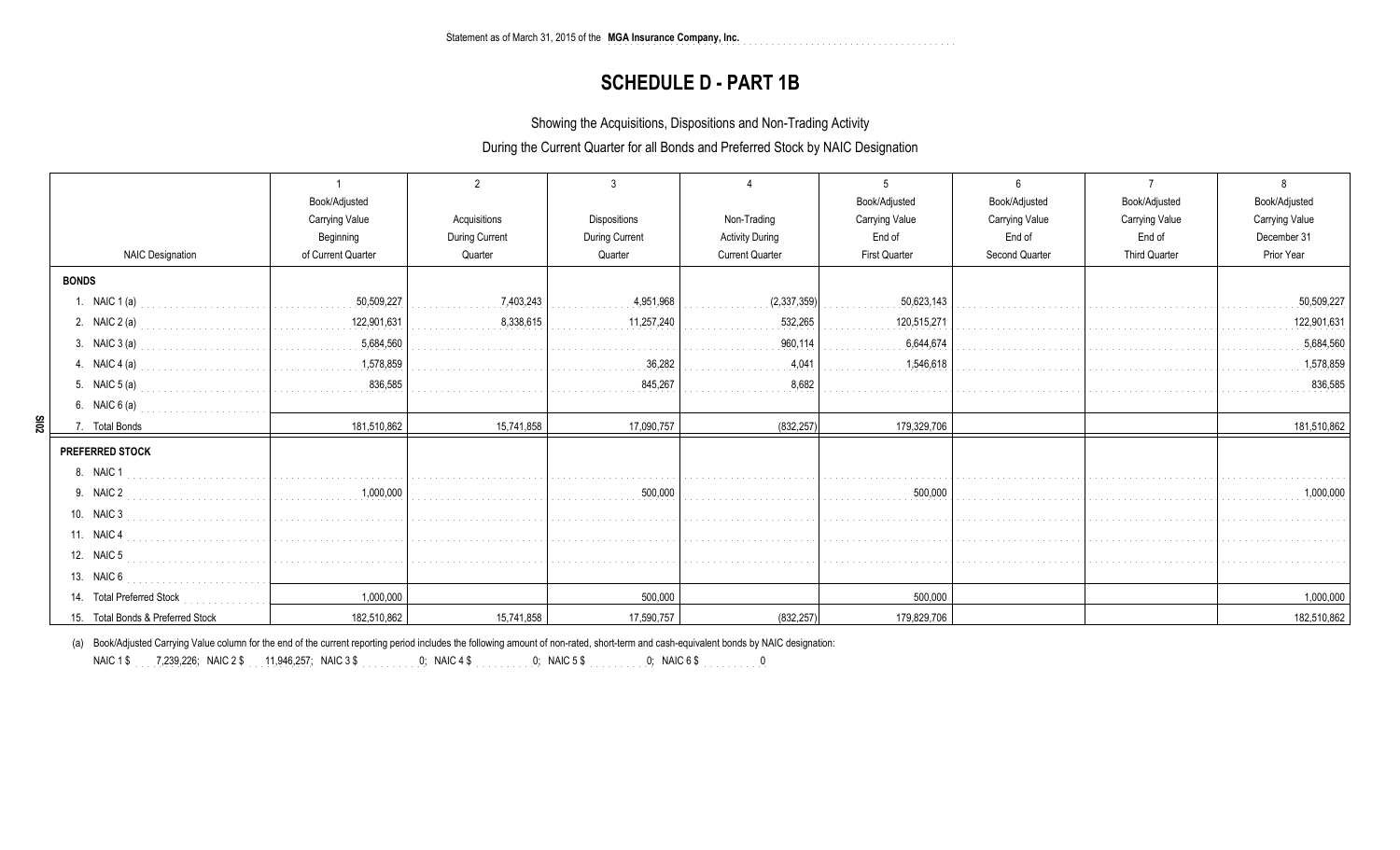# **SCHEDULE DA - PART 1**

..............................................................

Short-Term Investments

|         |                |            | J          | 4            | J                |
|---------|----------------|------------|------------|--------------|------------------|
|         |                |            |            |              |                  |
|         |                |            |            | Interest     | Paid for Accrued |
|         | Book/Adjusted  | Par        | Actual     | Collected    | Interest         |
|         | Carrying Value | Value      | Cost       | Year To Date | Year To Date     |
| 9199999 | 19,185,483     | <b>XXX</b> | 19,324,546 | 22,307       | 15,786           |

# **SCHEDULE DA - VERIFICATION**

Short-Term Investments

|     |                                                                                                    |              | 2                               |
|-----|----------------------------------------------------------------------------------------------------|--------------|---------------------------------|
|     |                                                                                                    | Year To Date | Prior Year<br>Ended December 31 |
|     | Book/adjusted carrying value, December 31 of prior year                                            | 17,555,244   | 24,001,802                      |
|     | 2. Cost of short-term investments acquired                                                         | 10,285,219   | 33,060,576                      |
| 3.  | Accrual of discount                                                                                |              |                                 |
| 4.  |                                                                                                    |              |                                 |
| 5.  | Total gain (loss) on disposals                                                                     | 1,768        | 3,836                           |
| 6.  | Deduct consideration received on disposals                                                         | 8,544,921    | 38,934,670                      |
|     | Deduct amortization of premium                                                                     | 111.827      | 576,300                         |
| 8.  | Total foreign exchange change in book/adjusted carrying value                                      |              |                                 |
| 9.  | Deduct current year's other than temporary impairment recognized                                   |              |                                 |
| 10. | Book/adjusted carrying value at end of current period (Lines $1 + 2 + 3 + 4 + 5 - 6 - 7 + 8 - 9$ ) | 19,185,483   | 17,555,244                      |
| 11  | Deduct total nonadmitted amounts                                                                   |              |                                 |
| 12. | Statement value at end of current period (Line 10 minus Line 11)                                   | 19.185.483   | 17.555.244                      |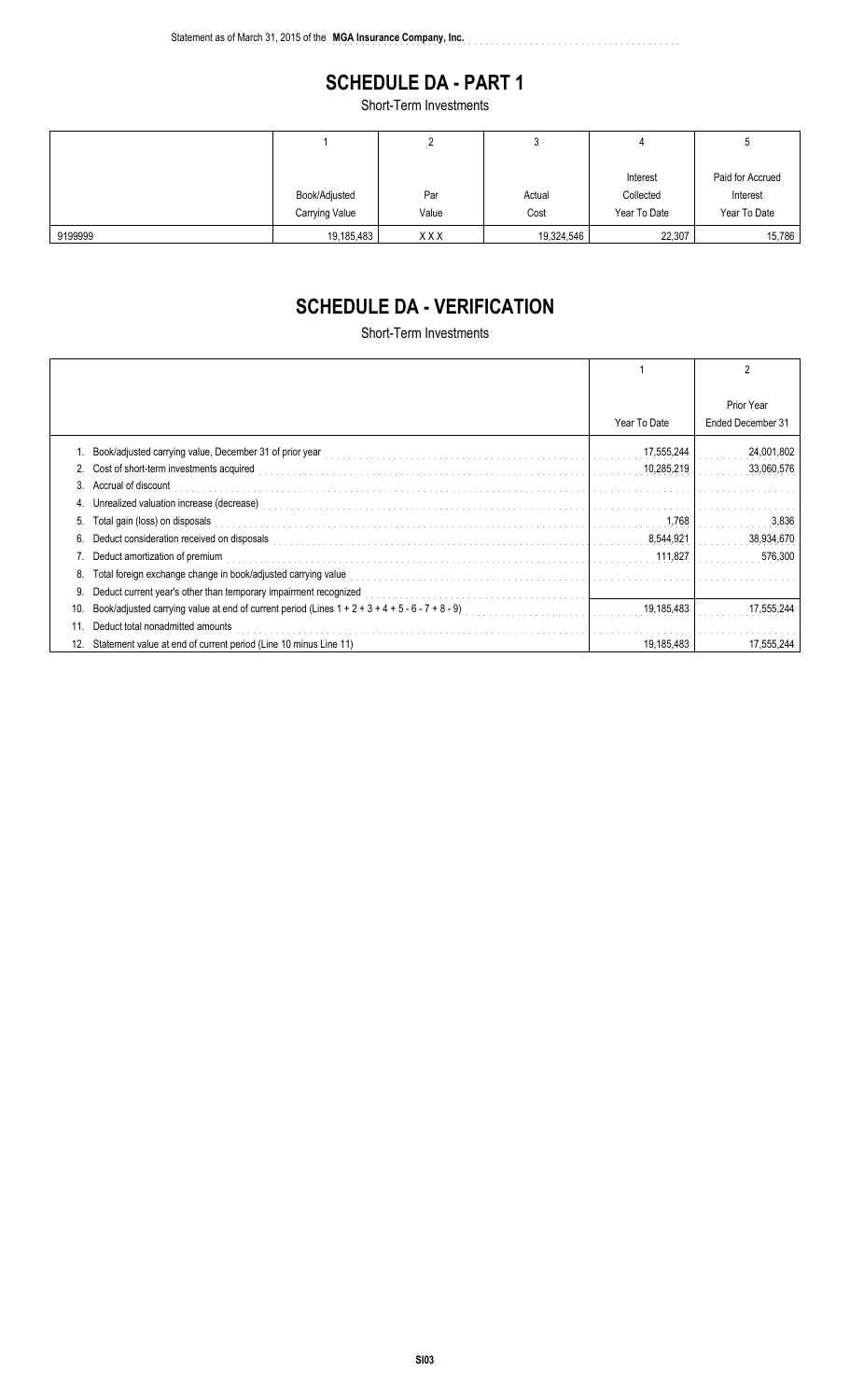**NONE Schedule DB - Part A and B Verification**

..............................................................

- **NONE Schedule DB Part C Section 1**
- **NONE Schedule DB Part C Section 2**
- **NONE Schedule DB Verification**
- **NONE Schedule E Verification**
- **NONE Schedule A Part 2 and 3**
- **NONE Schedule B Part 2 and 3**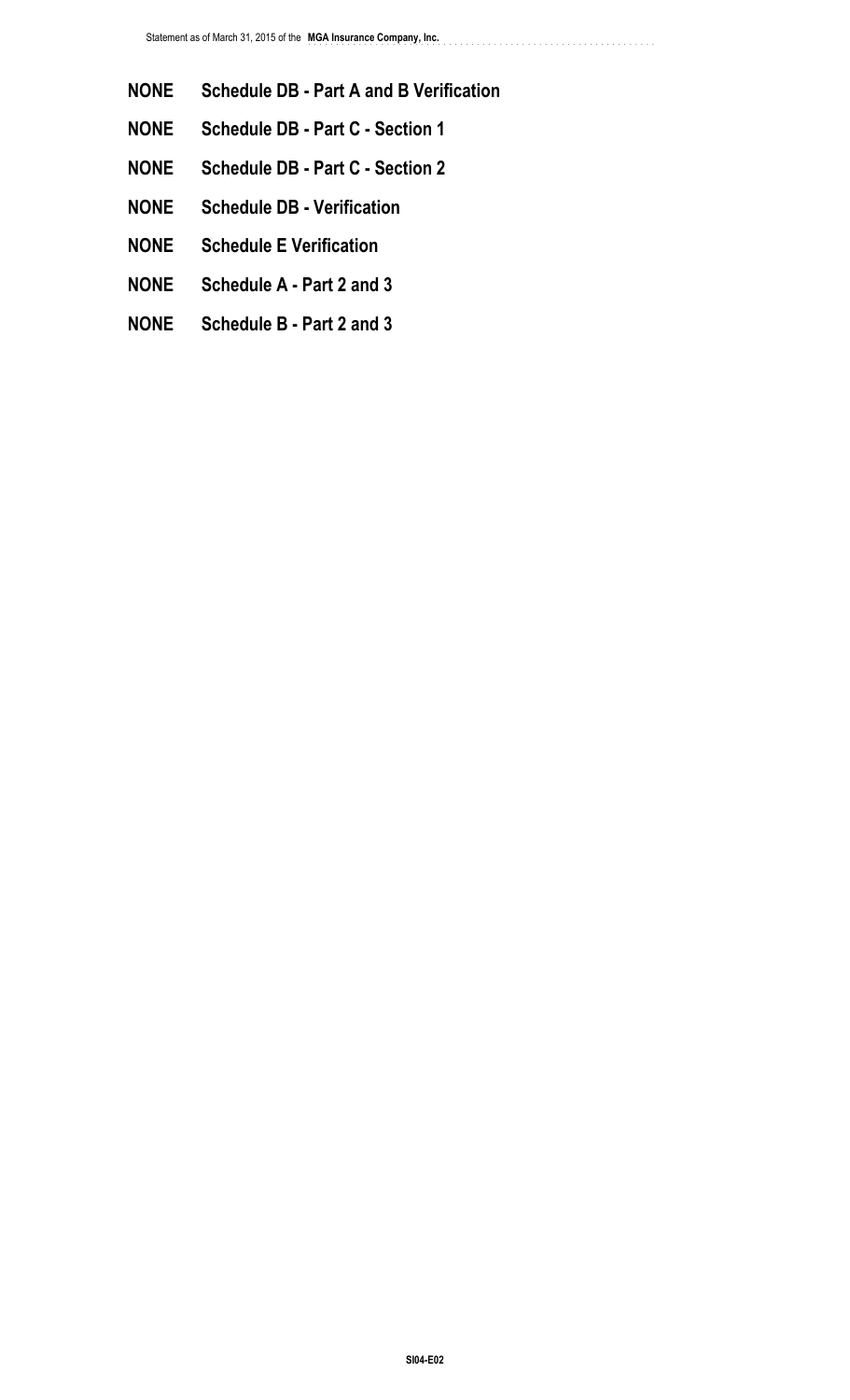Statement as of March 31, 2015 of the MGA Insurance Company, Inc.

# **SCHEDULE BA - PART 2**

Showing Other Long-Term Invested Assets ACQUIRED AND ADDITIONS MADE During the Current Quarter

|                               |                                                                                          | Location           |                         |                                   |             |            |          |                    |                                           |              |               |            |
|-------------------------------|------------------------------------------------------------------------------------------|--------------------|-------------------------|-----------------------------------|-------------|------------|----------|--------------------|-------------------------------------------|--------------|---------------|------------|
|                               |                                                                                          |                    |                         |                                   |             |            |          |                    |                                           |              |               |            |
|                               |                                                                                          |                    |                         | Name of                           |             |            |          |                    |                                           |              |               |            |
| <b>CUSIP</b>                  |                                                                                          |                    |                         | Vendor or                         | <b>NAIC</b> | Date       | Type     | <b>Actual Cost</b> | Additional                                |              | Commitment    | Percentage |
| Ident-                        | Name                                                                                     |                    |                         | General                           | Desig-      | Originally | and      | at Time of         | <b>Investment Made</b>                    | Amount of    | for Additiona |            |
| ification                     | or Description                                                                           | City               | State                   | Partner                           | nation      | Acquired   | Strategy | Acquisition        | After Acquisition                         | Encumbrances | Investment    | Ownership  |
|                               |                                                                                          |                    |                         |                                   |             |            |          |                    |                                           |              |               |            |
|                               |                                                                                          |                    | .                       |                                   |             |            |          |                    |                                           |              |               |            |
| contractor and contractor     | <b>CapitalSpring Direct Lending Partners</b><br>.                                        | New York<br>.<br>. | the company's company's | <b>CSDLP General Partner, LLC</b> | .           | 05/16/2013 | .        |                    | 108,73<br>in a series and a series of the | .            | 392,027<br>.  | .418       |
|                               | dwide Transportation                                                                     | New York           | .                       |                                   |             | 12/27/2012 |          |                    | 228.46                                    |              | 2.191.118     | ).67(      |
|                               |                                                                                          |                    |                         |                                   |             |            |          |                    |                                           |              |               |            |
|                               | 2199999 Other - Joint Venture, Partnership or Limited Liability Interests - Unaffiliated |                    |                         |                                   |             |            |          |                    | 337,198                                   |              | 2,583,140     | XXX        |
|                               |                                                                                          |                    |                         |                                   |             |            |          |                    |                                           |              |               |            |
| 4499999 Subtotal Unaffiliated |                                                                                          |                    |                         |                                   |             |            |          |                    | 337,198                                   |              | 2,583,140     | XXX        |
|                               |                                                                                          |                    |                         |                                   |             |            |          |                    |                                           |              |               |            |
|                               |                                                                                          |                    |                         |                                   |             |            |          |                    |                                           |              |               |            |
|                               |                                                                                          |                    |                         |                                   |             |            |          |                    |                                           |              |               |            |
|                               |                                                                                          |                    | .                       |                                   | .           | .          |          |                    |                                           |              |               |            |
|                               |                                                                                          |                    |                         |                                   |             |            |          |                    |                                           |              |               |            |
| 4699999 Totals                |                                                                                          |                    |                         |                                   |             |            |          |                    | 337,198                                   |              | 2,583,140     | XXX        |

E03

# **SCHEDULE BA - PART 3**

### Showing Other Long-Term Invested Assets DISPOSED, Transferred or Repaid During the Current Quarter

|                |                | Locatior |                              |                                                                                                                                                                                                                               |                                     |                                   |                                        | Change in Book/Adjusted Carrying Value |                                     |                                 |                                        |                                   | 15                                | 16.                             |                                   | 18                                  | 19                                  |           |                                        |
|----------------|----------------|----------|------------------------------|-------------------------------------------------------------------------------------------------------------------------------------------------------------------------------------------------------------------------------|-------------------------------------|-----------------------------------|----------------------------------------|----------------------------------------|-------------------------------------|---------------------------------|----------------------------------------|-----------------------------------|-----------------------------------|---------------------------------|-----------------------------------|-------------------------------------|-------------------------------------|-----------|----------------------------------------|
|                |                |          |                              |                                                                                                                                                                                                                               |                                     |                                   |                                        |                                        |                                     |                                 |                                        |                                   | 11                                |                                 |                                   |                                     |                                     |           |                                        |
|                |                |          |                              |                                                                                                                                                                                                                               |                                     |                                   | Book/Adjusted                          |                                        |                                     | Current Year's   Current Year's |                                        |                                   | ⊺otal                             | Book/Adjusted                   |                                   |                                     |                                     |           |                                        |
|                |                |          |                              | Name of                                                                                                                                                                                                                       |                                     |                                   | Carrying                               | Unrealized                             | (Depreciation)                      | Other Than                      | Capitalized                            | Total                             | Foreign                           | Carrving Value                  |                                   | Foreign                             | Realized                            | Total     |                                        |
| <b>CUSIP</b>   |                |          |                              | Purchaser                                                                                                                                                                                                                     | Date                                |                                   | Value Less                             | Valuation                              |                                     | Temporan                        | Deferred                               | Change in                         | Exchange                          | Less                            |                                   | Exchange                            | Gain                                | Gain      |                                        |
| Ident-         |                |          |                              | or Nature of                                                                                                                                                                                                                  | Originally                          | Disposal                          | Encumbrances,                          | Increase                               | (Amortization)/                     | Impairment                      | Interest and                           | <b>B./A.C.V.</b>                  | Change in                         | Encumbrances                    |                                   | Gain (Loss)                         | (Loss) on                           | (Loss) on | Investment                             |
| ification      | or Description | City     | State                        | Disposal                                                                                                                                                                                                                      | Acquired                            | Date                              | Prior Year                             | (Decrease)                             | Accretion                           | Recognized                      | Other                                  | $(9+10-11+12)$                    | <b>B./A.C.V.</b>                  | on Disposal                     | Consideration                     | on Disposal                         | Disposal                            | Disposal  | Income                                 |
|                |                |          |                              |                                                                                                                                                                                                                               |                                     |                                   | the contract of the contract of the    | .                                      | the contract of the contract of     |                                 | .                                      | the company's company's and the   |                                   |                                 |                                   |                                     |                                     |           |                                        |
|                | .              | .        |                              | .                                                                                                                                                                                                                             | .                                   | .                                 | .                                      | a construction of the construction     | .                                   | .                               | .                                      | .                                 | .                                 | .                               | the company's company's company's | .                                   | .                                   | .         | .                                      |
|                |                | .        |                              | .                                                                                                                                                                                                                             | .                                   | .                                 | .                                      | .                                      | .                                   | .                               | .                                      | .                                 | .                                 |                                 |                                   | .                                   | .                                   | .         | .                                      |
|                |                |          |                              |                                                                                                                                                                                                                               | the contract of the contract of the |                                   | .                                      | the company's company's company's      |                                     |                                 |                                        | the company's company's company's |                                   |                                 |                                   |                                     |                                     |           |                                        |
| .              | .              | .        |                              | .                                                                                                                                                                                                                             | .                                   | .                                 | .                                      | the company's company's company's      | the contract of the contract of the | .                               | .                                      | and the company's company's       | a construction of the con-        | a construction of the con-      | .                                 | .                                   | .                                   | .         | the company's company's company's      |
|                |                |          |                              |                                                                                                                                                                                                                               |                                     |                                   |                                        | the company's company's company's      | .                                   |                                 | .                                      | the company's company's company's |                                   |                                 |                                   |                                     |                                     |           |                                        |
| .              |                | .        | $\sim$ 100 $\sim$ 100 $\sim$ | the company of the company of the company of the company of the company of the company of the company of the company of the company of the company of the company of the company of the company of the company of the company | . 1                                 | .                                 | the company's company's and            | .                                      | .                                   | .                               | .                                      | .                                 | .                                 | .                               | .                                 | .                                   | .                                   | .         | .                                      |
| .<br>.         |                | .<br>.   | $\cdots$<br>.                | .<br>.                                                                                                                                                                                                                        | .                                   | .                                 | .<br>the company's company's company's | .                                      | .                                   | .                               | .<br>the second contract of the second | .                                 | .                                 | .                               | .<br>.                            | .<br>.                              | .<br>.                              | .<br>.    | .<br>the company's company's company's |
| .              |                | .        |                              | the contract of the contract of the contract of the con-                                                                                                                                                                      | the contract of the contract of     | the company's company's company's | the company's company's company's      | .                                      | the company's company's company's   | .                               | the contract of the contract of        | .                                 | the company's company's company's | the contract of the contract of | the company's company's company's | the contract of the contract of the | the contract of the contract of the | .         | .                                      |
|                |                | .        |                              | .                                                                                                                                                                                                                             | .                                   | .                                 | .                                      | .                                      | .                                   | .                               | the contract of the contract of the    | .                                 | .                                 | .                               | .                                 | .                                   | .                                   | .         | .                                      |
|                |                |          |                              |                                                                                                                                                                                                                               |                                     |                                   |                                        |                                        |                                     |                                 |                                        |                                   |                                   |                                 |                                   |                                     |                                     |           |                                        |
| 4699999 Totals |                |          |                              |                                                                                                                                                                                                                               |                                     |                                   |                                        |                                        |                                     |                                 |                                        |                                   |                                   |                                 |                                   |                                     |                                     |           |                                        |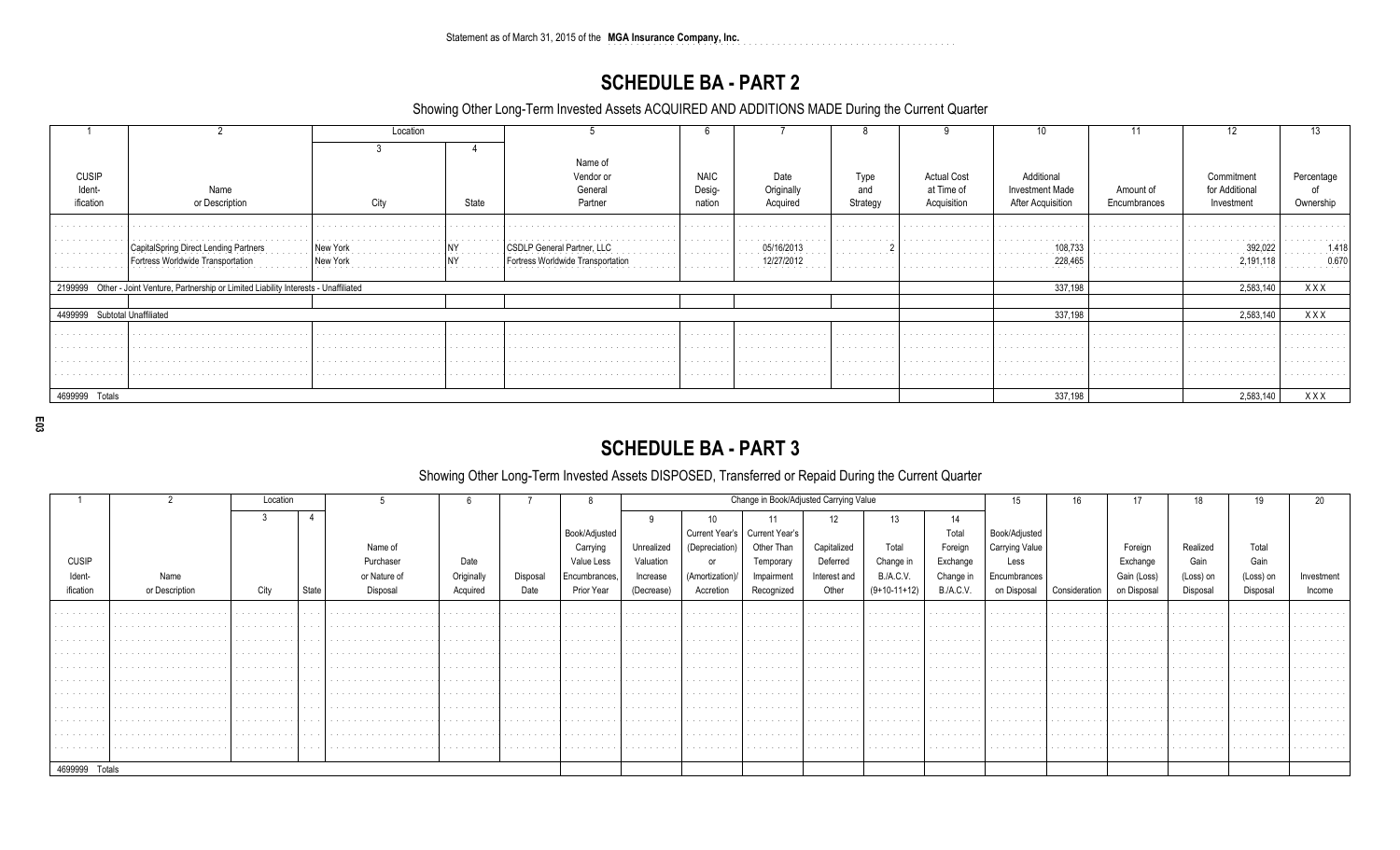Statement as of March 31, 2015 of the MGA Insurance Company, Inc. 

## **SCHEDULE D - PART 3**

Show All Long-Term Bonds and Stock Acquired During the Current Quarter

| $\overline{1}$<br><b>CUSIP</b><br>Ident- |                                                         | 3                                              |                              |                                              | Number<br>of Shares |                        |                              | 9<br>Paid for<br><b>Accrued Interest</b> | 10<br><b>NAIC Designation</b><br>or Market |
|------------------------------------------|---------------------------------------------------------|------------------------------------------------|------------------------------|----------------------------------------------|---------------------|------------------------|------------------------------|------------------------------------------|--------------------------------------------|
| ification                                | Description                                             | Foreign                                        | Date Acquired                | Name of Vendor                               | of Stock            | <b>Actual Cost</b>     | Par Value                    | and Dividends                            | Indicator (a)                              |
|                                          |                                                         |                                                |                              |                                              |                     |                        |                              |                                          |                                            |
|                                          |                                                         | a sa cal                                       |                              |                                              |                     |                        |                              |                                          |                                            |
| 12673P-AD-7<br>171232-AP-6               | CA Inc<br>Chubb Corp                                    | a sa sa                                        | 02/10/2015<br>01/21/2015     | Southwest Securities<br>Southwest Securities |                     | 1,025,880<br>2,152,500 | 1,000,000.00<br>2,000,000.00 | 14,215   2FE<br>35,771                   | 1FE                                        |
| 444859-AU-6                              | Humana Inc                                              |                                                | 01/14/2015                   | <b>First Southwest</b>                       |                     | 1,152,210              | 1,000,000.00                 | 29,575 2FE                               |                                            |
| 694308-GN-1                              | Pacific Gas & Elec Co                                   |                                                | 01/16/2015                   | Southwest Securities                         |                     | 608,550                | 500,000.00                   | 11,115   1FE                             |                                            |
|                                          |                                                         |                                                |                              |                                              |                     |                        |                              |                                          |                                            |
| 3899999                                  | Total Bonds Industrial and Miscellaneous (Unaffiliated) |                                                |                              |                                              | XXX                 | 4,939,140              | 4,500,000.00                 | 90,676                                   | XXX                                        |
|                                          |                                                         |                                                |                              |                                              |                     |                        |                              |                                          |                                            |
| 949746-RG-8                              | Wells Fargo & Co                                        | $\cdots$                                       | 01/30/2015                   | <b>Wells Fargo Bank</b>                      |                     | 517,500                | 500,000.00                   | $4,015$ 2FE                              |                                            |
|                                          |                                                         |                                                |                              |                                              |                     |                        |                              |                                          |                                            |
| 4899999                                  | <b>Total Bonds Hybrid Securities</b>                    |                                                |                              |                                              | XXX                 | 517,500                | 500,000.00                   | 4,015                                    | XXX                                        |
| 8399997                                  | Total Bonds Part 3                                      |                                                |                              |                                              | XXX                 | 5,456,640              | 5,000,000.00                 | 94,691                                   | XXX                                        |
|                                          |                                                         |                                                |                              |                                              |                     |                        |                              |                                          |                                            |
| 8399998                                  | Summary Item from Part 5 for Bonds                      |                                                |                              |                                              | XXX                 | XXX                    | XXX                          | XXX                                      | XXX                                        |
|                                          |                                                         |                                                |                              |                                              |                     |                        |                              |                                          |                                            |
| EQ4<br>8399999                           | <b>Total Bonds</b>                                      |                                                |                              |                                              | XXX                 | 5,456,640              | 5,000,000.00                 | 94,691                                   | <b>XXX</b>                                 |
|                                          |                                                         | <b>Service</b>                                 |                              |                                              |                     |                        |                              |                                          |                                            |
|                                          |                                                         | $\alpha$ , $\alpha$ , $\alpha$ , $\alpha$      | $\cdots$                     |                                              |                     |                        |                              |                                          |                                            |
|                                          |                                                         | .                                              |                              |                                              |                     |                        |                              |                                          |                                            |
|                                          |                                                         | .                                              |                              |                                              |                     |                        |                              |                                          |                                            |
|                                          |                                                         | $\alpha$ , $\alpha$ , $\alpha$ , $\alpha$<br>. | $\sim$ 10 $\sim$             |                                              |                     |                        |                              |                                          |                                            |
|                                          |                                                         | and the con-                                   |                              |                                              |                     |                        |                              |                                          |                                            |
|                                          |                                                         | a sa cal                                       |                              |                                              |                     |                        |                              |                                          |                                            |
|                                          |                                                         | .                                              |                              |                                              |                     |                        |                              |                                          |                                            |
|                                          |                                                         | and and                                        | $\sim$ 100 $\sim$ 100 $\sim$ |                                              |                     |                        |                              |                                          |                                            |
|                                          |                                                         |                                                |                              |                                              |                     |                        |                              |                                          |                                            |
|                                          |                                                         |                                                |                              |                                              |                     |                        |                              |                                          |                                            |
|                                          |                                                         | and and                                        | $\sim$ $\sim$                |                                              |                     |                        |                              |                                          |                                            |
|                                          |                                                         | $\alpha$ , $\alpha$ , $\alpha$<br>.            |                              |                                              |                     |                        |                              |                                          |                                            |
|                                          |                                                         | and a                                          | $\sim$ $\sim$                |                                              |                     |                        |                              |                                          |                                            |
|                                          |                                                         | $\sim$ $\sim$ $\sim$                           |                              |                                              |                     |                        |                              |                                          |                                            |
|                                          |                                                         | .                                              |                              |                                              |                     |                        |                              |                                          |                                            |
|                                          |                                                         | and an                                         |                              |                                              |                     |                        |                              |                                          |                                            |
|                                          |                                                         |                                                |                              |                                              |                     |                        |                              |                                          |                                            |
|                                          |                                                         |                                                |                              |                                              |                     |                        |                              |                                          |                                            |
|                                          |                                                         | and the con-                                   | $\sim$ $\sim$ $\sim$         |                                              |                     |                        |                              |                                          |                                            |
|                                          |                                                         |                                                | $\sim 100$ km s $^{-1}$      |                                              |                     |                        |                              |                                          |                                            |
| 9999999                                  | Totals                                                  |                                                |                              |                                              | XXX                 | 5,456,640              | XXX                          | 94,691                                   | <b>XXX</b>                                 |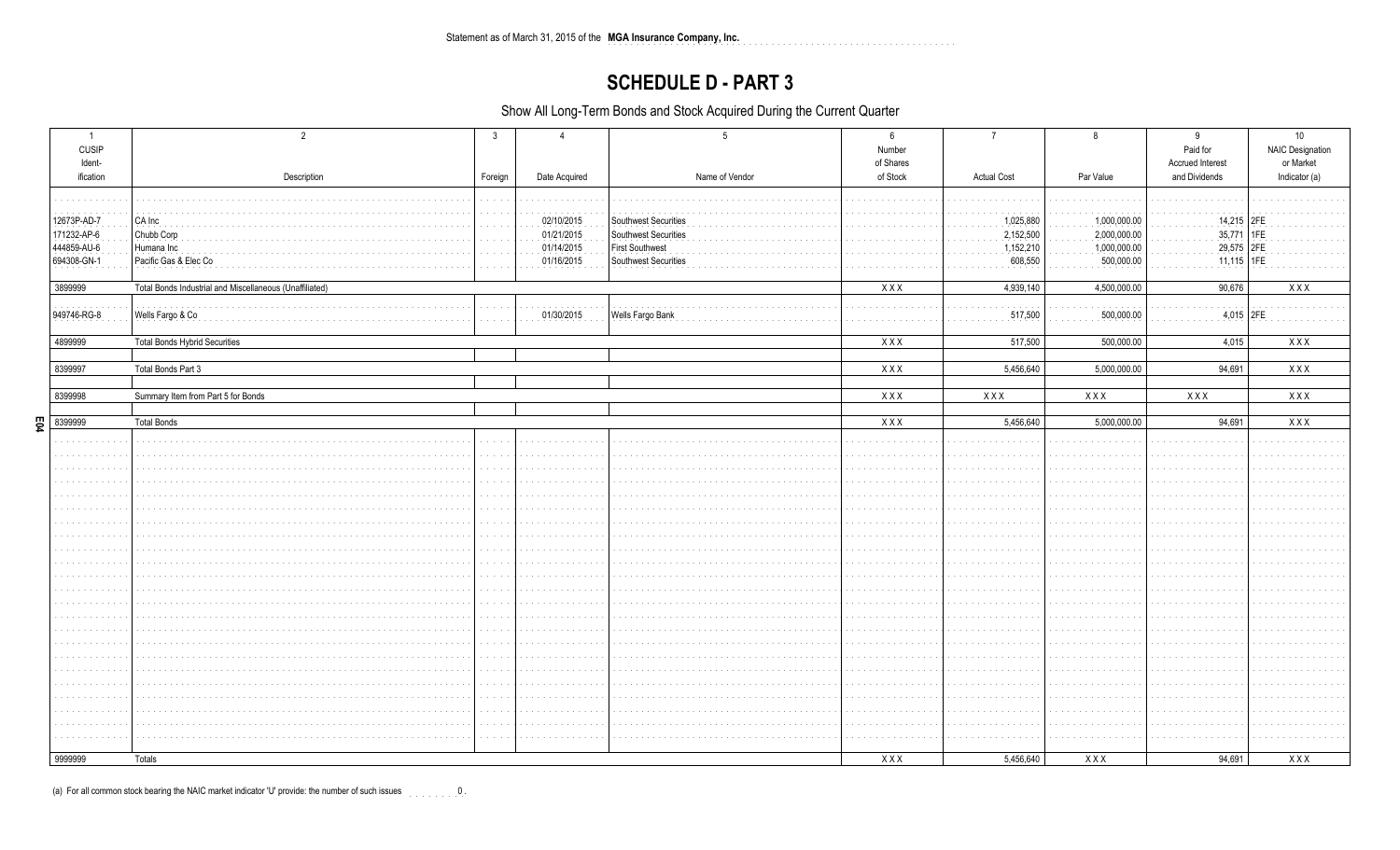## **SCHEDULE D - PART 4**

Show All Long-Term Bonds and Stock Sold, Redeemed or Otherwise Disposed of

During the Current Quarter

|                    | $\mathfrak{D}$                                                                 |            |                                | $6\overline{6}$ | $\overline{7}$ |              | q         | 10 <sup>10</sup> |            |                  | Change in Book/Adjusted Carrying Value |              |                  | 16        | 17        | 18        | 19        | 20               | 21             | 22          |
|--------------------|--------------------------------------------------------------------------------|------------|--------------------------------|-----------------|----------------|--------------|-----------|------------------|------------|------------------|----------------------------------------|--------------|------------------|-----------|-----------|-----------|-----------|------------------|----------------|-------------|
|                    |                                                                                |            |                                |                 |                |              |           |                  | 11         | 12               | 13                                     |              | 15               |           |           |           |           |                  |                |             |
|                    |                                                                                |            |                                |                 |                |              |           |                  |            |                  | Current                                |              |                  |           |           |           |           | Bond             |                | <b>NAIC</b> |
|                    |                                                                                |            |                                |                 |                |              |           | Prior            |            |                  | Year's                                 |              |                  | Book/     |           |           |           | Interest/        |                | Desig-      |
|                    |                                                                                |            |                                | Number          |                |              |           | Year             |            | Current          | Other                                  | Total        | Total            |           | Foreign   |           |           | Stock            |                | nation      |
|                    |                                                                                |            |                                |                 |                |              |           |                  |            |                  |                                        |              |                  | Adjusted  |           |           |           |                  |                |             |
|                    |                                                                                |            |                                | of              |                |              |           | Book/            | Unrealized | Year's           | Than                                   | Change       | Foreign          | Carrying  | Exchange  | Realized  | Total     | <b>Dividends</b> | Stated         | or          |
| <b>CUSIP</b>       |                                                                                |            |                                | Shares          |                |              |           | Adjusted         | Valuation  | (Amort-          | Temporary                              | <i>in</i>    | Exchange         | Value at  | Gain      | Gain      | Gain      | Received         | Contractual    | Market      |
| Ident-             |                                                                                | Disposal   | Name of                        | of              | Consid-        | Par          | Actual    | Carrying         | Increase/  | <i>ization)/</i> | Impairmen                              | B./A.C.V     | Change in        | Disposal  | (Loss) on | (Loss) on | (Loss) on | During           | Maturity       | ndicator    |
| ification          | Description                                                                    | Date       | Purchaser                      | Stock           | eration        | Value        | Cost      | Value            | (Decrease) | Accretion        | Recognized                             | $(11+12-13)$ | <b>B./A.C.V.</b> | Date      | Disposal  | Disposal  | Disposal  | Year             | Date           | (a)         |
| 3133XP-JJ-4        | FHLB 00-1239                                                                   | 03/20/2015 | PRINCIPAL RECEIPT              |                 | 7,236          | 7,236.23     | 7,652     | 7,273            |            | (36)             |                                        |              |                  | 7,236     |           |           |           | 52               | 08/20/2015     |             |
| 912828-SE-1        | US Treasury Note                                                               |            | 02/17/2015   MATURITY          |                 | 600,000        | 600,000.00   | 597,469   | 599,895          |            | 105              |                                        | 105          |                  | 600,000   |           |           |           | 750              | 02/15/2015     |             |
|                    |                                                                                |            |                                |                 |                |              |           |                  |            |                  |                                        |              |                  |           |           |           |           |                  |                |             |
| 0599999            | Total - Bonds - U.S. Governments                                               |            |                                | <b>XXX</b>      | 607,236        | 607,236.23   | 605,121   | 607,168          |            | 69               |                                        | 69           |                  | 607,236   |           |           |           | 802              | <b>XXX</b>     | XXX         |
| 31396Q-WZ-8        | Fannie Mae-FNR 2009-63 LD                                                      | 03/25/2015 | <b>PRINCIPAL RECEIPT</b>       |                 | 14,980         | 14,980.51    | 15,631    | 15,098           |            | (118)            |                                        | (118)        |                  | 14,980    |           |           |           | 63               | 02/25/2039     |             |
| 31398P-4W-6        | Fannie Mae-FNR 2010-49 PA                                                      | 03/25/2015 | <b>PRINCIPAL RECEIPT</b>       |                 | 6,823          | 6,822.59     | 7,053     | 6,873            |            | (51)             |                                        | (51          |                  | 6,823     |           |           |           |                  | 11/25/2035     |             |
| 3137AE-LS-2        | FHLMC Series 3910                                                              | 03/16/2015 | <b>PRINCIPAL RECEIPT</b>       |                 | 70,847         | 70,846.98    | 71,688    | 71,560           |            | (713)            |                                        | (713)        |                  | 70,847    |           |           |           | 115              | 12/15/2037     |             |
| 31339M-SK-5        | <b>FHR 2399 PG</b>                                                             | 03/16/2015 | <b>PRINCIPAL RECEIPT</b>       |                 | 17,126         | 17,126.07    | 18,411    | 17,579           |            | (452)            |                                        | (452)        |                  | 17,126    |           |           |           |                  | 01/15/2017     |             |
| 31396Y-SC-7        | FNR 2008-17 UF                                                                 | 03/25/2015 | PRINCIPAL RECEIPT              |                 | 10,500         | 10,500.36    | 10,494    | 10,493           |            |                  |                                        |              |                  | 10,500    |           |           |           |                  | 03/25/2038     |             |
| Ε05<br>3137A9-PB-6 | reddie Mac-FHR 3842 BY                                                         | 03/16/2015 | <b>PRINCIPAL RECEIPT</b>       |                 | 15,203         | 15,202.70    | 15,989    | 15,553           |            | (35)             |                                        | (351)        |                  | 15,203    |           |           |           |                  | 08/15/2024     |             |
|                    |                                                                                |            |                                |                 |                |              |           |                  |            |                  |                                        |              |                  |           |           |           |           |                  |                |             |
| 3199999            | U.S. Total - Bonds - Special Revenue and Special Assessment Non-Guaranteed Obl |            |                                | XXX             | 135,479        | 135,479.21   | 139,266   | 137,156          |            | (1,677)          |                                        | (1,677)      |                  | 135,479   |           |           |           | 365              | XXX            | XXX         |
| 012653-AA-9        | Albemarle Corp                                                                 | 02/02/2015 | <b>MATURITY</b>                |                 | 1,000,000      | 1,000,000.00 | 1,101,550 | 1,003,591        |            |                  |                                        |              |                  | 1,003,590 |           | (3,590)   | (3,590)   | 25,500           | 02/01/2015 2FE |             |
| 053332-AK-8        | Autozone Inc                                                                   | 01/15/2015 | <b>MATURITY</b>                |                 | 1,000,000      | 1,000,000.00 | 1,064,610 | 1,001,891        |            | (1,891)          |                                        | (1,891)      |                  | 1,000,000 |           |           |           | 28,750           | 01/15/2015 2FE |             |
| 12668X-AC-9        | Countrywide Series 2006-S8                                                     | 02/26/2015 | <b>VARIOUS</b>                 |                 | 829,720        | 856,483.00   | 832,662   | 836,585          | 7,813      | 869              |                                        | 8,682        |                  | 845,267   |           | (15, 547) | (15, 547) | 11.147           | 04/25/2036 5FM |             |
| 222862-AF-1        | Coventry Health Care Inc                                                       | 01/15/2015 | <b>MATURITY</b>                |                 | 1,000,000      | 1,000,000.00 | 1,094,720 | 1,001,501        |            | (1,501)          |                                        | (1,501)      |                  | 1,000,000 |           |           |           | 30,625           | 01/15/2015 2FE |             |
| 61746W-A9-1        | <b>MSDWC 2003-NC2</b>                                                          | 03/25/2015 | PRINCIPAL RECEIPT              |                 | 23,399         | 23,399.12    | 22,414    | 22,724           |            | 675              |                                        | 675          |                  | 23,399    |           |           |           | 135              | 02/25/2033     | 1FM         |
| 68233D-AL-1        | Oncor Electric Delivery Co LLC                                                 | 01/15/2015 | <b>MATURITY</b>                |                 | 1,000,000      | 1,000,000.00 | 1,130,540 | 1,001,887        |            | (1,887)          |                                        | (1, 887)     |                  | 1,000,000 |           |           |           | 31.875           | 01/15/2015 2FE |             |
| 74922S-AA-6        | RALI 2006-QS-17                                                                | 03/25/2015 | PRINCIPAL RECEIPT              |                 | 10,646         | 19,389.05    | 15,667    | 15,660           |            | (5,015)          |                                        | (5,015)      |                  | 10,646    |           |           |           |                  | 12/25/2036     | 1FM         |
| 75114T-AC-5        | RALI 2006-QS5                                                                  | 03/25/2015 | PRINCIPAL RECEIPT              |                 | 20,220         | 28,617.58    | 25,002    | 24,003           | 979        | (4, 762)         |                                        | (3,783)      |                  | 20,220    |           |           |           | 190              | 05/25/2036     | 4FM         |
| 75115D-AF-2        | RALI Ser 2006-QS13                                                             | 03/25/2015 | PRINCIPAL RECEIPT              |                 | 16,062         | 29,384.54    | 25,461    | 23,453           | 1,977      | (9,368)          |                                        | (7, 391)     |                  | 16,062    |           |           |           | 216              | 09/25/2036     | 4FM         |
| 760488-AA-4        | Republic Holdings Texas II, LP                                                 | 03/01/2015 | Sink PMT @ 100.00000           |                 | 750,000        | 750,000.00   | 750,000   | 750,000          |            |                  |                                        |              |                  | 750,000   |           |           |           | 18,985           | 03/01/2015     |             |
| 872312-AA-1        | <b>CM Sub LLC</b>                                                              | 01/15/2015 | <b>MATURITY</b>                |                 | 500,000        | 500,000.00   | 499,570   | 499,996          |            |                  |                                        |              |                  | 500,000   |           |           |           | 8,875            | 01/15/2015 2FE |             |
| 902917-AF-0        | Waste Management Inc                                                           | 01/20/2015 | CALLED @ 117.420000            |                 | 651,681        | 555,000.00   | 685,425   | 633,183          |            | (1, 347)         |                                        | (1, 347)     |                  | 631,836   |           | 19,845    | 19,845    | 3.845            | 12/15/2017     | 2FE         |
| 94106L-AT-6        | <b>Naste Management Inc.</b>                                                   |            | 01/20/2015 CALLED @ 100.822000 |                 | 504,110        | 500,000.00   | 546,785   | 505,308          |            | (1, 439)         |                                        | (1, 439)     |                  | 503,869   |           | 241       | 241       | 11,422           | 03/11/2015 2FE |             |
| 3899999            | Total - Bonds - Industrial and Miscellaneous (Unaffiliated)                    |            |                                | <b>XXX</b>      | 7,305,838      | 7,262,273.29 | 7,794,406 | 7,319,782        | 10,769     | (25, 662)        |                                        | (14, 893)    |                  | 7,304,889 |           | 949       | 949       | 171,576          | <b>XXX</b>     | XXX         |
|                    |                                                                                |            |                                |                 |                |              |           |                  |            |                  |                                        |              |                  |           |           |           |           |                  |                |             |
| 891027-30-2        | Torchmark Corp                                                                 |            | 01/29/2015   Wells Fargo Bank  |                 | 501,989        | 500,000.00   | 500,000   | 500,000          |            |                  |                                        |              |                  | 500,000   |           | 1,989     | 1,989     | 7,344            | 12/15/2017 2FE |             |
|                    |                                                                                |            |                                |                 |                |              |           |                  |            |                  |                                        |              |                  |           |           |           |           |                  |                |             |
| 4899999            | Total - Bonds - Hybrid Securities                                              |            |                                | XXX             | 501,989        | 500,000.00   | 500,000   | 500,000          |            |                  |                                        |              |                  | 500,000   |           | 1,989     | 1,989     | 7,344            | XXX            | <b>XXX</b>  |
| 8399997            | Total - Bonds - Part 4                                                         |            |                                | <b>XXX</b>      | 8.550.542      | 8.504.988.73 | 9.038.793 | 8.564.106        | 10.769     | (27, 270)        |                                        | (16, 501)    |                  | 8.547.604 |           | 2.938     | 2,938     | 180.087          | <b>XXX</b>     | XXX         |
|                    |                                                                                |            |                                |                 |                |              |           |                  |            |                  |                                        |              |                  |           |           |           |           |                  |                |             |

(a) For all common stock bearing the NAIC market indicator 'U' provide: the number of such issues  $\frac{0}{2}$ .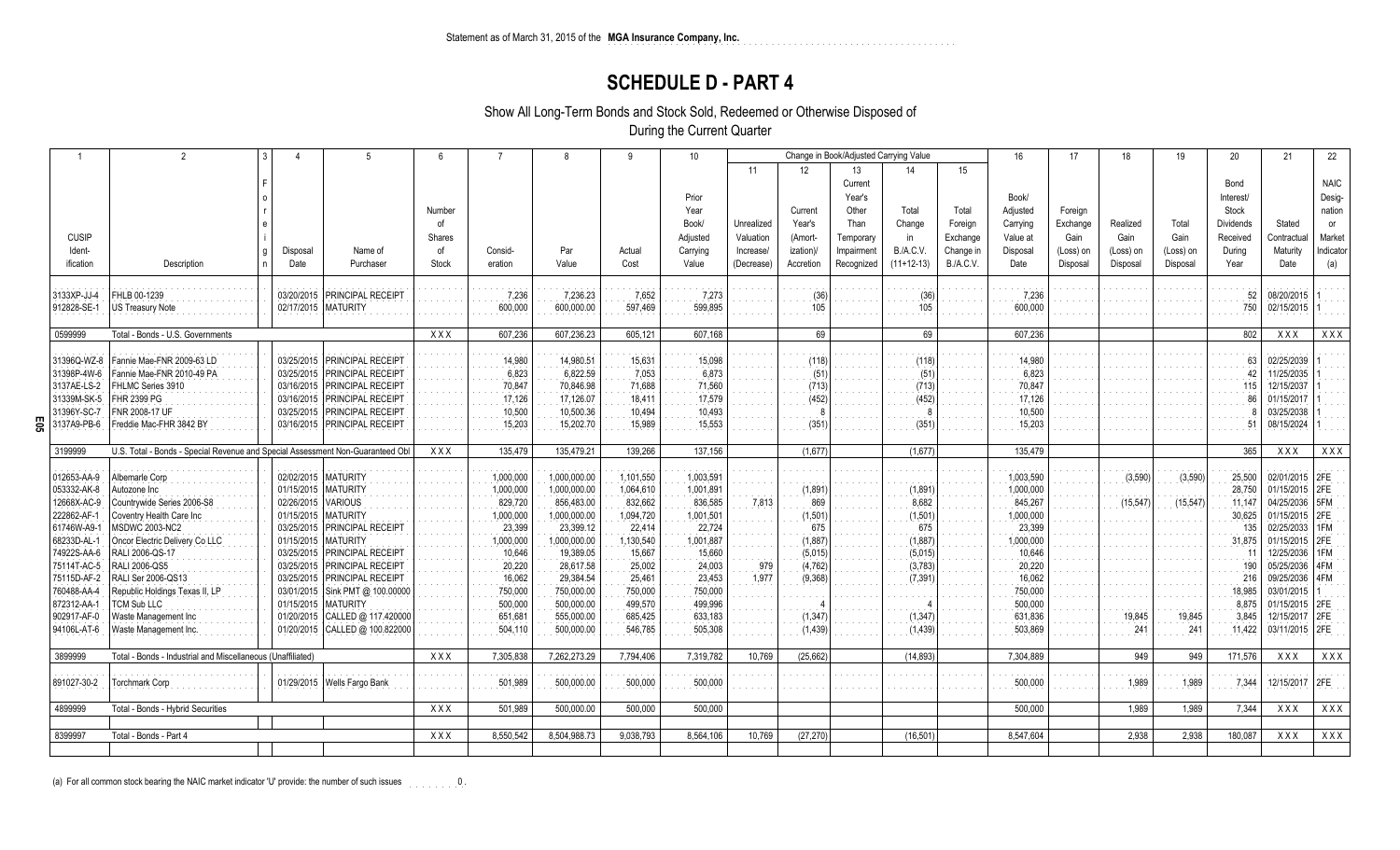## **SCHEDULE D - PART 4**

Show All Long-Term Bonds and Stock Sold, Redeemed or Otherwise Disposed of

During the Current Quarter

|              | 2<br>$\mathbf{3}$                                                     | $\Delta$ | $5^{\circ}$                   | 6              | $\overline{7}$ | 8            | 9         | 10        |            |           |                        | Change in Book/Adjusted Carrying Value |                  | 16        | 17        | 18          | 19        | 20         | 21          | 22           |
|--------------|-----------------------------------------------------------------------|----------|-------------------------------|----------------|----------------|--------------|-----------|-----------|------------|-----------|------------------------|----------------------------------------|------------------|-----------|-----------|-------------|-----------|------------|-------------|--------------|
|              |                                                                       |          |                               |                |                |              |           |           | 11         | 12        | 13                     | 14                                     | 15               |           |           |             |           |            |             |              |
|              |                                                                       |          |                               |                |                |              |           |           |            |           | Current                |                                        |                  |           |           |             |           | Bond       |             | <b>NAIC</b>  |
|              |                                                                       |          |                               |                |                |              |           | Prior     |            |           | Year's                 |                                        |                  | Book/     |           |             |           | Interest/  |             | Desig-       |
|              |                                                                       |          |                               | Number         |                |              |           | Year      |            | Current   | Other                  | Total                                  | Total            | Adjusted  | Foreign   |             |           | Stock      |             | nation       |
|              |                                                                       |          |                               | of             |                |              |           | Book/     | Unrealized | Year's    | Than                   | Change                                 | Foreign          | Carrying  | Exchange  | Realized    | Total     | Dividends  | Stated      | or           |
| <b>CUSIP</b> |                                                                       |          |                               | Shares         |                |              |           | Adjusted  | Valuation  | (Amort-   | Temporary              | in                                     | Exchange         | Value at  | Gain      | Gain        | Gain      | Received   | Contractual | Market       |
| Ident-       | g                                                                     | Disposal | Name of                       | 0f             | Consid-        | Par          | Actual    | Carrying  | Increase/  | ization)/ | Impairment             | <b>B./A.C.V.</b>                       | Change in        | Disposal  | (Loss) on | (Loss) on   | (Loss) on | During     | Maturity    | Indicator    |
| ification    | Description<br>$\mathsf{n}$                                           | Date     | Purchaser                     | Stock          | eration        | Value        | Cost      | Value     | (Decrease) | Accretion | Recognized             | $(11+12-13)$                           | <b>B./A.C.V.</b> | Date      | Disposal  | Disposal    | Disposal  | Year       | Date        | (a)          |
|              |                                                                       |          |                               |                |                |              |           |           |            |           |                        |                                        |                  |           |           |             |           |            |             |              |
| 8399998      | Summary Item from Part 5 for Bonds                                    |          |                               | XXX            | XXX            | XXX          | XXX       | XXX       | XXX        | XXX       | XXX                    | XXX                                    | XXX              | XXX       | XXX       | XXX         | XXX       | XXX        | XXX         | XXX          |
|              |                                                                       |          |                               |                |                |              |           |           |            |           |                        |                                        |                  |           |           |             |           |            |             |              |
| 8399999      | <b>Total Bonds</b>                                                    |          |                               | XXX            | 8,550,542      | 8,504,988.73 | 9,038,793 | 8,564,106 | 10,769     | (27, 270) |                        | (16, 501)                              |                  | 8,547,604 |           | 2,938       | 2,938     | 180,087    | <b>XXX</b>  | XXX          |
|              |                                                                       |          |                               |                |                |              |           |           |            |           |                        |                                        |                  |           |           |             |           |            |             |              |
| 001055-30-0  | Aflac Inc                                                             |          | 01/28/2015   Wells Fargo Bank | 20,000.00      | 501,989        | 25.00        | 500,000   | 500,000   |            |           |                        |                                        |                  | 500,000   |           | 1,989       | 1,989     |            | 55,777      | RP2LFE       |
|              |                                                                       |          |                               |                |                |              |           |           |            |           |                        |                                        |                  |           |           |             |           |            |             |              |
| 8499999      | Total - Preferred Stock - Industrial and Miscellaneous (Unaffiliated) |          |                               | XXX            | 501.989        | XXX          | 500,000   | 500.000   |            |           |                        |                                        |                  | 500,000   |           | 1,989       | 1.989     |            |             | 55,777 X X X |
|              |                                                                       |          |                               |                |                |              |           |           |            |           |                        |                                        |                  |           |           |             |           |            |             |              |
| 8999997      | Total - Preferred Stock - Part 4                                      |          |                               | XXX            | 501.989        | XXX          | 500,000   | 500.000   |            |           |                        |                                        |                  | 500.000   |           | 1,989       | 1,989     |            | <b>XXX</b>  | XXX          |
| E05          |                                                                       |          |                               |                |                |              |           |           |            |           |                        |                                        |                  |           |           |             |           |            |             |              |
| 8999998      | Summary Item from Part 5 for Preferred Stocks                         |          |                               | XXX            | XXX            | XXX          | XXX       | XXX       | XXX        | XXX       | XXX                    | XXX                                    | <b>XXX</b>       | XXX       | XXX       | XXX         | XXX       | <b>XXX</b> | <b>XXX</b>  | XXX          |
| 8999999      | <b>Total Preferred Stocks</b>                                         |          |                               | XXX            | 501.989        | XXX          | 500,000   | 500,000   |            |           |                        |                                        |                  | 500,000   |           | 1,989       | 1,989     |            | <b>XXX</b>  | XXX          |
|              |                                                                       |          |                               |                |                |              |           |           |            |           |                        |                                        |                  |           |           |             |           |            |             |              |
| 9899999      | Total Preferred and Common Stocks                                     |          |                               | XXX            | 501,989        | <b>XXX</b>   | 500,000   | 500,000   |            |           |                        |                                        |                  | 500,000   |           | 1,989       | 1,989     |            | <b>XXX</b>  | XXX          |
|              |                                                                       |          |                               |                |                |              |           |           |            |           |                        |                                        |                  |           |           |             |           |            |             |              |
|              |                                                                       |          |                               |                |                |              |           |           |            |           | and and                |                                        |                  |           |           |             |           |            |             |              |
|              |                                                                       |          |                               |                |                |              |           |           |            |           | .                      |                                        |                  |           |           |             |           |            |             |              |
|              |                                                                       |          |                               |                |                |              |           |           |            |           |                        |                                        |                  |           |           |             |           |            |             |              |
|              |                                                                       |          |                               | and a state of |                |              |           |           |            |           | and a state<br>and and |                                        |                  |           |           | and a state |           |            |             |              |
|              |                                                                       |          |                               |                |                |              |           |           |            |           |                        |                                        |                  |           |           |             |           |            |             |              |
|              |                                                                       |          |                               |                |                |              |           |           |            |           |                        |                                        |                  |           |           |             |           |            |             |              |
|              |                                                                       |          |                               |                |                |              |           |           |            |           | $\cdots$               |                                        |                  |           |           |             |           |            |             |              |
|              |                                                                       |          |                               | .              |                |              |           |           |            |           | .<br>and and           |                                        |                  |           |           | .           |           |            |             |              |
|              |                                                                       |          |                               |                |                |              |           |           |            |           |                        |                                        |                  |           |           |             |           |            |             |              |
|              |                                                                       |          |                               |                |                |              |           |           |            |           | .                      |                                        |                  |           |           |             |           |            |             |              |
|              |                                                                       |          |                               | .              |                |              |           |           |            |           | .                      |                                        |                  |           |           |             |           |            |             |              |
|              |                                                                       |          |                               |                |                |              |           |           |            |           |                        |                                        |                  |           |           |             |           |            |             |              |
|              |                                                                       |          |                               |                |                |              |           |           |            |           |                        |                                        |                  |           |           |             |           |            |             |              |
|              |                                                                       |          |                               |                |                |              |           |           |            |           |                        |                                        |                  |           |           |             |           |            |             |              |
|              |                                                                       |          |                               |                |                |              |           |           |            |           |                        |                                        |                  |           |           |             |           |            |             |              |
|              |                                                                       |          |                               |                |                |              |           |           |            |           | and and                |                                        |                  |           |           |             |           |            |             |              |
|              |                                                                       |          |                               |                |                |              |           |           |            |           |                        |                                        |                  |           |           |             |           |            |             |              |
|              |                                                                       |          |                               |                |                |              |           |           |            |           |                        |                                        |                  |           |           |             |           |            |             |              |
| 9999999      | Totals                                                                |          |                               |                | 9,052,531      | XXX          | 9,538,793 | 9,064,106 | 10,769     | (27, 270) |                        | (16, 501)                              |                  | 9,047,604 |           | 4,927       | 4,927     | 180,087    | XXX         | XXX          |

(a) For all common stock bearing the NAIC market indicator 'U' provide: the number of such issues  $\sim 0.1$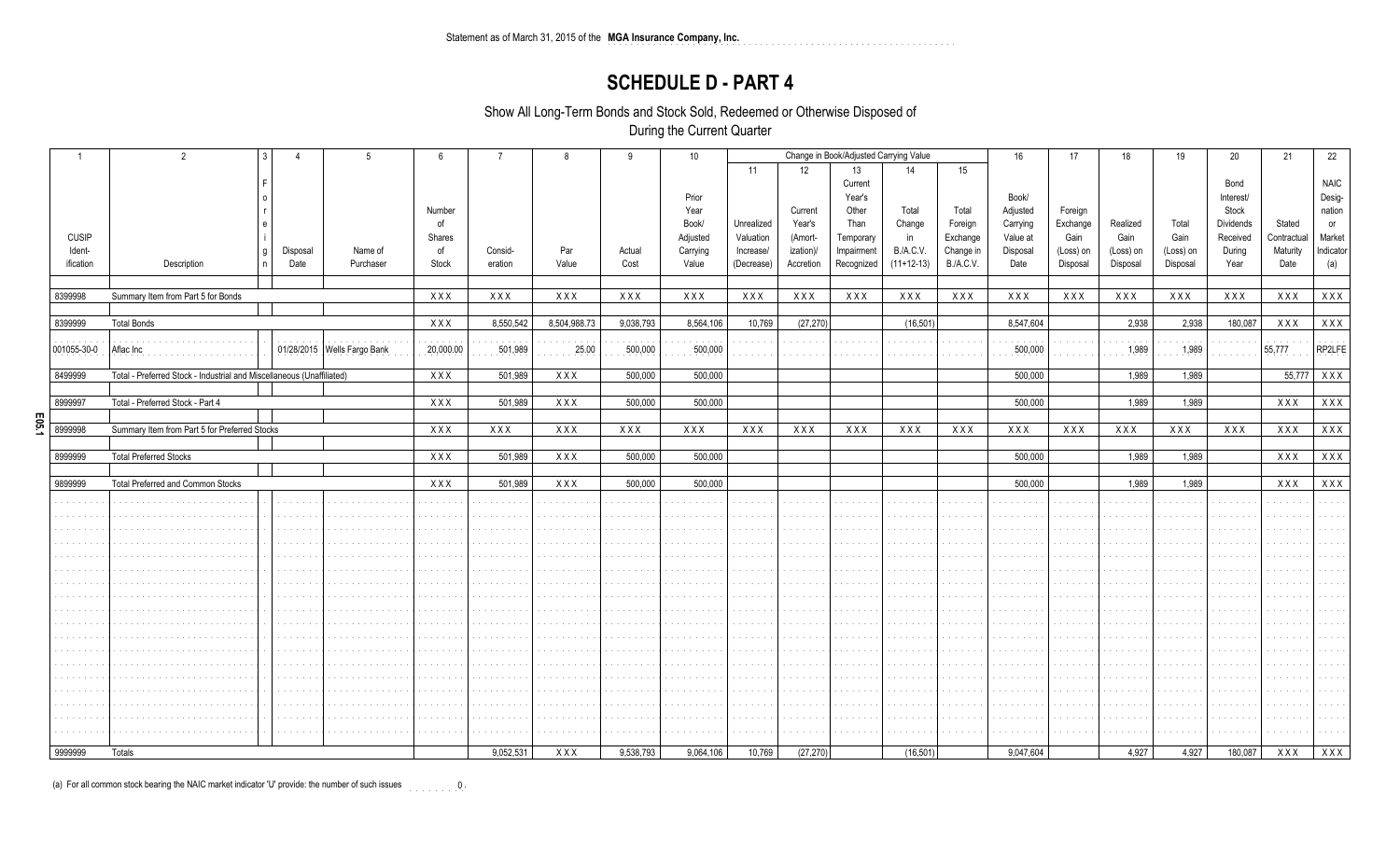..............................................................

- **NONE Schedule DB Part A Section 1**
- **NONE Schedule DB Part B Section 1**
- **NONE Schedule DB Part D Section 1**
- **NONE Schedule DB Part D Section 2**
- **NONE Schedule DL Part 1**
- **NONE Schedule DL Part 2**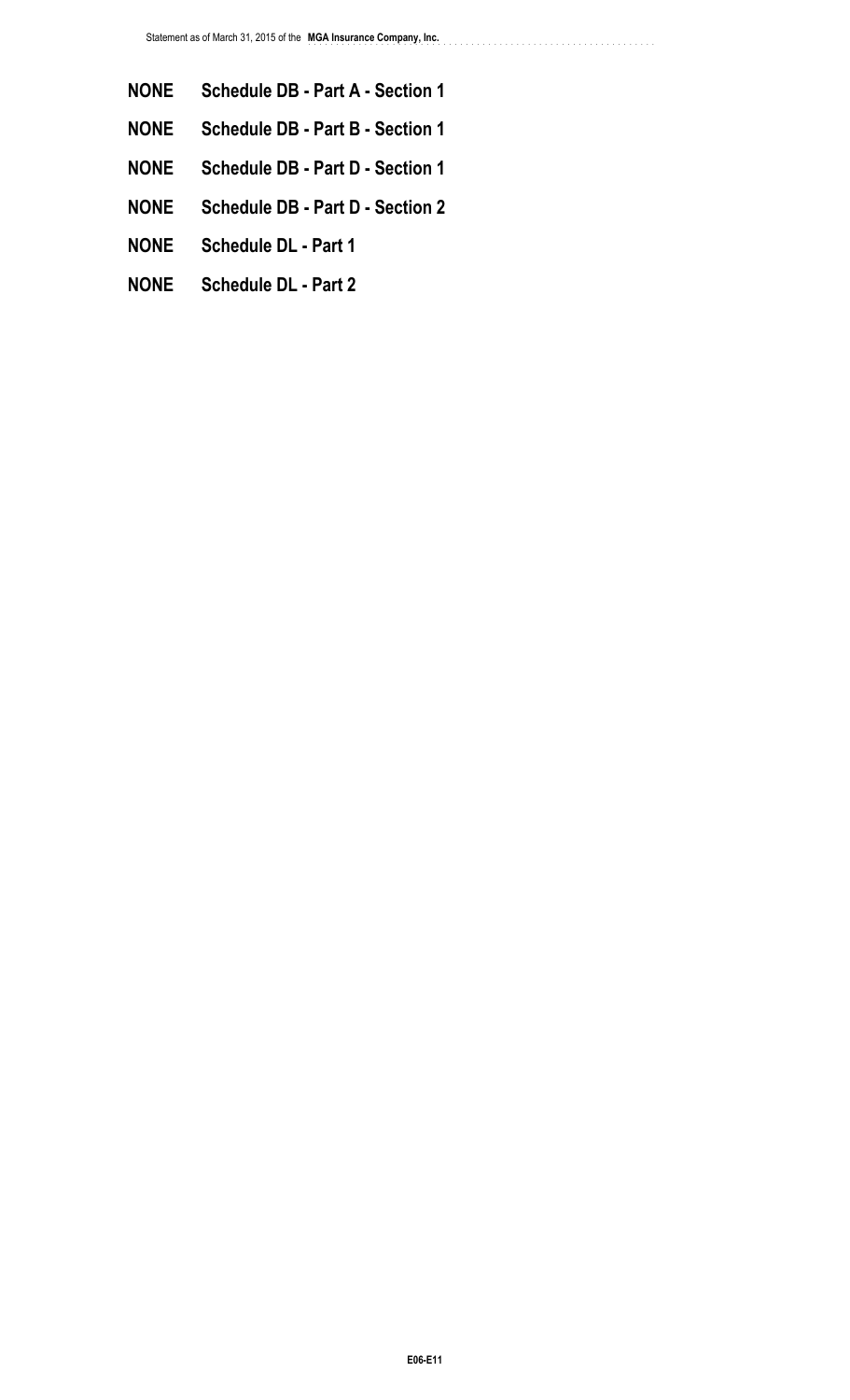# **SCHEDULE E - PART 1 - CASH**

. . . . . . . . . . .

Month End Depository Balances

| 6<br>8<br>Interest<br>Interest<br>$\overline{7}$<br>Received<br>Rate<br>Accrued at<br>During Current<br>$\circ f$<br>Current<br>Quarter<br>Depository<br><b>Statement Date</b><br>First Month<br>Second Month<br>Third Month<br>Code<br>Interest<br>Open Depositories<br>Dallas, TX<br>6,454<br>58,645<br>57,598<br>Dallas, TX<br>(3,211,295)<br>521,754<br>(4,240,927)<br>Northern Trust, NA<br>Wells Fargo Bank, CD<br>Maturity 08/2015<br>SD<br>0.050<br>100,000<br>100,000<br>100,000<br>25<br>6<br>0199998 Deposits in (<br>1) depositories that do<br>not exceed the allowable limit in any one depository<br>XXX<br>(see Instructions) - Open Depositories<br>XXX<br><b>XXX</b><br>4,562<br>350,794<br>2,094<br>XXX<br>0199999 Total - Open Depositories<br>$X$ $X$ $X$<br>XXX<br>25<br>(3, 100, 279)<br>(4,081,235)<br>6<br>1,031,193<br>Suspended Depositories<br>0299998 Deposits in (<br>0) depositories that do<br>not exceed the allowable limit in any one depository<br>$\mathsf{X}\,\mathsf{X}\,\mathsf{X}$<br>(see Instructions) - Suspended Depositories<br>XXX<br>XXX<br>$\overline{X} \overline{X}$<br>$X$ $X$ $X$<br>XXX<br>0299999 Total Suspended Depositories<br>XXX<br><b>XXX</b><br>XXX<br>25<br>$\,6\,$<br>(3, 100, 279)<br>1,031,193<br>(4,081,235)<br>0399999 Total Cash on Deposit<br>0499999 Cash in Company's Office<br><b>XXX</b><br>XXX<br>$\mathsf{X}\, \mathsf{X}\, \mathsf{X}$<br>XXX<br>XXX<br>500<br>500<br>500<br>XXX | $\mathbf{1}$   | $\overline{2}$ | $\mathbf{3}$ | 4<br>Amount of | $\sqrt{5}$<br>Amount of | Month During Current Quarter | Book Balance at End of Each | 9 |  |
|---------------------------------------------------------------------------------------------------------------------------------------------------------------------------------------------------------------------------------------------------------------------------------------------------------------------------------------------------------------------------------------------------------------------------------------------------------------------------------------------------------------------------------------------------------------------------------------------------------------------------------------------------------------------------------------------------------------------------------------------------------------------------------------------------------------------------------------------------------------------------------------------------------------------------------------------------------------------------------------------------------------------------------------------------------------------------------------------------------------------------------------------------------------------------------------------------------------------------------------------------------------------------------------------------------------------------------------------------------------------------------------------------------------------------------------------------------------|----------------|----------------|--------------|----------------|-------------------------|------------------------------|-----------------------------|---|--|
|                                                                                                                                                                                                                                                                                                                                                                                                                                                                                                                                                                                                                                                                                                                                                                                                                                                                                                                                                                                                                                                                                                                                                                                                                                                                                                                                                                                                                                                               |                |                |              |                |                         |                              |                             |   |  |
| $(4,080,735)$ XXX                                                                                                                                                                                                                                                                                                                                                                                                                                                                                                                                                                                                                                                                                                                                                                                                                                                                                                                                                                                                                                                                                                                                                                                                                                                                                                                                                                                                                                             |                |                |              |                |                         |                              |                             |   |  |
|                                                                                                                                                                                                                                                                                                                                                                                                                                                                                                                                                                                                                                                                                                                                                                                                                                                                                                                                                                                                                                                                                                                                                                                                                                                                                                                                                                                                                                                               |                |                |              |                |                         |                              |                             |   |  |
|                                                                                                                                                                                                                                                                                                                                                                                                                                                                                                                                                                                                                                                                                                                                                                                                                                                                                                                                                                                                                                                                                                                                                                                                                                                                                                                                                                                                                                                               | Frost Bank, NA |                |              |                |                         |                              |                             |   |  |
|                                                                                                                                                                                                                                                                                                                                                                                                                                                                                                                                                                                                                                                                                                                                                                                                                                                                                                                                                                                                                                                                                                                                                                                                                                                                                                                                                                                                                                                               |                |                |              |                |                         |                              |                             |   |  |
|                                                                                                                                                                                                                                                                                                                                                                                                                                                                                                                                                                                                                                                                                                                                                                                                                                                                                                                                                                                                                                                                                                                                                                                                                                                                                                                                                                                                                                                               |                |                |              |                |                         |                              |                             |   |  |
|                                                                                                                                                                                                                                                                                                                                                                                                                                                                                                                                                                                                                                                                                                                                                                                                                                                                                                                                                                                                                                                                                                                                                                                                                                                                                                                                                                                                                                                               |                |                |              |                |                         |                              |                             |   |  |
|                                                                                                                                                                                                                                                                                                                                                                                                                                                                                                                                                                                                                                                                                                                                                                                                                                                                                                                                                                                                                                                                                                                                                                                                                                                                                                                                                                                                                                                               |                |                |              |                |                         |                              |                             |   |  |
|                                                                                                                                                                                                                                                                                                                                                                                                                                                                                                                                                                                                                                                                                                                                                                                                                                                                                                                                                                                                                                                                                                                                                                                                                                                                                                                                                                                                                                                               |                |                |              |                |                         |                              |                             |   |  |
|                                                                                                                                                                                                                                                                                                                                                                                                                                                                                                                                                                                                                                                                                                                                                                                                                                                                                                                                                                                                                                                                                                                                                                                                                                                                                                                                                                                                                                                               |                |                |              |                |                         |                              |                             |   |  |
|                                                                                                                                                                                                                                                                                                                                                                                                                                                                                                                                                                                                                                                                                                                                                                                                                                                                                                                                                                                                                                                                                                                                                                                                                                                                                                                                                                                                                                                               |                |                |              |                |                         |                              |                             |   |  |
|                                                                                                                                                                                                                                                                                                                                                                                                                                                                                                                                                                                                                                                                                                                                                                                                                                                                                                                                                                                                                                                                                                                                                                                                                                                                                                                                                                                                                                                               |                |                |              |                |                         |                              |                             |   |  |
|                                                                                                                                                                                                                                                                                                                                                                                                                                                                                                                                                                                                                                                                                                                                                                                                                                                                                                                                                                                                                                                                                                                                                                                                                                                                                                                                                                                                                                                               |                |                |              |                |                         |                              |                             |   |  |
|                                                                                                                                                                                                                                                                                                                                                                                                                                                                                                                                                                                                                                                                                                                                                                                                                                                                                                                                                                                                                                                                                                                                                                                                                                                                                                                                                                                                                                                               |                |                |              |                |                         |                              |                             |   |  |
|                                                                                                                                                                                                                                                                                                                                                                                                                                                                                                                                                                                                                                                                                                                                                                                                                                                                                                                                                                                                                                                                                                                                                                                                                                                                                                                                                                                                                                                               |                |                |              |                |                         |                              |                             |   |  |
|                                                                                                                                                                                                                                                                                                                                                                                                                                                                                                                                                                                                                                                                                                                                                                                                                                                                                                                                                                                                                                                                                                                                                                                                                                                                                                                                                                                                                                                               |                |                |              |                |                         |                              |                             |   |  |
|                                                                                                                                                                                                                                                                                                                                                                                                                                                                                                                                                                                                                                                                                                                                                                                                                                                                                                                                                                                                                                                                                                                                                                                                                                                                                                                                                                                                                                                               |                |                |              |                |                         |                              |                             |   |  |
|                                                                                                                                                                                                                                                                                                                                                                                                                                                                                                                                                                                                                                                                                                                                                                                                                                                                                                                                                                                                                                                                                                                                                                                                                                                                                                                                                                                                                                                               |                |                |              |                |                         |                              |                             |   |  |
|                                                                                                                                                                                                                                                                                                                                                                                                                                                                                                                                                                                                                                                                                                                                                                                                                                                                                                                                                                                                                                                                                                                                                                                                                                                                                                                                                                                                                                                               |                |                |              |                |                         |                              |                             |   |  |
|                                                                                                                                                                                                                                                                                                                                                                                                                                                                                                                                                                                                                                                                                                                                                                                                                                                                                                                                                                                                                                                                                                                                                                                                                                                                                                                                                                                                                                                               |                |                |              |                |                         |                              |                             |   |  |
|                                                                                                                                                                                                                                                                                                                                                                                                                                                                                                                                                                                                                                                                                                                                                                                                                                                                                                                                                                                                                                                                                                                                                                                                                                                                                                                                                                                                                                                               |                |                |              |                |                         |                              |                             |   |  |
|                                                                                                                                                                                                                                                                                                                                                                                                                                                                                                                                                                                                                                                                                                                                                                                                                                                                                                                                                                                                                                                                                                                                                                                                                                                                                                                                                                                                                                                               |                |                |              |                |                         |                              |                             |   |  |
|                                                                                                                                                                                                                                                                                                                                                                                                                                                                                                                                                                                                                                                                                                                                                                                                                                                                                                                                                                                                                                                                                                                                                                                                                                                                                                                                                                                                                                                               |                |                |              |                |                         |                              |                             |   |  |
|                                                                                                                                                                                                                                                                                                                                                                                                                                                                                                                                                                                                                                                                                                                                                                                                                                                                                                                                                                                                                                                                                                                                                                                                                                                                                                                                                                                                                                                               |                |                |              |                |                         |                              |                             |   |  |
|                                                                                                                                                                                                                                                                                                                                                                                                                                                                                                                                                                                                                                                                                                                                                                                                                                                                                                                                                                                                                                                                                                                                                                                                                                                                                                                                                                                                                                                               |                |                |              |                |                         |                              |                             |   |  |
|                                                                                                                                                                                                                                                                                                                                                                                                                                                                                                                                                                                                                                                                                                                                                                                                                                                                                                                                                                                                                                                                                                                                                                                                                                                                                                                                                                                                                                                               |                |                |              |                |                         |                              |                             |   |  |
|                                                                                                                                                                                                                                                                                                                                                                                                                                                                                                                                                                                                                                                                                                                                                                                                                                                                                                                                                                                                                                                                                                                                                                                                                                                                                                                                                                                                                                                               |                |                |              |                |                         |                              |                             |   |  |
|                                                                                                                                                                                                                                                                                                                                                                                                                                                                                                                                                                                                                                                                                                                                                                                                                                                                                                                                                                                                                                                                                                                                                                                                                                                                                                                                                                                                                                                               |                |                |              |                |                         |                              |                             |   |  |
|                                                                                                                                                                                                                                                                                                                                                                                                                                                                                                                                                                                                                                                                                                                                                                                                                                                                                                                                                                                                                                                                                                                                                                                                                                                                                                                                                                                                                                                               |                |                |              |                |                         |                              |                             |   |  |
|                                                                                                                                                                                                                                                                                                                                                                                                                                                                                                                                                                                                                                                                                                                                                                                                                                                                                                                                                                                                                                                                                                                                                                                                                                                                                                                                                                                                                                                               |                |                |              |                |                         |                              |                             |   |  |
|                                                                                                                                                                                                                                                                                                                                                                                                                                                                                                                                                                                                                                                                                                                                                                                                                                                                                                                                                                                                                                                                                                                                                                                                                                                                                                                                                                                                                                                               |                |                |              |                |                         |                              |                             |   |  |
|                                                                                                                                                                                                                                                                                                                                                                                                                                                                                                                                                                                                                                                                                                                                                                                                                                                                                                                                                                                                                                                                                                                                                                                                                                                                                                                                                                                                                                                               |                |                |              |                |                         |                              |                             |   |  |
|                                                                                                                                                                                                                                                                                                                                                                                                                                                                                                                                                                                                                                                                                                                                                                                                                                                                                                                                                                                                                                                                                                                                                                                                                                                                                                                                                                                                                                                               |                |                |              |                |                         |                              |                             |   |  |
|                                                                                                                                                                                                                                                                                                                                                                                                                                                                                                                                                                                                                                                                                                                                                                                                                                                                                                                                                                                                                                                                                                                                                                                                                                                                                                                                                                                                                                                               |                |                |              |                |                         |                              |                             |   |  |
|                                                                                                                                                                                                                                                                                                                                                                                                                                                                                                                                                                                                                                                                                                                                                                                                                                                                                                                                                                                                                                                                                                                                                                                                                                                                                                                                                                                                                                                               |                |                |              |                |                         |                              |                             |   |  |
|                                                                                                                                                                                                                                                                                                                                                                                                                                                                                                                                                                                                                                                                                                                                                                                                                                                                                                                                                                                                                                                                                                                                                                                                                                                                                                                                                                                                                                                               |                |                |              |                |                         |                              |                             |   |  |
|                                                                                                                                                                                                                                                                                                                                                                                                                                                                                                                                                                                                                                                                                                                                                                                                                                                                                                                                                                                                                                                                                                                                                                                                                                                                                                                                                                                                                                                               |                |                |              |                |                         |                              |                             |   |  |
|                                                                                                                                                                                                                                                                                                                                                                                                                                                                                                                                                                                                                                                                                                                                                                                                                                                                                                                                                                                                                                                                                                                                                                                                                                                                                                                                                                                                                                                               |                |                |              |                |                         |                              |                             |   |  |
|                                                                                                                                                                                                                                                                                                                                                                                                                                                                                                                                                                                                                                                                                                                                                                                                                                                                                                                                                                                                                                                                                                                                                                                                                                                                                                                                                                                                                                                               |                |                |              |                |                         |                              |                             |   |  |
|                                                                                                                                                                                                                                                                                                                                                                                                                                                                                                                                                                                                                                                                                                                                                                                                                                                                                                                                                                                                                                                                                                                                                                                                                                                                                                                                                                                                                                                               |                |                |              |                |                         |                              |                             |   |  |
|                                                                                                                                                                                                                                                                                                                                                                                                                                                                                                                                                                                                                                                                                                                                                                                                                                                                                                                                                                                                                                                                                                                                                                                                                                                                                                                                                                                                                                                               |                |                |              |                |                         |                              |                             |   |  |
|                                                                                                                                                                                                                                                                                                                                                                                                                                                                                                                                                                                                                                                                                                                                                                                                                                                                                                                                                                                                                                                                                                                                                                                                                                                                                                                                                                                                                                                               |                |                |              |                |                         |                              |                             |   |  |
|                                                                                                                                                                                                                                                                                                                                                                                                                                                                                                                                                                                                                                                                                                                                                                                                                                                                                                                                                                                                                                                                                                                                                                                                                                                                                                                                                                                                                                                               |                |                |              |                |                         |                              |                             |   |  |
|                                                                                                                                                                                                                                                                                                                                                                                                                                                                                                                                                                                                                                                                                                                                                                                                                                                                                                                                                                                                                                                                                                                                                                                                                                                                                                                                                                                                                                                               |                |                |              |                |                         |                              |                             |   |  |
|                                                                                                                                                                                                                                                                                                                                                                                                                                                                                                                                                                                                                                                                                                                                                                                                                                                                                                                                                                                                                                                                                                                                                                                                                                                                                                                                                                                                                                                               |                |                |              |                |                         |                              |                             |   |  |
|                                                                                                                                                                                                                                                                                                                                                                                                                                                                                                                                                                                                                                                                                                                                                                                                                                                                                                                                                                                                                                                                                                                                                                                                                                                                                                                                                                                                                                                               |                |                |              |                |                         |                              |                             |   |  |
|                                                                                                                                                                                                                                                                                                                                                                                                                                                                                                                                                                                                                                                                                                                                                                                                                                                                                                                                                                                                                                                                                                                                                                                                                                                                                                                                                                                                                                                               |                |                |              |                |                         |                              |                             |   |  |
|                                                                                                                                                                                                                                                                                                                                                                                                                                                                                                                                                                                                                                                                                                                                                                                                                                                                                                                                                                                                                                                                                                                                                                                                                                                                                                                                                                                                                                                               |                |                |              |                |                         |                              |                             |   |  |
|                                                                                                                                                                                                                                                                                                                                                                                                                                                                                                                                                                                                                                                                                                                                                                                                                                                                                                                                                                                                                                                                                                                                                                                                                                                                                                                                                                                                                                                               |                |                |              |                |                         |                              |                             |   |  |
|                                                                                                                                                                                                                                                                                                                                                                                                                                                                                                                                                                                                                                                                                                                                                                                                                                                                                                                                                                                                                                                                                                                                                                                                                                                                                                                                                                                                                                                               | 0599999 Total  |                | XXX          | 25             | $\,6\,$                 | (3,099,779)                  | 1,031,693                   |   |  |